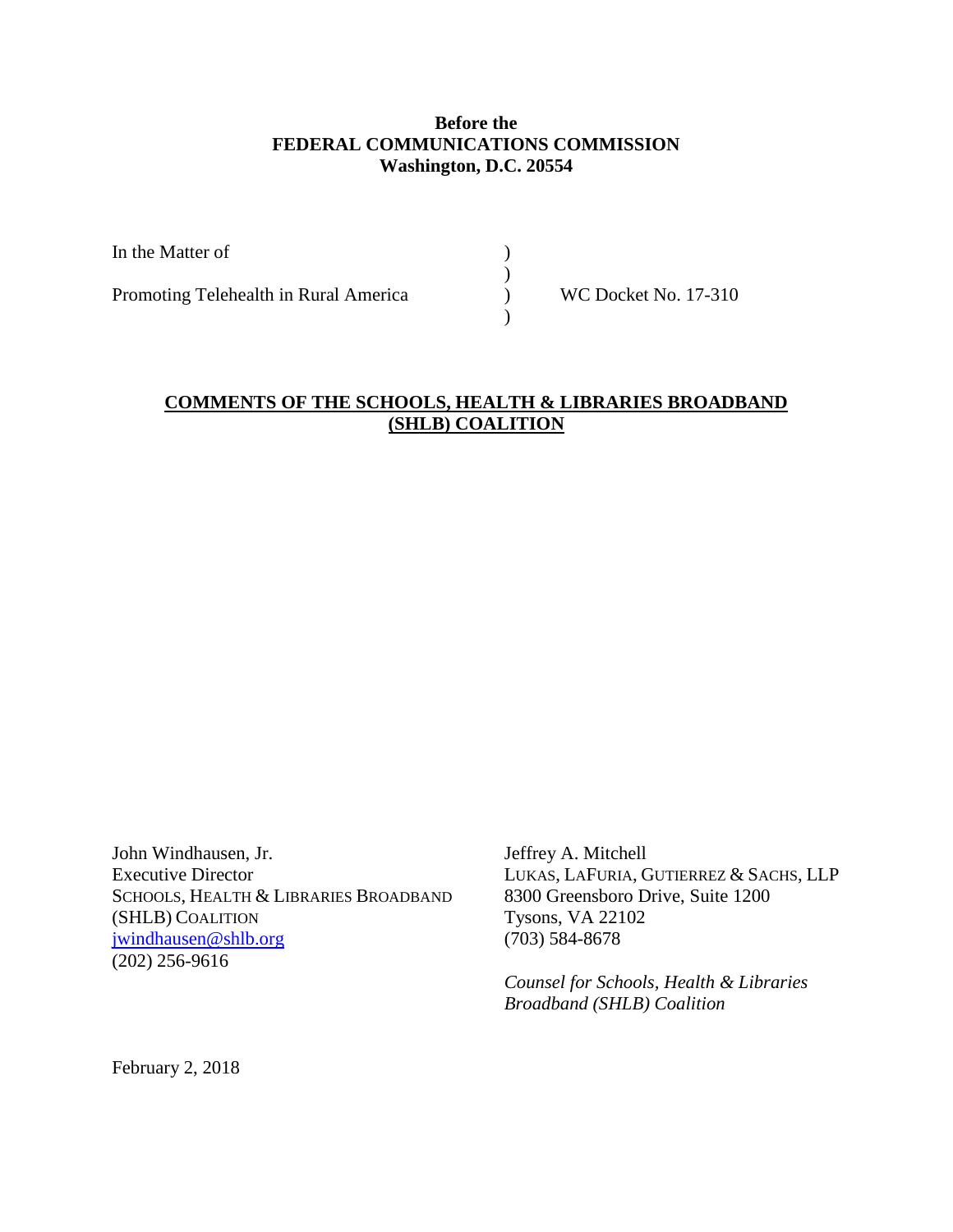# **TABLE OF CONTENTS**

| I.   |                                                                                                                                                                                    |                                                                                                                                                                |  |
|------|------------------------------------------------------------------------------------------------------------------------------------------------------------------------------------|----------------------------------------------------------------------------------------------------------------------------------------------------------------|--|
| Π.   | THE COMMISSION SHOULD INCREASE THE SIZE OF THE RHC PROGRAM TO<br>ENSURE ITS STATUTORY PURPOSES ARE FULLFILLED, WHILE ADOPTING<br>ADDITIONAL MEASURES TO ENSURE PROGRAM INTEGRITY 4 |                                                                                                                                                                |  |
|      | A.                                                                                                                                                                                 | RHC Demand is Being Driven Primarily by Growing Reliance of Rural Health Care                                                                                  |  |
|      | <b>B.</b>                                                                                                                                                                          | Funding Levels Should Be Increased So They Are Sufficient To Meet the Statutory                                                                                |  |
|      |                                                                                                                                                                                    | The Commission Should Promulgate an Annual Funding Cap on the Basis of an<br>1.<br>Accurate Determination of the Number of Potentially Eligible HCPs  12       |  |
|      |                                                                                                                                                                                    | The Commission Could Give Priority to the Telecommunications Program by<br>2.                                                                                  |  |
|      |                                                                                                                                                                                    | HCF Support Should Be Targeted with Variable Discount Levels Rather Than<br>3.                                                                                 |  |
|      | C.                                                                                                                                                                                 | Increased Spending in the RHC Programs will be Economically Beneficial to Rural                                                                                |  |
|      | D.                                                                                                                                                                                 | The Commission Should Adopt Measures Against Waste, Fraud, or Abuse that Bring                                                                                 |  |
|      | E.                                                                                                                                                                                 | Growth in the USF Contribution Factor Increasingly Reflects Erosion of the USF                                                                                 |  |
| III. |                                                                                                                                                                                    | THE COMMISSION SHOULD ADOPT REFORMS TO BETTER TARGET SUPPORT TO<br>RURAL PROVIDERS WHILE ENCOURAGING THE FORMATION OF CONSORTIA IN                             |  |
|      | A.                                                                                                                                                                                 | The Commission Should Carefully Consider Any Priority System where Certain<br>Classes of HCPs (or Services) are Exempted from Any Pro Rata Reductions 24       |  |
|      | <b>B.</b>                                                                                                                                                                          | The Commission Should Prioritize HCF Funding Using Variable Discounts, and<br>Otherwise Maintain the Current Pro Rata System but with Some Protections for the |  |
|      | C.                                                                                                                                                                                 | Consortia Provide Substantial Benefits to Rural HCPs and Current Rules Governing                                                                               |  |
| IV.  |                                                                                                                                                                                    | THE COMMISSION SHOULD ADOPT CHANGES TO INCREASE ADMINISTRATIVE                                                                                                 |  |
|      | A.                                                                                                                                                                                 | HCF Requests for Services Should begin Before January 1, Allowing an Earlier Filing                                                                            |  |
|      | <b>B.</b>                                                                                                                                                                          | The Commission Should Improve Incentives for USAC to Administer the RHC                                                                                        |  |
| V.   |                                                                                                                                                                                    |                                                                                                                                                                |  |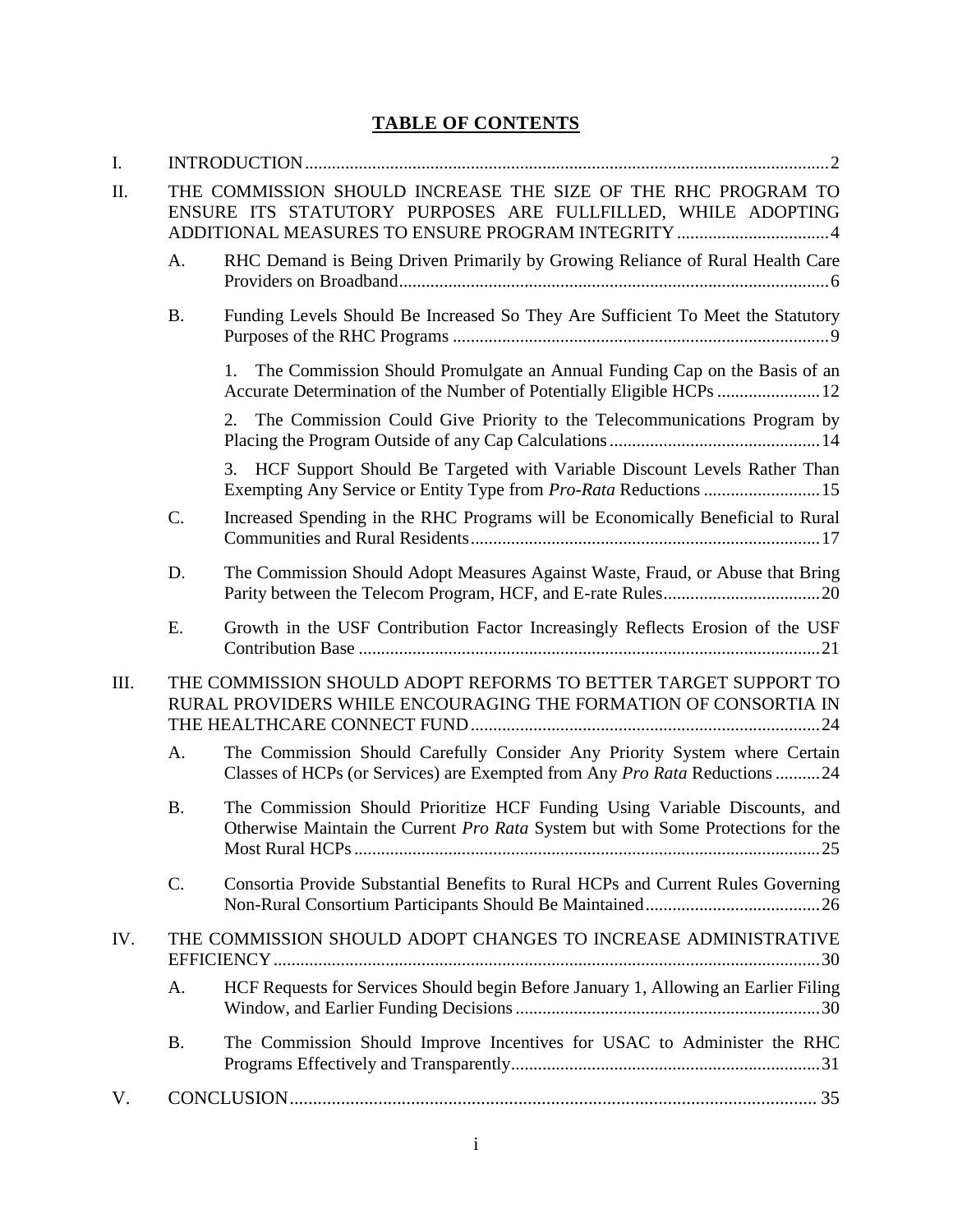#### **SUMMARY**

Congress established the Rural Health Care (RHC) program in 1996 to help rural consumers gain better access to telemedicine services. The statute guarantees telecommunications price parity between urban and rural not-for-profit health care providers and promotes the availability of advanced telecommunications services (broadband) to all not-for-profit health care providers, both urban and rural. But this program has fallen short of its goals. For this reason, the SHLB Coalition filed a Petition for Rulemaking in December 2015 asking the FCC to upgrade the program and ensure that its statutory purposes are met. We are thus extremely pleased that the Commission opened the "Promoting Telehealth in Rural America" proceeding to ensure RHC programs are meeting those statutory directives: the Telecommunications Program (Telecom Program) to support pricing parity, and the Healthcare Connect Fund (HCF) to support the availability of broadband for health care providers nationwide.

To ensure those statutory directives are met, we urge the Commission to increase the annual RHC spending cap from \$400 to \$800 million to reflect that the number of health care providers potentially eligible for the RHC program has more than doubled since 1997 when the \$400 million cap was promulgated. The \$150 million HCF "sub-cap" should also be increased proportionally. Alternatively, we support removing the Telecom Program from the existing \$400 million cap – because the rural/urban price parity is statutorily mandated and thus should be uncapped – and maintaining the \$400 million level of funding exclusively for the HCF. In either case, the RHC cap should be indexed to inflation, and we respectfully request USAC administrative expenses not be counted against the cap, as is the case with the High Cost program. We support further measures to guard against waste, fraud and abuse – such as harmonizing RHC program rules on gifts and consultants with the E-rate program – however we believe these steps should be taken simultaneously with a cap increase as the demand for greater broadband connectivity will continue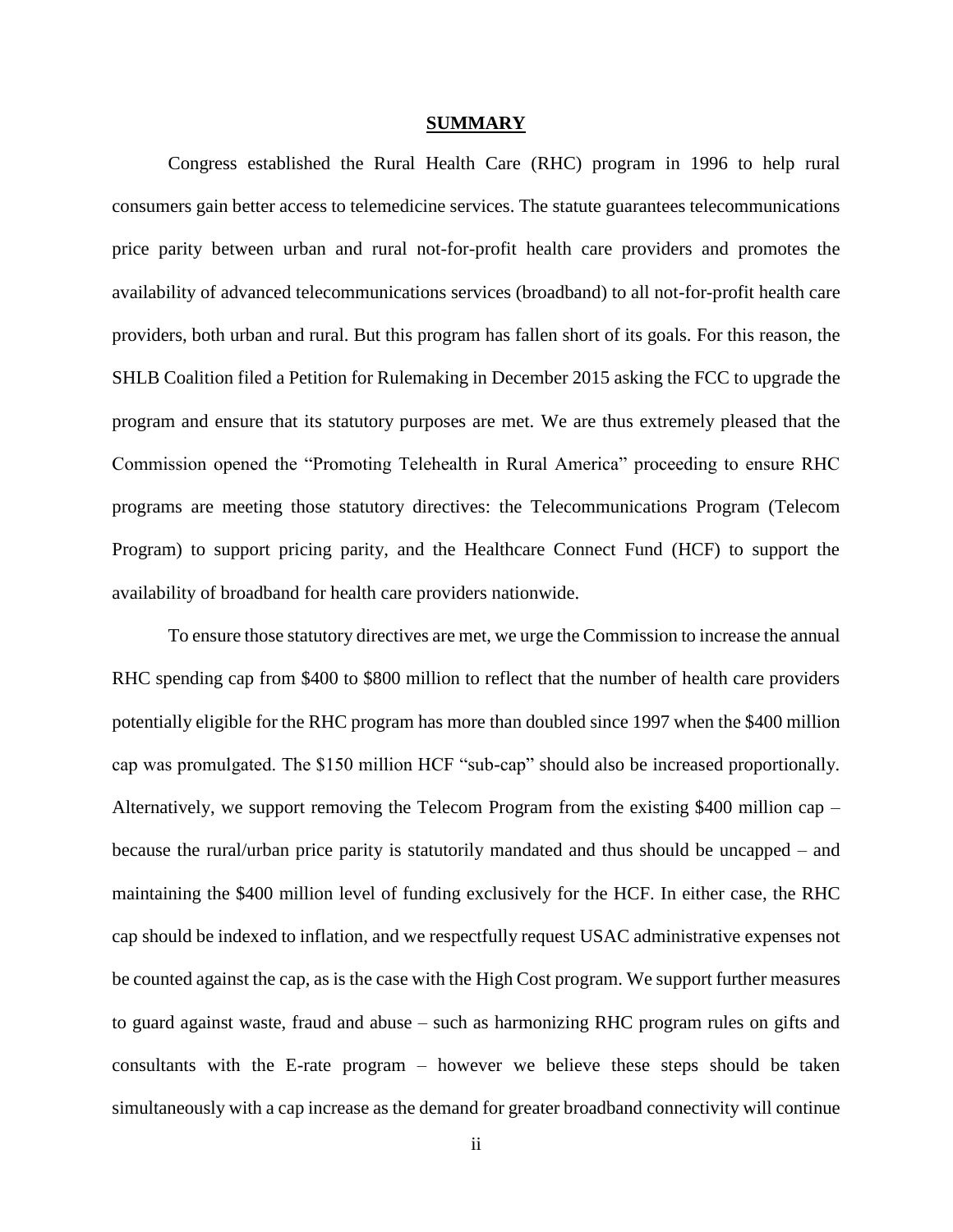to expand due to changes in the healthcare marketplace and federal mandates regarding electronic health records. We observe that a cap increase would increase the current universal service fund (USF) contribution factor by at most by 1%, which is small compared to the three-point increase in USF contribution factor over the last two years attributable to the declining contribution base. We caution against using the declining USF contribution base to drive policy decisions about how much funding is needed to meet Congressional objectives for the RHC program – especially as here where Congress has not mandated spending caps for meeting those objectives.

We believe the program rules should be tweaked to target funding to rural markets. For instance, we support protecting program participants with the highest connection costs from unlimited pro rata funding reductions in the event the cap is reached. We also support creating different discount categories in the HCF program as the best method to target support to those with higher connection costs – such as those in frontier or extremely rural areas (however the Commission chooses to define this). We do not support exempting any class of program participants from pro rata reductions, or de-prioritizing certain types of applicants such as nonrural health care providers, certain types of applicants that are part of consortia, or certain types of eligible services, such as equipment. We note that Consortia bring significant cost-benefits to the HCF program, not just through bulk-buying and administrative efficiencies, but through more efficient network designs which have been shown to lower connectivity costs. The Commission should therefore not take steps that could dis-incentivize participation in consortiums.

Finally, we ask the Commission to consider changes to the program funding calendar to allow USAC to make funding decisions faster and sooner in the funding cycle. In addition, administrative efficiency should be measured with greater transparency and increased responsiveness to stakeholders. We caution against measuring efficiency simply by how little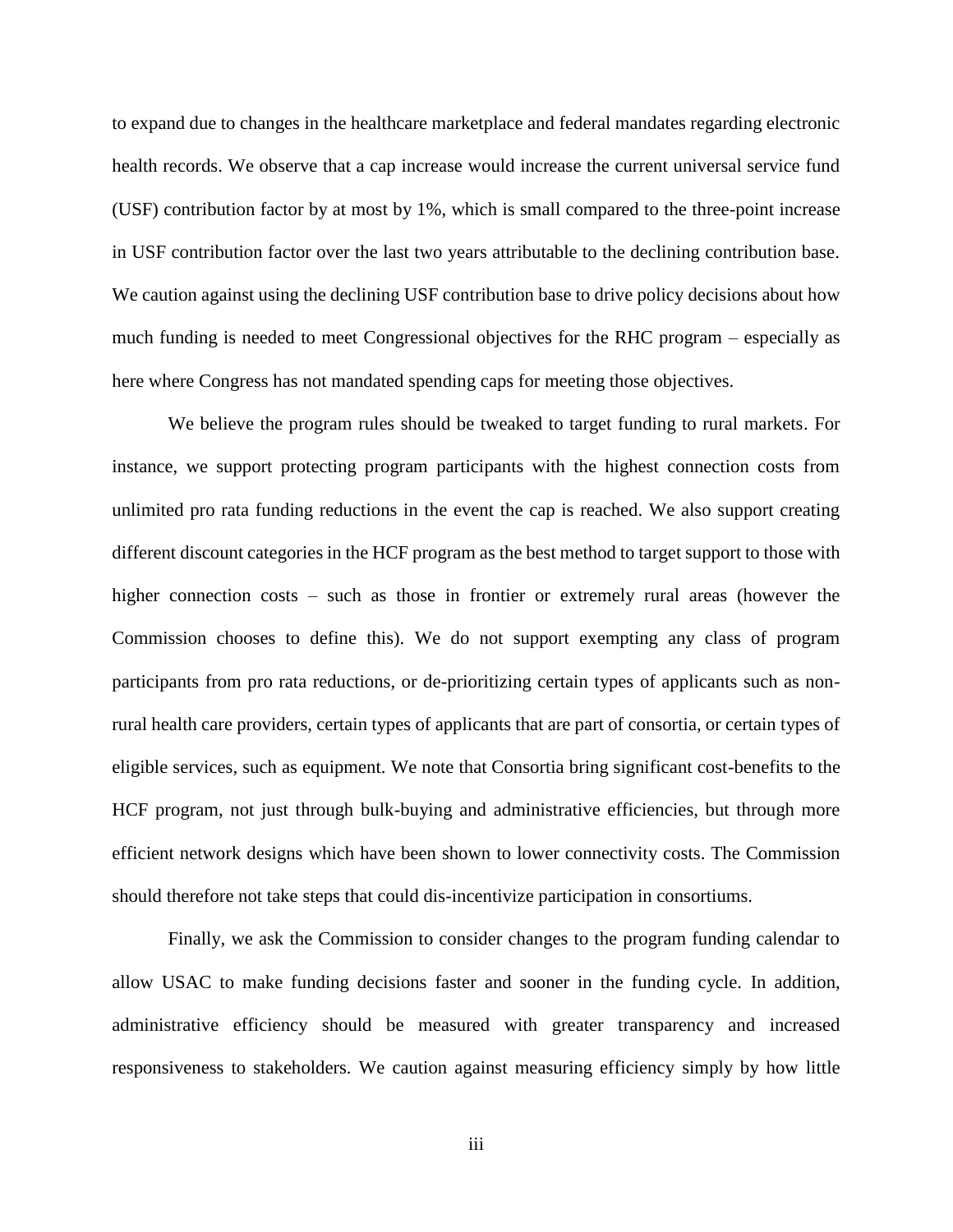USAC spends on program administration relative to disbursements. To increase responsiveness, we believe deadlines for funding decisions and administrative appeal decisions should be mandated and/or codified. To increase transparency, USAC should be directed to make basic program data available on par with what has been long available in the E-rate program.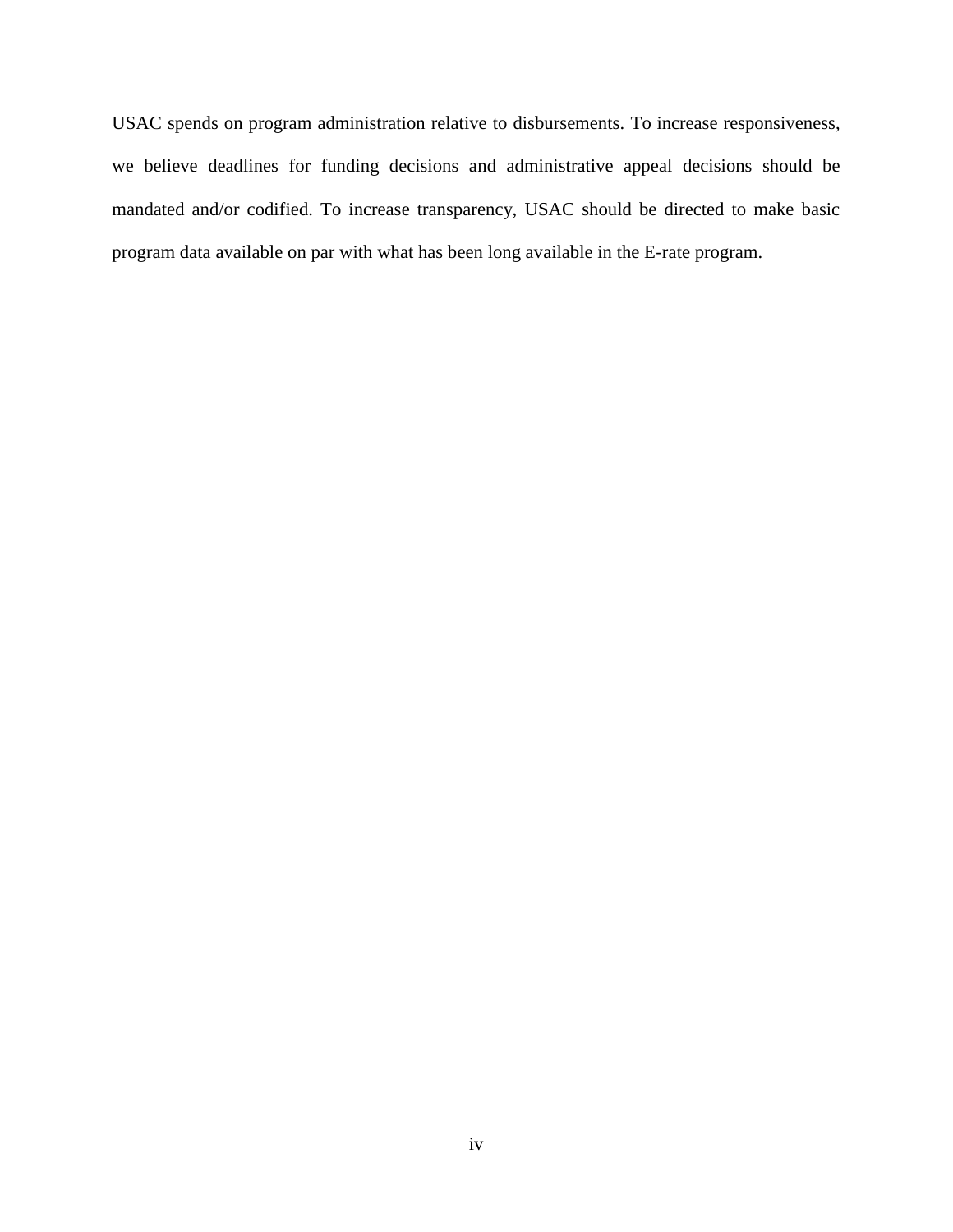## **Before the FEDERAL COMMUNICATIONS COMMISSION Washington, D.C. 20554**

| In the Matter of                      |      |
|---------------------------------------|------|
| Promoting Telehealth in Rural America | WC 1 |
|                                       |      |

Pocket No. 17-310

#### **COMMENTS OF THE SCHOOLS, HEALTH & LIBRARIES BROADBAND (SHLB) COALITION**

The Schools, Health & Libraries Broadband (SHLB) Coalition, whose members include many participants in the Rural Health Care (RHC) programs – the Healthcare Connect Fund (HCF) and the Telecommunications Program (Telecom Program) – by its attorney hereby submits these comments in the above-captioned proceeding.

The SHLB Coalition is a broad-based coalition of organizations that share the goal of promoting open, affordable, high-capacity broadband for anchor institutions and their communities.<sup>1</sup> High capacity broadband is the key infrastructure that health care providers (HCPs), libraries, K-12 schools, community colleges, colleges and universities, public media and other anchor institutions need for the 21st century. Enhancing the broadband capabilities of these community anchor institutions is especially important to the most vulnerable segments of our population – those in rural areas, low-income consumers, disabled and elderly persons, students, minorities, and many other disadvantaged members of our society.

<sup>&</sup>lt;sup>1</sup> Our SHLB Coalition members include representatives of health care providers and networks, schools, libraries, state broadband mapping organizations, private sector companies, state and national research and education networks, foundations, and consumer organizations. See<http://shlb.org/about/coalition-members> for a current list of SHLB Coalition members.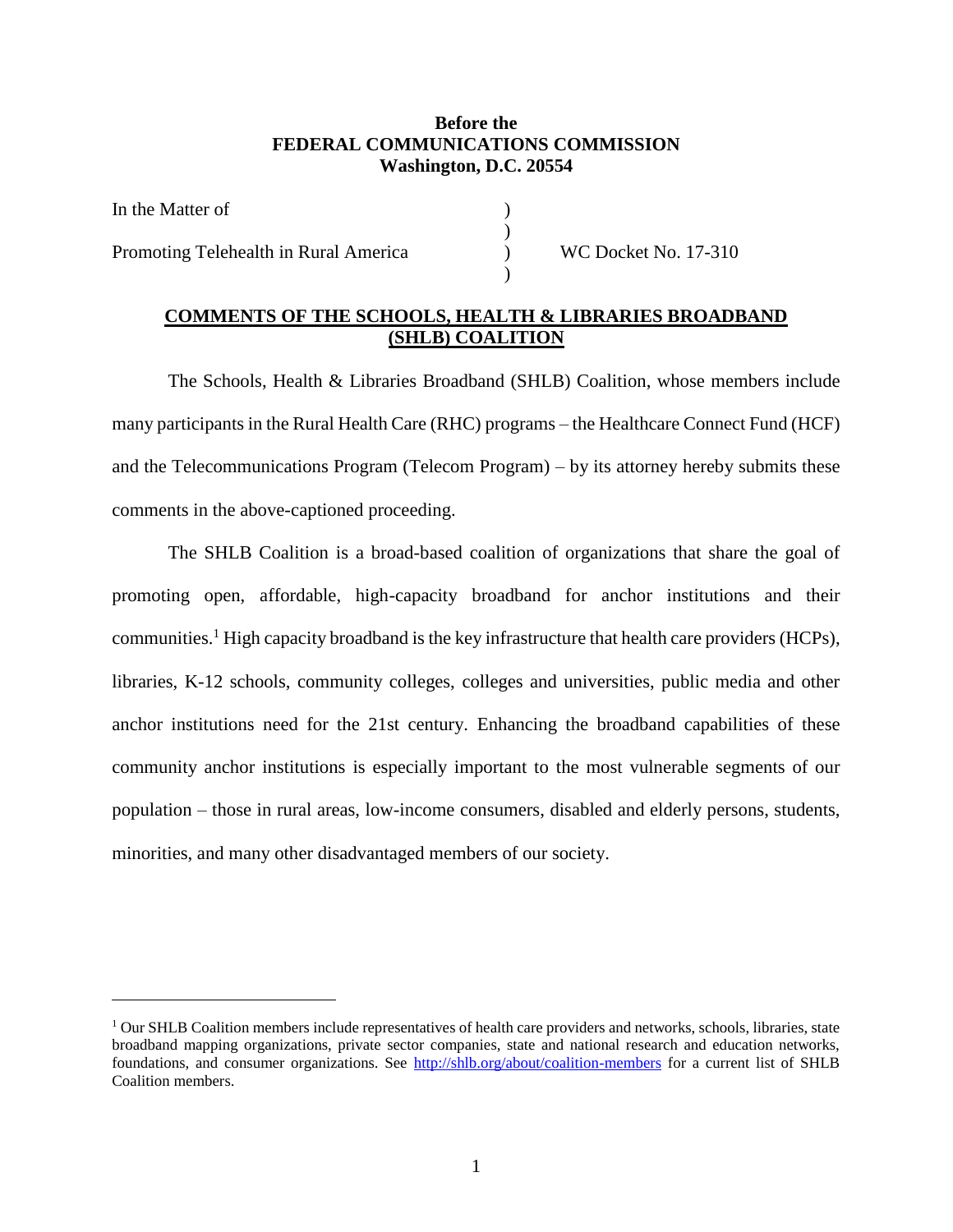#### <span id="page-6-0"></span>**I. INTRODUCTION**

 $\overline{a}$ 

The Commission rightly recognizes that technology and telemedicine play a growing, increasingly critical role in the delivery of health care across the country, and that rural communities, with aging populations and struggling economies, are falling behind and need access to telemedicine, telehealth, and cloud-based services more than ever. <sup>2</sup> Because rural access to medical technologies, and the financial resources and broadband access needed to enable them, continues to be uneven as compared to urban areas, the RHC programs continue to be critically important. This was presciently recognized by Congress in 1996 when it codified universal service commitments to (1) telecommunications cost parity between urban and not-for-profit rural HCPs, and (2) enhanced access to advanced services for not-for-profit HCPs nationwide – making clear that Congress intended this to be a national program available to the entire country, with a focus on rural markets.

As discussed below, SHLB and its members participating in the RHC programs ("SHLB health care participants") favor increasing the overall size of the program to ensure those Congressional objectives are fulfilled. There are at least two ways to do this. First, the Commission could increase the funding for the RHC program up to a cap (indexed for inflation) that is based on the expected costs of providing sufficient broadband to support telemedicine, telehealth, and supporting cloud-based services to the increasing number of non-profit HCPs across the country (a "ground up" approach). We believe that, because the number of eligible entities has more than

<sup>2</sup> *Promoting Telehealth in Rural America, Notice of Proposed Rulemaking and Order*, WC Docket No. 17-310, FCC 17-164, ¶ 1 (Dec. 18, 2017) (*NPRM and Order*) (citing Anna Gorman, *Healthcare's New Rural Frontier*, Politico (Apr. 12, 2017) ("[Telemedicine] projects [at rural hospitals] often depend on grants or government awards, because rural hospitals' operating margins are slim. And some of the telemedicine and remote monitoring technologies require high-speed internet, which isn't always reliable or cost-effective in rural areas."), <https://www.politico.com/agenda/story/2017/04/rural-healthcare-idaho-lost-rivers-000394> (last visited Jan. 18, 2017)).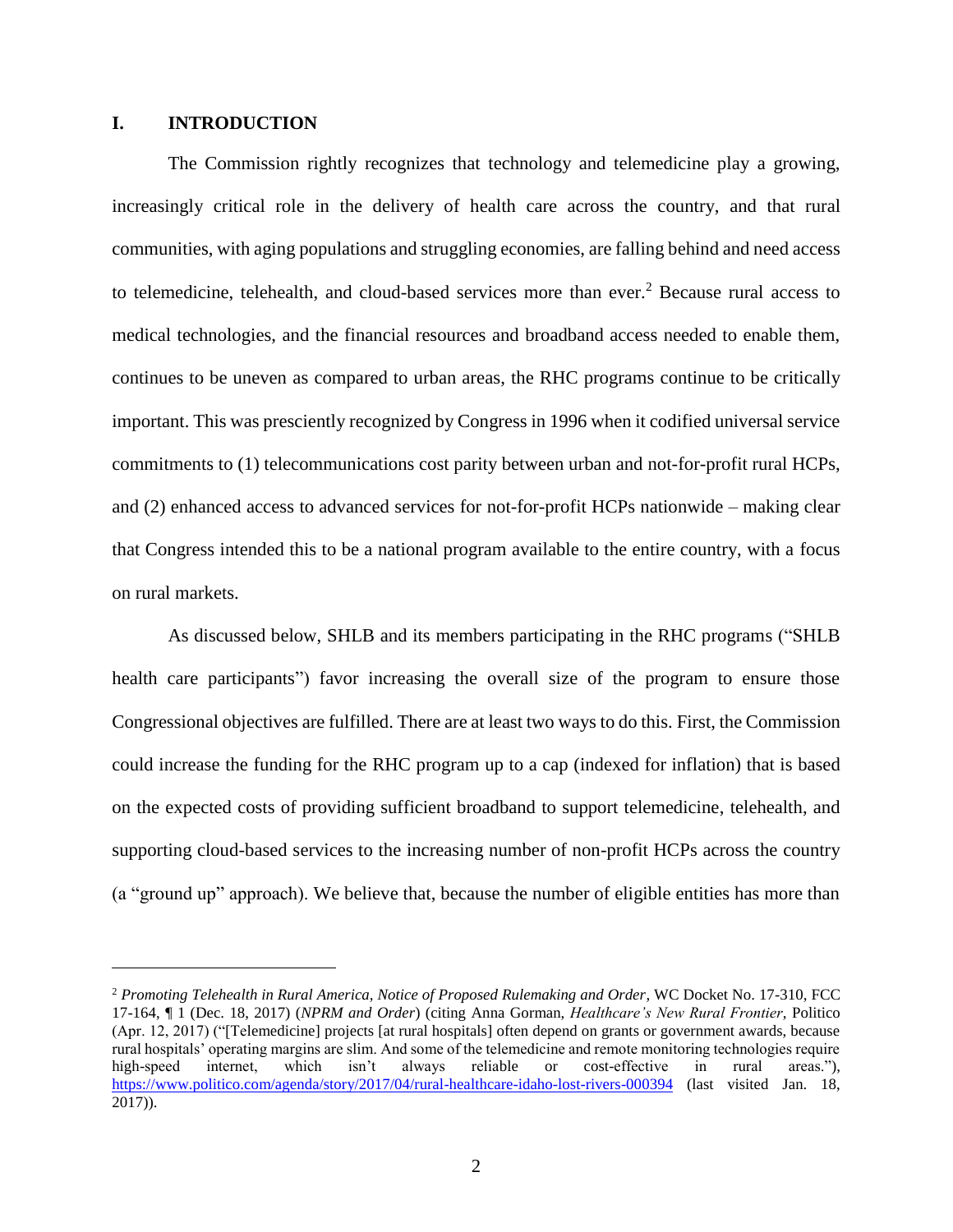doubled since 1996, doubling the \$400 million cap to \$800 million is justified. Second, the Commission could exclude the Telecom Program from the cap  $-$  as we argue the statute requires – and maintain the current \$400 million cap (indexed for inflation) for the HCF portion of the RHC program. Raising the cap for funding the RHC program is especially urgent now considering that demand for the program has surged above the cap for the past two years.

Even after the cap is raised and more funding is made available, it may be possible that demand for program funds will exceed the cap in future years. We encourage the Commission to make decisions in this proceeding to decide how funding will be allocated to provide applicants and providers with greater certainty. In doing so, the Commission should consider what allocation will be most effective in providing high-quality telemedicine, telehealth and supporting cloudbased services to those most in need. For instance, HCPs with the highest costs need some protection from *pro rata* reductions that could be disruptive to operations. Ultimately, we favor establishing different discount tiers for HCF participants based on rurality as a better method for ensuring limited RHC funding is distributed where it is needed most.

Finally, we support substantial improvements in how USAC administers the RHC programs, including greater transparency of program data and program guidance provided by USAC, and a greater emphasis on USAC's responsiveness and transparency to applicants as a critical measure of administrative efficiency. To ensure this shift, the Commission should codify requirements and establish deadlines for USAC's processing of funding applications and for rendering administrative appeal decisions.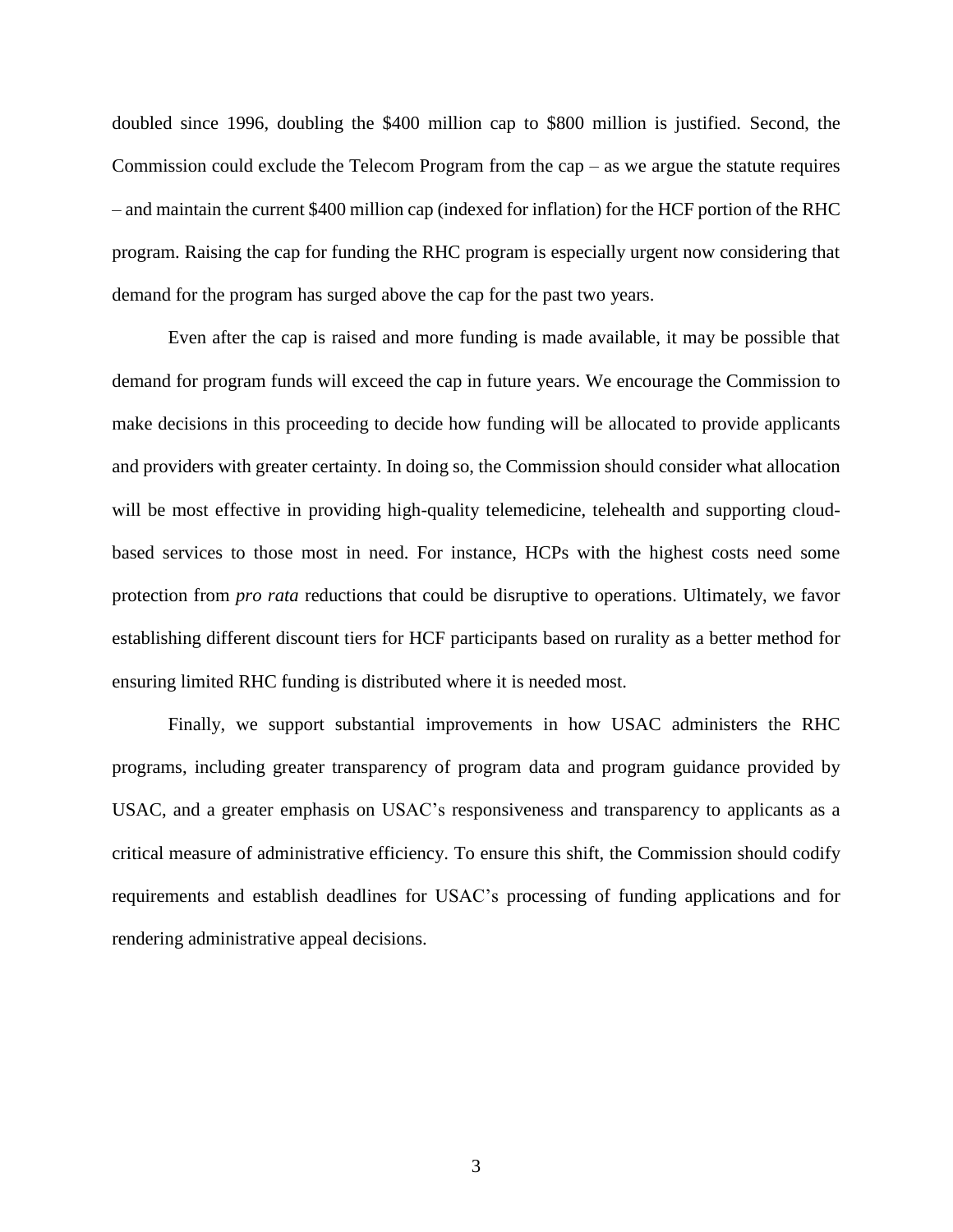## <span id="page-8-0"></span>**II. THE COMMISSION SHOULD INCREASE THE SIZE OF THE RHC PROGRAM TO ENSURE ITS STATUTORY PURPOSES ARE FULLFILLED, WHILE ADOPTING ADDITIONAL MEASURES TO ENSURE PROGRAM INTEGRITY**

The Commission asks what is driving growing demand in the RHC programs, how to ensure limited program funds are being used effectively, and whether and how much to increase the \$400 million RHC program cap, and the \$150 million "sub-cap" for HCF upfront costs and multiyear funding commitments.<sup>3</sup> The Commission asks commenters to consider the impacts of increased programmatic spending on the universal service fund (USF) contribution factor and thus, on consumers. 4

There are at least four reasons for increasing the funding available for the RHC program

above the \$400 million cap set in by the Commission in 1997:

- 1. The changes in health care delivery and technologies that make telemedicine and telehealth more accessible and valuable, and cloud-based disaster recovery solutions more available and necessary;
- 2. The continuing closure crisis for rural hospitals;<sup>5</sup>
- 3. Congress' addition in 2016 of Skilled Nursing Facilities (SNFs) to the list of eligible entities;
- 4. Federal government mandates on health providers, such as the implementation of electronic medical records.

In the experience of SHLB health care participants – which include large statewide and regional consortia networks with thousands of rural HCP participants – growing demand for RHC funding is driven primarily by economic factors, including fundamental shifts in the healthcare marketplace driven by technological advancements. These changes have manifested in part with a

<sup>3</sup> *NPRM and Order,* at ¶¶ 4, 16-17.

 $^{4}$  *Id.* at  $\P$  16.

<sup>5</sup> *See* North Carolina Rural Health Research Program, University of North Carolina, *83 Rural Hospital Closures: January 2010 – Present* (Jan 5. 2018), <http://www.shepscenter.unc.edu/download/11619/> (last visited Feb. 1, 2018).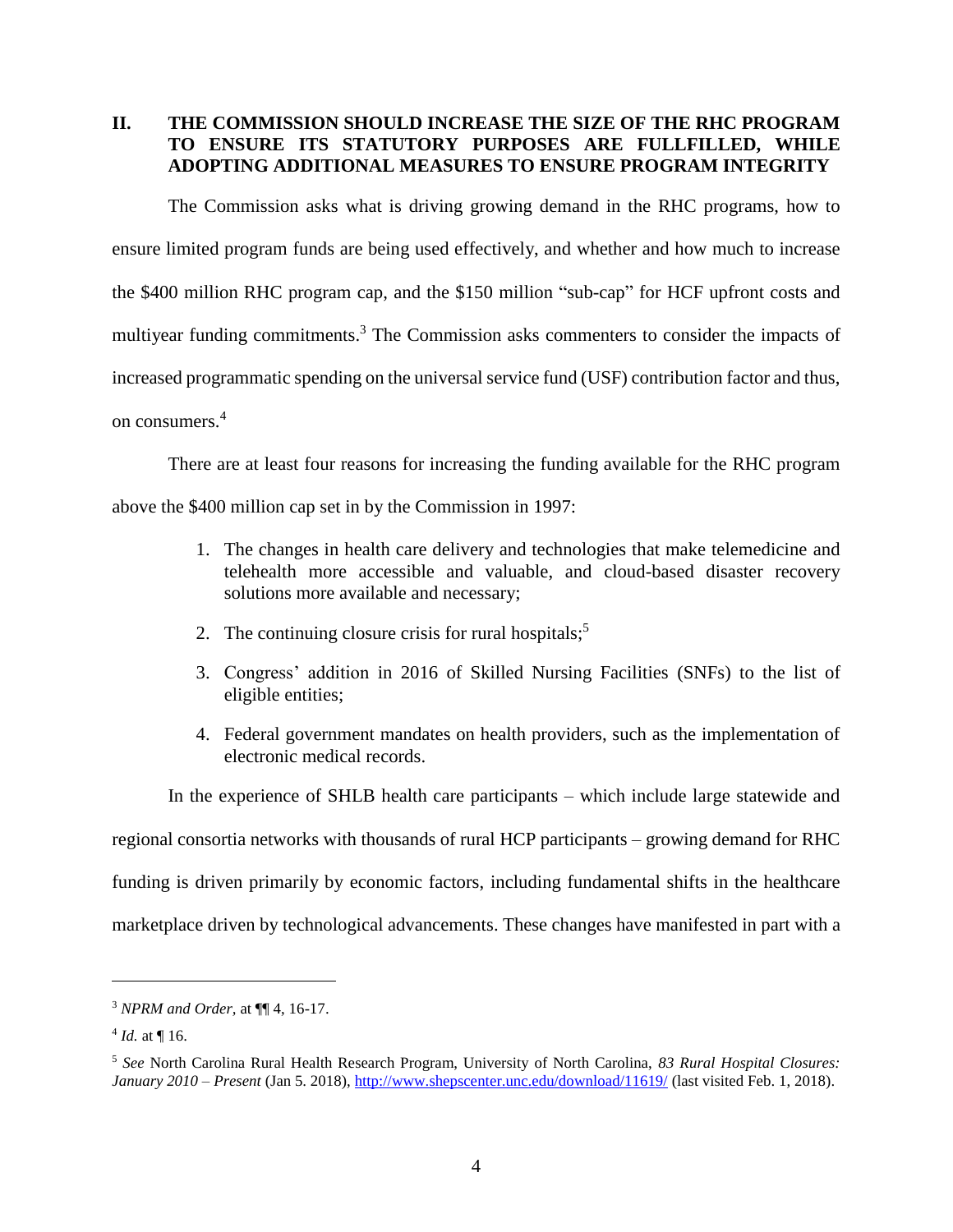pronounced merger trend as struggling rural providers often must either merge or close. <sup>6</sup> Federal government policies and mandates have also contributed to the pace and direction of change, as has awareness of the critical impact broadband for health care has on disaster recovery efforts.<sup>7</sup> Over the last five years in particular, these forces have transformed high-bandwidth broadband for healthcare – for telemedicine, telehealth, and management and operations – from a "nice-to-have" capability to an absolute necessity. While we support efforts to address wasteful use of program funds and to limit opportunities for fraud and abuse, changes in the healthcare marketplace combined with the clear statutory purposes of the RHC programs warrant a substantial increase in programmatic funding. Going forward, any programmatic caps should be indexed to inflation. In addition, USAC RHC-specific administrative expenses should not be deducted from the cap.<sup>8</sup>

<sup>6</sup> *See* Brian Alexander, *America's Rural Hospitals Are Dangerously Fragile: Consolidation in the health-care industry*  is threatening small and independent hospitals and the communities they're in, THE ATLANTIC (Jan. 9, 2018), ("[S]stand-alone nonprofit hospitals have been auctioning off their real estate to investors, selling themselves to forprofit chains or private-equity firms, or, like Berger, folding themselves into regional health systems."), <https://www.theatlantic.com/business/archive/2018/01/rural-hospitals/549050/> (last visited Feb. 2, 2018); *see also, e.g.,* Elizabeth Fite*, Done deal: Erlanger acquires Murphy Medical Center in North Carolina*, TIMES FREE PRESS (Jan. 26, 2018) ("Like many small, rural hospitals across the country, Murphy faced the growing challenges of limited resources, high costs, federal regulations and isolation."), [http://www.timesfreepress.com/news/local/story/2018/jan/26/done-deal-erlanger-acquires-murphy-medical](http://www.timesfreepress.com/news/local/story/2018/jan/26/done-deal-erlanger-acquires-murphy-medical-ce/462184/)[ce/462184/](http://www.timesfreepress.com/news/local/story/2018/jan/26/done-deal-erlanger-acquires-murphy-medical-ce/462184/) (last visited Feb. 2, 2018); *see generally* American Hospital Association (AHA), TRENDWATCH CHARTBOOK 2016, Chart 2.9: Announced Hospital Mergers and Acquisitions, 1998 – 2015, [https://www.aha.org/system/files/research/reports/tw/chartbook/2016/chart2-9.pdf.](https://www.aha.org/system/files/research/reports/tw/chartbook/2016/chart2-9.pdf)

<sup>7</sup> *See, e.g.,* John Brandon, *How to Use the Cloud as a Disaster Recovery Strategy*, INC. (2011) ("Galanti says the perspective on disaster planning for how to access cloud services has changed because most of the cloud computing they do in their business is not run locally. Even though some of the local applications, such as Microsoft Outlook, run within Windows, the actual e-mail is housed off-site, not on a local server. The business does not even store documents locally - everything is scanned and stored online."), [https://www.inc.com/guides/201106/how-to-use-the](https://www.inc.com/guides/201106/how-to-use-the-cloud-as-a-disaster-recovery-strategy.html)[cloud-as-a-disaster-recovery-strategy.html.](https://www.inc.com/guides/201106/how-to-use-the-cloud-as-a-disaster-recovery-strategy.html) (last visited Feb. 2, 2018); *cf. Rural Health Care Support Mechanism*, WC Docket No. 02-60, Order, 21 FCC Rcd 11111, ¶ 4 (2006) ("increasing broadband connectivity among health care providers at the national, state and local levels would also provide vital links for disaster preparedness and emergency response").

<sup>&</sup>lt;sup>8</sup> The Commission has elected not to deduct program-specific administrative costs from available funding in the High Cost program. *See Connect America Fund*, WC Docket No. 10-90, Report and Order and Further Notice of Proposed Rulemaking, FCC 11-161, 26 FCC Rcd 17663, ¶ 126 (2011) (maintaining \$4.5 billion budget for Connect America Fund "plus administrative expenses"); *but see* 47 C.F.R. § 54.715(c).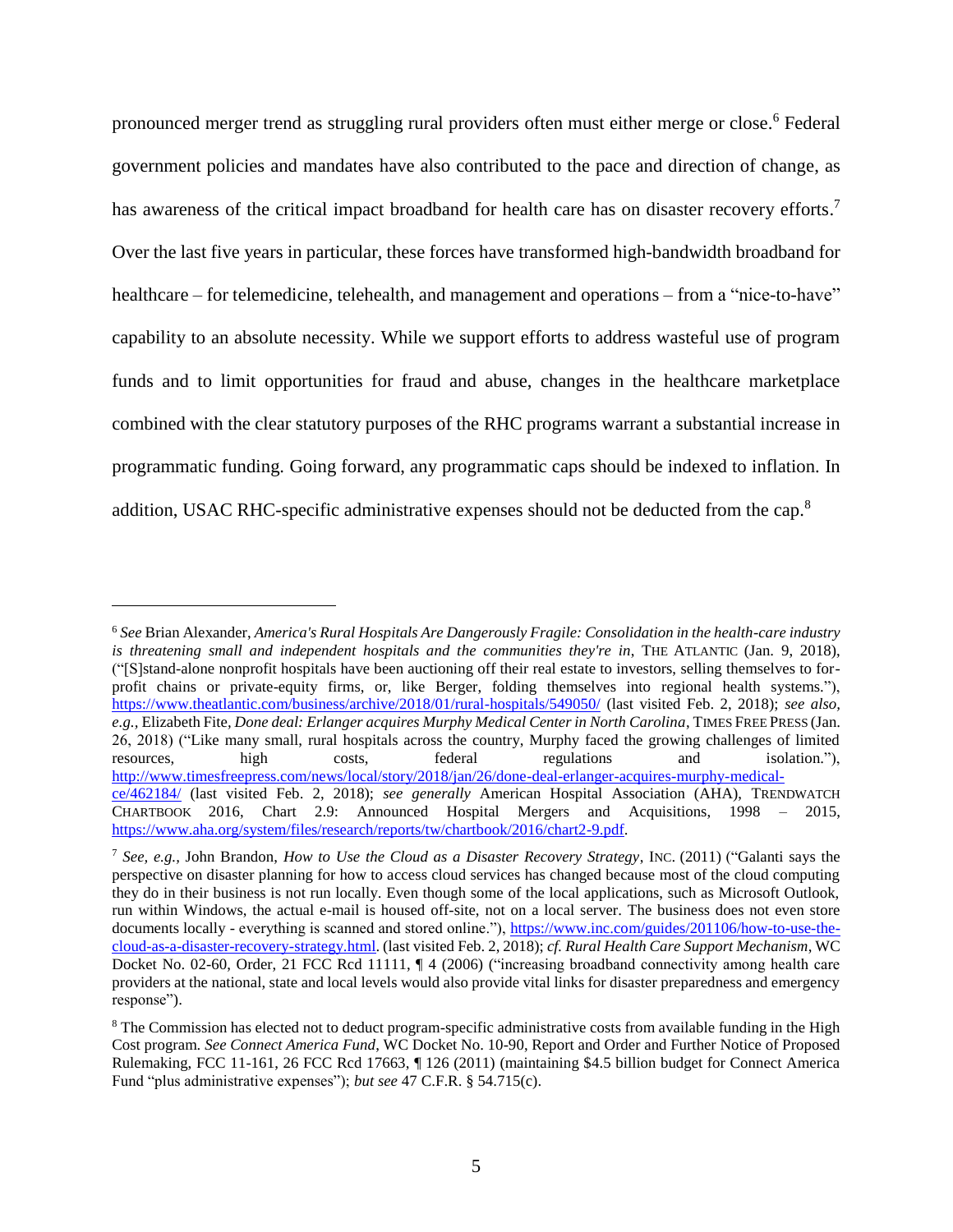With respect to the USF contribution factor, recent increases in that factor reflect a concerning erosion of the contribution base rather than USF programmatic growth, with the base declining by almost 14% (from \$14.9 billion to \$12.9 billion) in the last two years alone. This is an alarming trend the Commission must address irrespective of any changes to the RHC programs. Moreover, because the RHC program is small compared to the other USF programs, even doubling RHC program spending would increase the annual overall USF spending (which is now over \$9 billion) by less than 5%.<sup>9</sup> Thus, a dramatically larger RHC program would have an enormously beneficial impact on rural health care and an extremely minor impact on consumer's telephone bills. Even if raising the cap on the RHC program affects the contribution factor by about one percentage point, this impact is much smaller than the effect of the declining contribution base. Because USF spending is statutorily mandated while USF spending caps are not, the Commission's first priority should be to ensure that Congressional directives are fulfilled. While programmatic caps are appropriate as a mechanism to ensure fiscal discipline, they should only be implemented after the Commission establishes that statutory objectives and requirements are met.

#### <span id="page-10-0"></span>**A. RHC Demand is Being Driven Primarily by Growing Reliance of Rural Health Care Providers on Broadband**

With respect to the kinds of telehealth services that are being used by program participants, we note that for consortia in the HCF, this information is reported annually to USAC.<sup>10</sup> SHLB health consortia participants report that every possible category of telehealth applications tracked by USAC is in regular use. A recent survey of over 100 rural hospitals nationwide performed by HIMSS Analytics validates the experience of SHLB health care participants based on the

<sup>9</sup> We note that the FCC has recently proposed to increase funding for the Connect America Fund by \$500 million. *See Chairman Pai Proposes Over \$500 Million In Funding To Promote Rural Broadband Deployment*¸ FCC Press Release (Jan. 16, 2018), [https://transition.fcc.gov/Daily\\_Releases/Daily\\_Business/2018/db0116/DOC-348723A1.pdf.](https://transition.fcc.gov/Daily_Releases/Daily_Business/2018/db0116/DOC-348723A1.pdf)

<sup>10</sup> *See Rural Health Care Support Mechanism*, 27 FCC Rcd 16678, 16808-09 (2012) (*HCF Order*).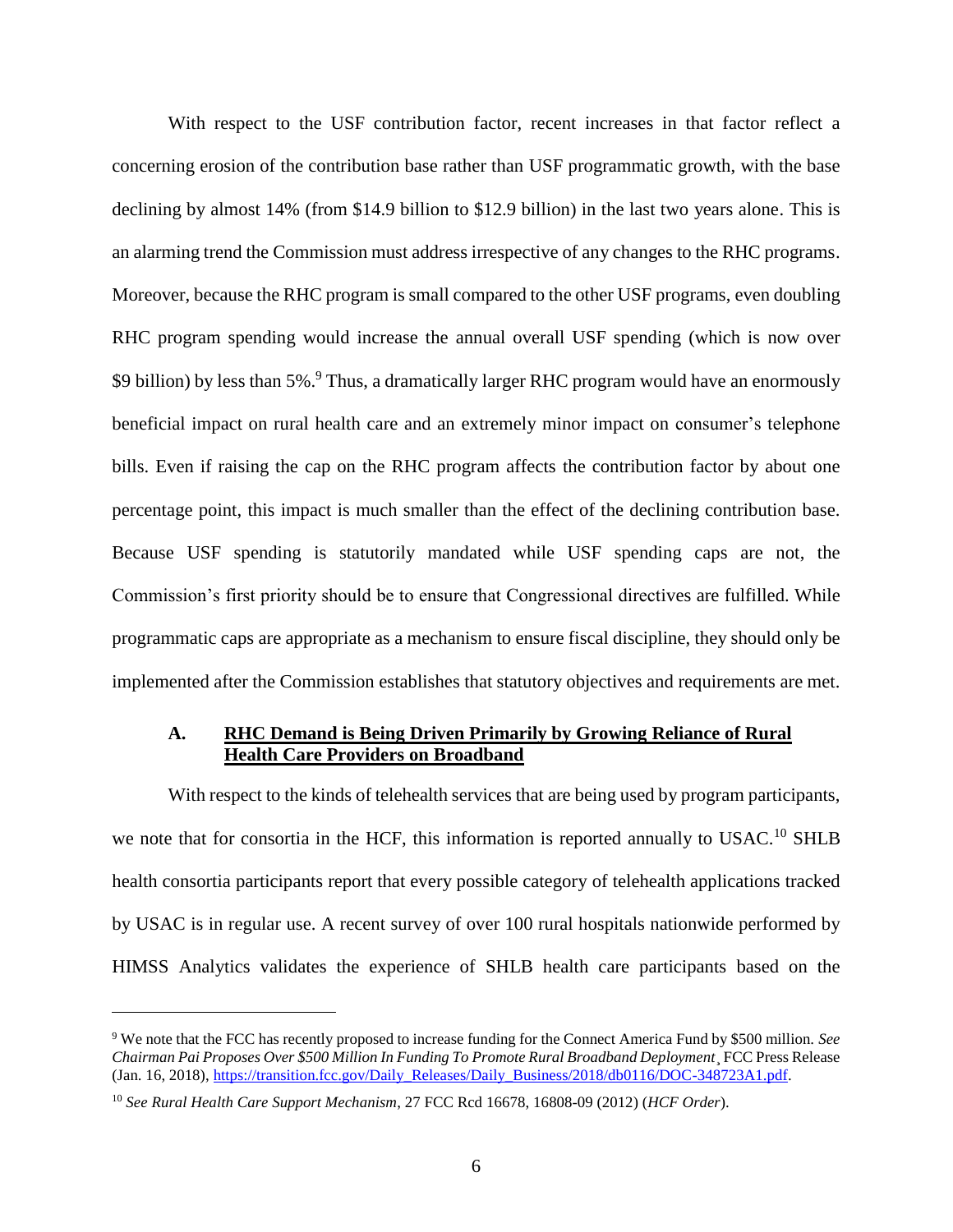thousands of HCPs they serve: that care delivery and reliance on the cloud for administrative operations, including disaster preparedness, are the primary drivers. The HIMSS Analytic survey specifically shows:

- o Telehealth is a principal driver of bandwidth demand;
- o "Cost and availability continue to be hurdles in obtaining necessary network connectivity";
- o "'Network reliability' and the 'Availability of fiber-based services' were top consideration in enhancing healthcare delivery methods."
- o Disaster recovery preparation is dependent upon network redundancy, storage, and cloud-based services.<sup>11</sup>

While broadband-enabled care is the major driving demand for high-speed bandwidth, healthcare operations and management and disaster recovery are also dependent on cloud-based applications and services, including electronic health records  $(EHRs)$ .<sup>12</sup> Indeed, with health operations dependent on high-speed access to the cloud, when network services are down it now disrupts local care delivery, not just remote care delivery. For example, many rural HCPs no longer maintain their own servers to run healthcare applications locally and are fully dependent upon network connectivity for basic operations. "Cloud-based" services include private network and internet-based services such as EHR systems, picture archiving and communication systems (PACs), and telemedicine systems, which are all essential to operations and patient care.

Evidence that growth in RHC program demand is being driven by greater reliance and dependence on high-speed broadband is easily seen in the HCF. The New England Telehealth Consortium (NETC) is one of the largest HCF consortia in the country, with 890 participating

<sup>&</sup>lt;sup>11</sup> See THE IMPACT OF CONNECTIVITY ON RURAL HOSPITALS & THE PROMISE IT HOLDS, Bryan Fiekers, HIMSS Analytics (Dec. 7, 2017)[, http://www.himsslearn.org/impact-connectivity-rural-hospitals-promise-it-holds.](http://www.himsslearn.org/impact-connectivity-rural-hospitals-promise-it-holds) <sup>12</sup> *Id.*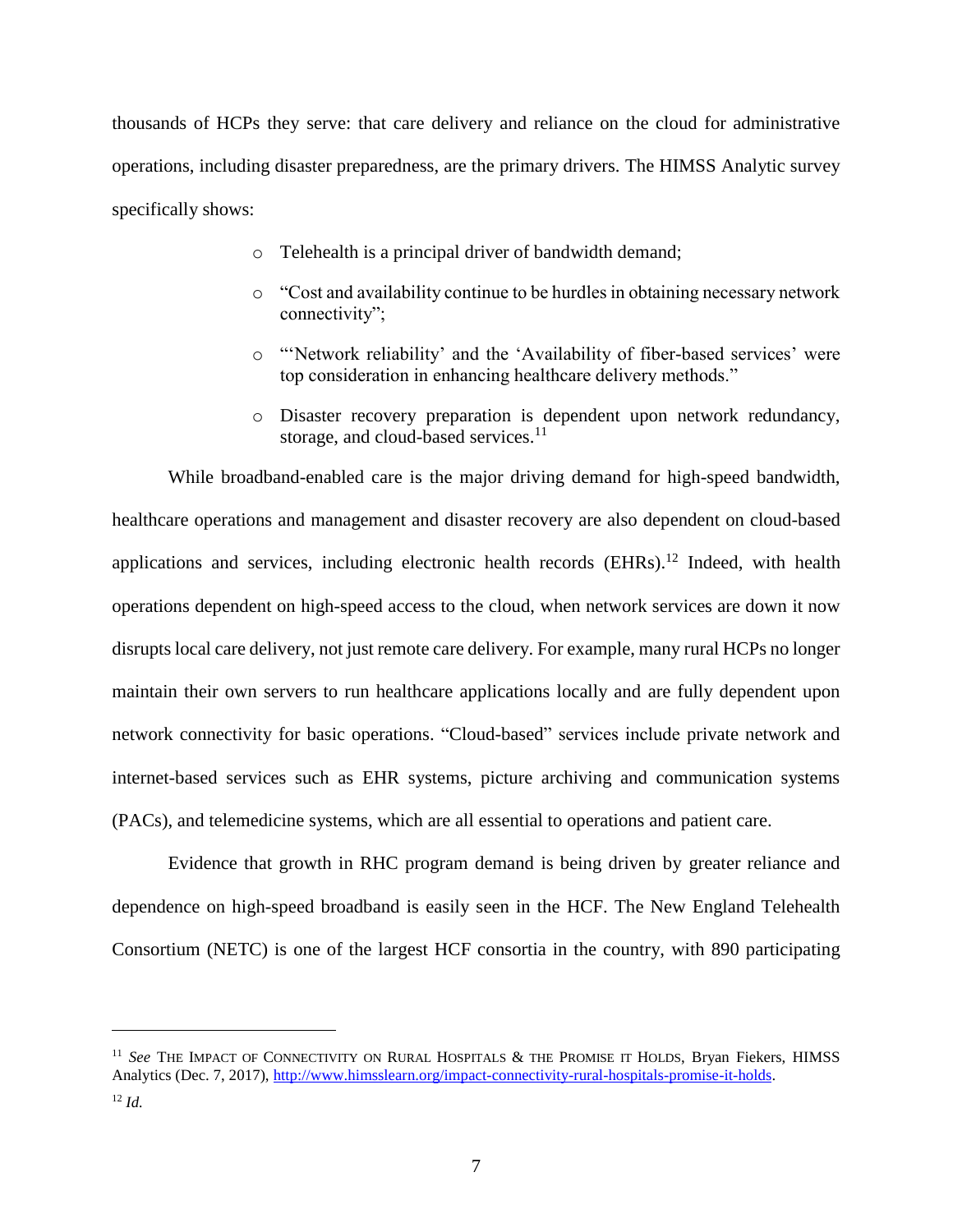sites, 750 of which are rural. NETC's data set on bandwidth demand now spans six New England states and goes back to 2008 when, as part of the RHC Pilot Program, NETC surveyed over 400 sites in three states as part of the design phase for the network. NETC sites currently utilize 50 of the 51 categories of telemedicine applications tracked by USAC. Since 2010, NETC has seen a dramatic increase in bandwidth requirements due to the growing use among participating sites of telemedicine and telehealth applications, including EHRs, PACs, and other cloud-based services. For example, the original 320 NETC sites have seen a seven-fold growth in installed bandwidth across the NETC network over the past seven years, from 6 Gbps to 45 Gbps. Bandwidth demand has been increasing on average 33% annually over this period, which NETC estimates will continue over the next seven years. Current bandwidth for the entire NETC network is 232 Gbps, projected to increase to 1700 Gbps by 2024.

Federal policies continue to recognize the economic and clinical value of broadband and telemedicine, and to promote telemedicine usage. This is reflected in the latest round of United States Department of Agriculture Distance (USDA) Learning and Telemedicine (DLT) grants awarding over \$24 million in funding for projects in 28 states.<sup>13</sup> Some of these projects are intended to address the opioid epidemic, and all are recognized as supporting economic growth and job development in rural America.<sup>14</sup>

The Commission considers trends in the Telecom Program, such as declining numbers of HCPs receiving more support for costlier connections, and asks the degree to which wasteful

<sup>13</sup> *See* USDA Invests in e-Connectivity to Restore Rural Prosperity by Providing Training and Health Care Services, USDA Press Release (Jan 19, 2018), [https://www.usda.gov/media/press-releases/2018/01/19/usda-invests-e](https://www.usda.gov/media/press-releases/2018/01/19/usda-invests-e-connectivity-restore-rural-prosperity-providing)[connectivity-restore-rural-prosperity-providing.](https://www.usda.gov/media/press-releases/2018/01/19/usda-invests-e-connectivity-restore-rural-prosperity-providing)

<sup>&</sup>lt;sup>14</sup> See id. ("Connecting rural Americans to quality education and health care services is an innovative and important tool in our efforts to facilitate economic growth, job creation and quality of life in rural America,' Anne Hazlett, the USDA's Assistant to the Secretary for Rural Development, said in a press release.").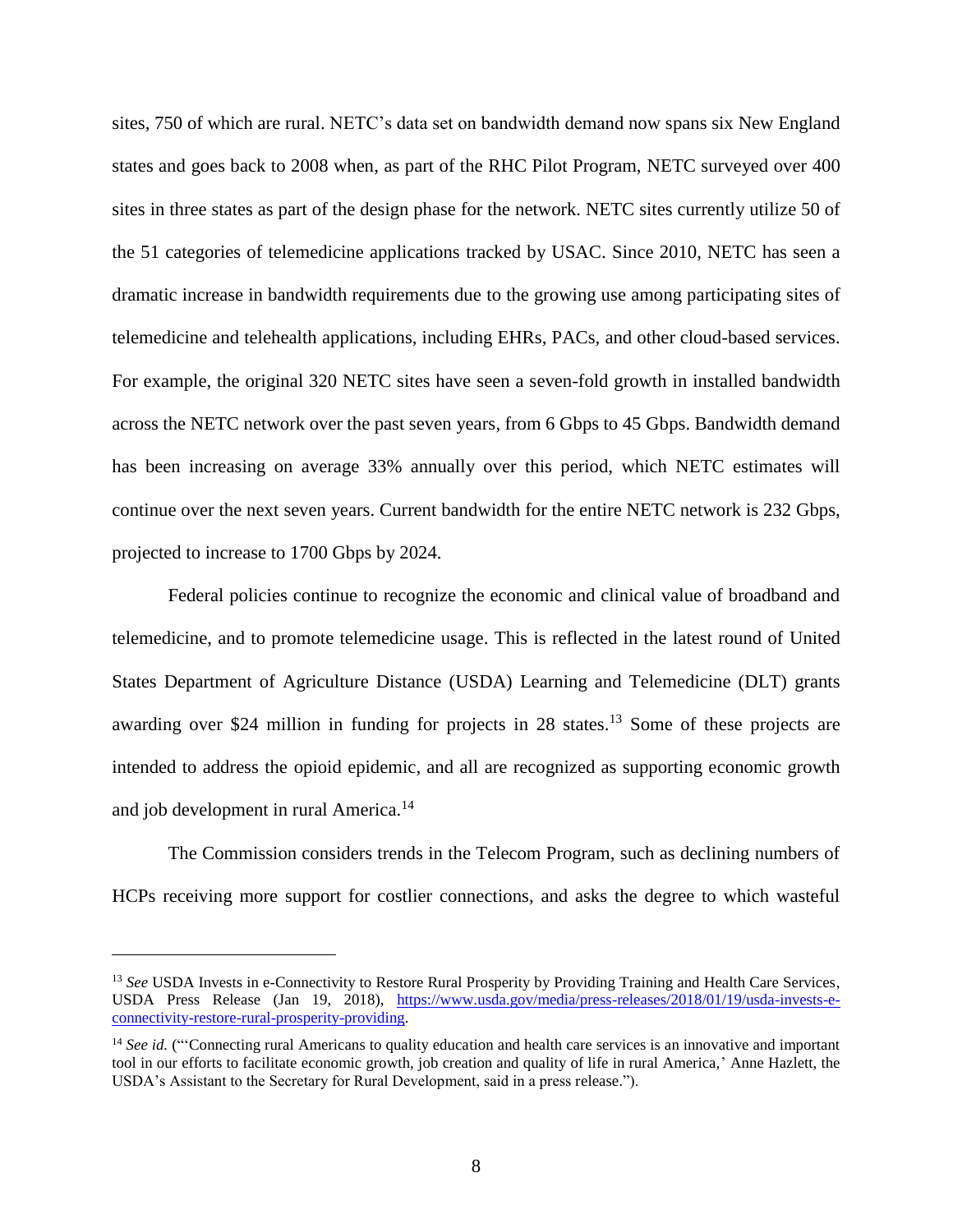purchasing decisions by HCPs may be to blame.<sup>15</sup> We do not believe that wasteful purchasing is widespread. We generally support mechanisms that require some amount of "skin-in-the-game" as an effective and simple way to ensure applicants procure only the services they need.<sup>16</sup> We are concerned, however, that additional heightened scrutiny in the application process would slow down an already unreasonably lengthy process. (We address this further below.) In the experience of SHLB health participants, program demand is being driven (1) by growing bandwidth demands that routinely outpace declines in pricing, and (2) by greater numbers of HCPs procuring the highspeed broadband they increasingly need to meet their business needs and the healthcare needs of their rural patients.

## <span id="page-13-0"></span>**B. Funding Levels Should Be Increased So They Are Sufficient To Meet the Statutory Purposes of the RHC Programs**

The RHC program mandated by Congress in 1997 was ahead of its time. Sluggish growth in demand for funding over the years likely reflected this fact as much as potential issues with program design, administration, or outreach and education. With medical technologies having sufficiently advanced, and rural areas now facing unprecedented economic and demographic challenges, the record shows the principal driver of demand for funding in this program is the growing need for the very services envisioned by Congress in 1996. Therefore, while we fully support efforts to ensure efficient and carefully targeted support, the size of the RHC program – which is manifestly not limited by the statute – should be recalibrated to meet Congressional objectives in light of the demonstrably growing need for this funding.

<sup>15</sup> *NPRM and Order* at ¶ 16.

<sup>&</sup>lt;sup>16</sup> See Rural Health Care Support Mechanism, WC Docket No. 02-60, Report and Order, Order on Reconsideration, and Further Notice of Proposed Rulemaking, 18 FCC Rcd 24546, ¶ 58 (2003) (*2003 Order and Further Notice*) (recognizing that "the requirement that health care providers remain responsible for a significant portion of service costs" helps protect the RHC program from waste).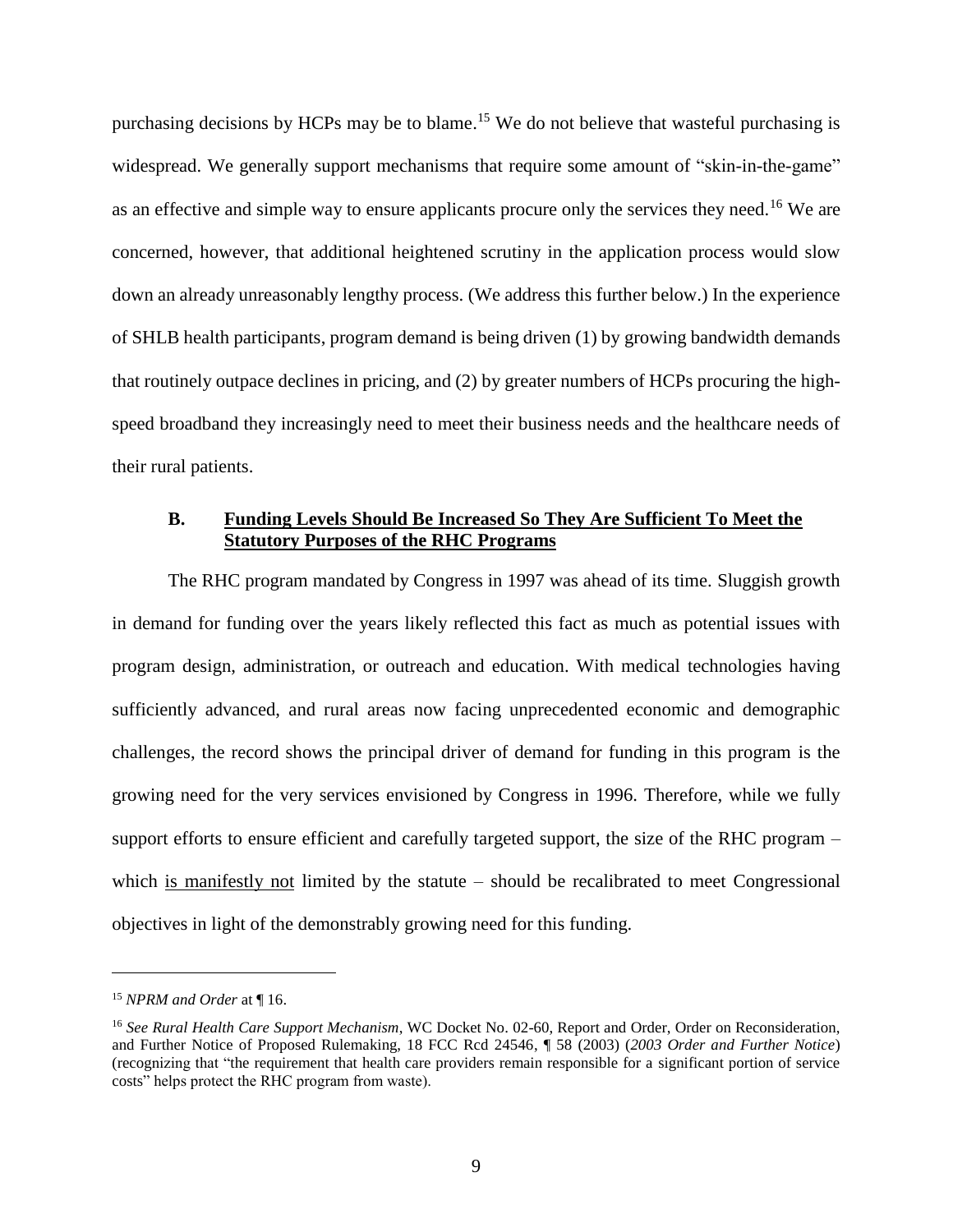When it enacted the Telecommunications Act of 1996, Congress gave the Commission broad authority to address the health disparities that exist between the nation's rural and urban areas.<sup>17</sup> First, Congress mandated that telecommunications carriers provide telecommunications services for health care purposes to rural HCPs at rates that are "reasonably comparable" to rates in urban areas.<sup>18</sup> In doing so, Congress effectively mandated price parity between urban and rural HCPs to facilitate the increased use of telemedicine.<sup>19</sup> In addition, in Section 254(h)(2)(A), Congress directed the Commission to develop rules to enhance access to "advanced telecommunications and information services" to health care providers *everywhere*. <sup>20</sup> This further directive provides the Commission authority to expand health care providers' access to broadbandenabled services – including promoting infrastructure deployment if that is necessary to enhance access to advanced telecommunications and information services. 21

The Commission under this authority has long fostered greater equality of health access by

<sup>&</sup>lt;sup>17</sup> According the National Institutes of Health ("NIH"), health disparities refer to the "differences in the incidence, prevalence, mortality, and burden of diseases and other adverse health conditions that exist among specific population groups [in the United States]." NIH TRANS WORKING GROUP ON HEALTH DISPARITIES. NIH HEALTH DISPARITIES STRATEGIC PLAN AND BUDGET, FISCAL YEARS 2009-2013 (2010), [http://www.nimhd.nih.gov/documents/NIH%20Health%20Disparities%20Strategic%20Plan%20and%20Budget%20](http://www.nimhd.nih.gov/documents/NIH%20Health%20Disparities%20Strategic%20Plan%20and%20Budget%202009-2013.pdf) [2009-2013.pdf.](http://www.nimhd.nih.gov/documents/NIH%20Health%20Disparities%20Strategic%20Plan%20and%20Budget%202009-2013.pdf)

<sup>18</sup> *See* 47 U.S.C. § 254(h)(1)(A) (providing that telecommunications carriers "shall" provide discounted telecommunications services to nonprofit HCPs "that serve[] persons who reside in rural areas".).

<sup>&</sup>lt;sup>19</sup> See H.R. REP. No. 104-458, at 133 (1996) ("It is intended that the rural health care provider receive an affordable rate for the services necessary for the purposes of telemedicine and instruction relating to such services.").

<sup>&</sup>lt;sup>20</sup> *See id.* at 132 ("New subsection (h) of section 254 is intended to ensure that health care providers for rural areas, elementary and secondary school classrooms, and libraries have affordable access to modern telecommunications services *that will enable them to provide medical and educational services to all parts of the Nation*.") (emphasis added); *see also HCF Order*, 27 FCC Rcd at 16705 ("As the Fifth Circuit has found, 'the language in section 254(h)(2)(A) demonstrates Congress's intent to authorize expanding support of 'advanced services,' when possible, for non-rural health providers.'") (*citing Texas Office of Public Utility Counsel v. FCC*, 183 F.3d 393, 446 (5th Cir. 1999) (subsequent history omitted)).

<sup>21</sup> *See Fed.-State Joint Bd. on Universal Serv.*, Report and Order, 12 FCC Rcd 8776 ¶ 634 (1997) (*First Report and Order*) (concluding that Section 245(h)(2)(A) provides the Commission with "the authority to establish rules to implement a program of universal service support for infrastructure development as a method to enhance access to advanced telecommunications and information services under section  $254(h)(2)(A) \dots$ ...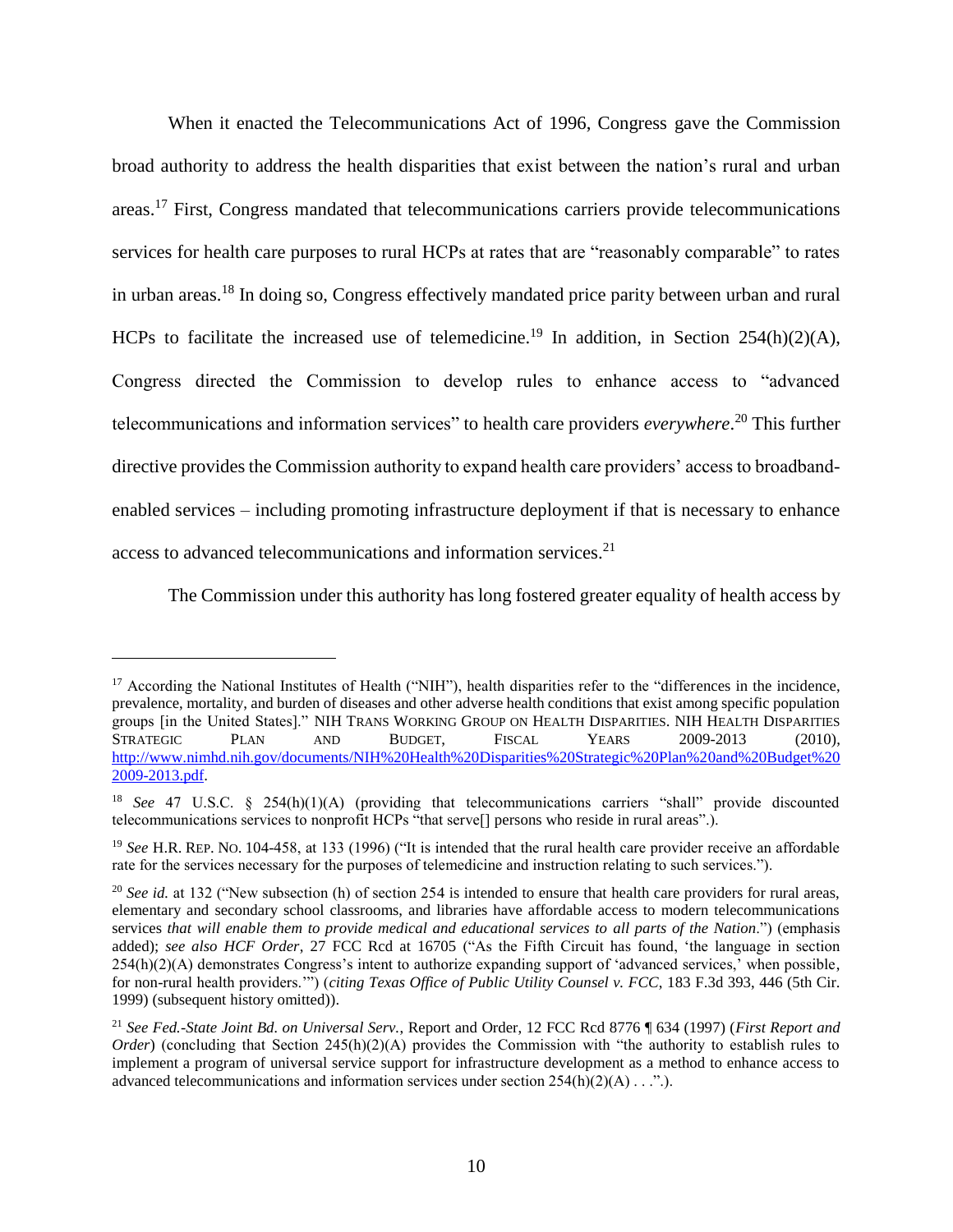supporting the increased adoption and use of telemedicine and telehealth: establishing the Telecommunications Program in 1997 to ensure rural HCPs pay no more for their telecommunications services than their urban counterparts by mandating that telecommunications providers offer discounted rates to rural HCPs in the amount of the "rural-urban differential"<sup>22</sup>; establishing the RHC Pilot Program in 2006 for healthcare networks to bring the benefits of "innovative telehealth and telemedicine services" to the nation's rural areas where the need for those benefits is "most acute"<sup>23</sup>; and creating the HCF in 2012 to improve broadband connectivity to HCPs, especially in rural areas, and to foster the development of state and regional healthcare consortia. 24

Notwithstanding these and other critical governmental programs, rural Americans continue to experience significant health disparities – and the need for access to health care via broadbandenabled technologies is greater and more critical today than ever before. Indeed, as the Administration and this Commission have both recognized, rural residents have higher incidence of disease and disability, increased mortality rates, lower life expectancies, and higher rates of pain and suffering than those in urban areas. <sup>25</sup> Telemedicine and telehealth are universally recognized

<sup>22</sup> *HCF Order*, 27 FCC Rcd at 16684 (citing *Federal-State Bd. on Universal Service*, 12 FCC Rcd 8776, 9093 (1997)). <sup>23</sup> *Id.*

<sup>24</sup> *Id.* at 16680.

<sup>25</sup> *See* REPORT TO THE PRESIDENT OF THE UNITED STATES FROM THE TASK FORCE ON AGRICULTURAL AND RURAL PROSPERITY 23 (Jan. 2018) (*Rural Prosperity Report*) (noting "increased mortality among working-age adults, and an aging population [as] health factors that are driving numerous other aspects of rural social and economic life."), [https://www.usda.gov/sites/default/files/documents/rural-prosperity-report.pdf.](https://www.usda.gov/sites/default/files/documents/rural-prosperity-report.pdf); *NPRM and Order* at ¶ 1 (citing American Hospital Association Connect2Health Comments at 4-5); *see also* Rural Assistance Center, *Rural Heath Disparities, Introduction* 1,<https://www.ruralhealthinfo.org/topics/rural-health-disparities> (last visited Jan. 9, 2018); MICHAEL MEIT ET AL., RURAL HEALTH REFORM POLICY RESEARCH CENTER, THE 2014 UPDATE OF THE RURAL-URBAN CHARTBOOK (Rural Health Reform Policy Research Center), Oct. 2014, at 1-5, <https://ruralhealth.und.edu/projects/health-reform-policy-research-center/pdf/2014-rural-urban-chartbook-update.pdf> CAROL ADAIRE ET AL., HEALTH STATUS AND HEALTH CARE ACCESS OF FARM AND RURAL POPULATIONS (USDA Economic Research Service Bulletin No. 57), Aug. 2009, at i, [https://www.ers.usda.gov/webdocs/publications/44424/9371\\_eib57\\_1\\_.pdf?v=41136;](https://www.ers.usda.gov/webdocs/publications/44424/9371_eib57_1_.pdf?v=41136) *cf. FCC Seeks Comment and*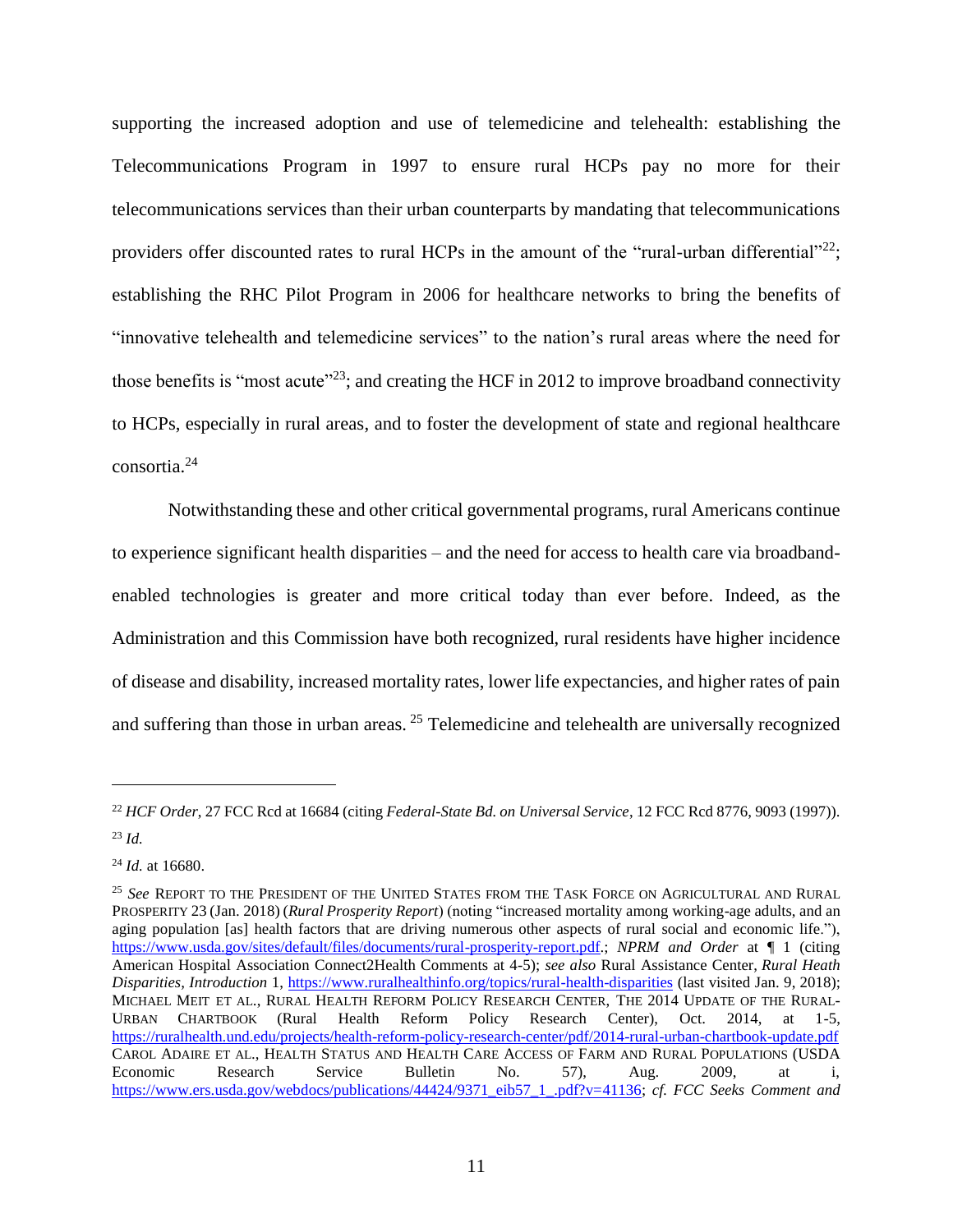<span id="page-16-0"></span>as essential tools for cost-effectively addressing and reducing these disparities.

## 1. The Commission Should Promulgate an Annual Funding Cap on the Basis of an Accurate Determination of the Number of Potentially Eligible HCPs

As we stated in our 2015 Petition, the Commission should "determine the aggregate potential demand for the funds on a record that includes the best available factual data. . . .When the Commission established its annual \$400 million funding cap in 1997, the Commission acted *sua sponte* inasmuch as the Joint Board had not recommended the adoption of a funding cap. The Commission arrived at its \$400 million cap based on its 'generous' estimate that there were approximately 12,000 potentially-eligible rural HCPs."26

We offer the following good faith estimate of the number of HCPs that are potentially eligible under the program today and propose them as a proxy for considering the reasonableness of the current \$400 million cap considering the statutory objectives set forth above. Our data updates the categories utilized by the Commission in the 2012 *HCF Order* and shows the total number of eligible entities today is more than double the number of entities that the Commission estimated in 1997, when the current \$400 million cap was established.

*Data on Actions to Accelerate Adoption and Accessibility of Broadband-enabled Health Care Solutions and Advanced Technologies*, GN Docket No. 16-46, Public Notice, 32 FCC Rcd 3660, 3664, n.19 (2017) (*Connect2Health PN*).

<sup>26</sup> *SHLB, et. al Petition for Rulemaking to Further Modernize the Rural Health Care program*, WC Docket 02-60, at 24 (Dec. 7, 2015) (*SHLB Petition*).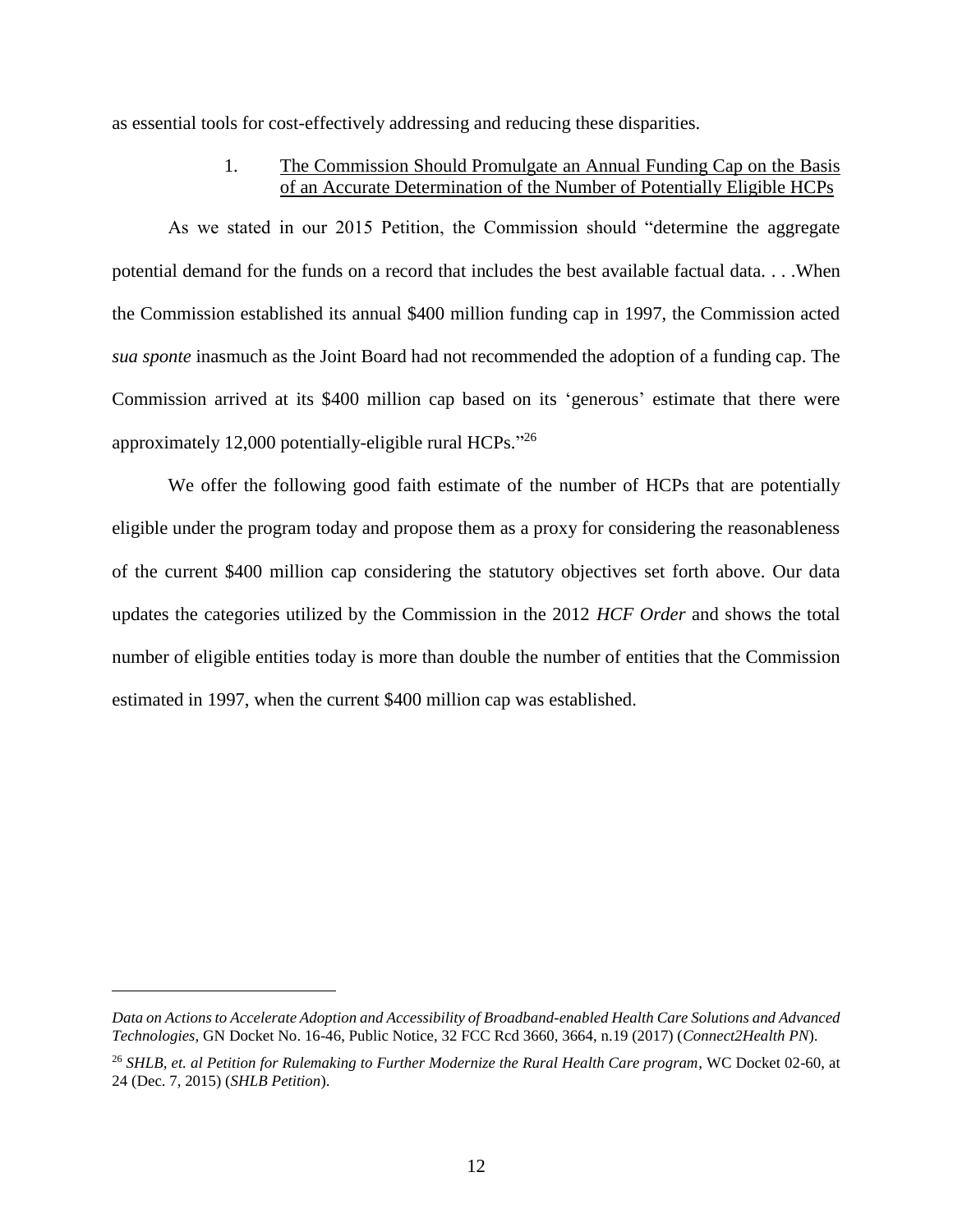| <b>Potentially Eligible HCPs</b>                        | <b>Current</b> | <b>HCF</b> Order | 1997   |
|---------------------------------------------------------|----------------|------------------|--------|
| Post-secondary educational institutions offering        |                |                  |        |
| health care instruction, teaching hospitals, and        |                |                  |        |
| medical schools <sup>27</sup>                           | 810            | 625              | 625    |
| FQHC care delivery sites <sup>28</sup>                  | 9,754          | 2,612            | 1,200  |
| Local health departments <sup>29</sup>                  | 2,533          | 2,136            | 3,526  |
| Community mental health centers <sup>30</sup>           | 263            | 263              | 1,500  |
| Community non-profit hospitals <sup>31</sup>            | 3,805          | 1,674            | 2,049  |
| Rural health clinics <sup>32</sup>                      | 4,177          | 2,741            | 3,329  |
| Not-for-profit skilled nursing facilities <sup>33</sup> | 4,675          | N/A              | N/A    |
| Total                                                   | 26,017         | 10,051           | 12,229 |

NOTE: This does not include other health care entities that may be eligible, such as school-based health clinics and prison health clinics.<sup>34</sup>

The Commission reported in the *NPRM and Order* that the average per-HCP annual

<sup>29</sup> *See* National Profile of Local Health Departments, National Association of County & City Health Officials, (2017) <http://nacchoprofilestudy.org/wp-content/uploads/2017/01/Figure1-2.jpg> (last visited Jan. 31, 2018).

<sup>30</sup> We use the number here provided by the FCC in 2012.

 $\overline{a}$ 

<sup>31</sup> *See* American Hospital Association, Fast Facts on U.S. Hospitals (2018), [https://www.aha.org/statistics/fast-facts](https://www.aha.org/statistics/fast-facts-us-hospitals)[us-hospitals](https://www.aha.org/statistics/fast-facts-us-hospitals) (last visited Jan. 31, 2018). This number includes both non-profit community hospitals and non-federal state and local government community hospitals. About 47% of total hospitals are rural (2,244/4,711). *See* NC Rural Health Research Program, Rural and Urban Hospitals in the United States, August 2017, <http://www.shepscenter.unc.edu/download/15316/> (last visited Jan. 31, 2018).

<sup>32</sup> The number of rural health clinics reflects a manual count by state based on the following CMS data set: [https://www.cms.gov/Outreach-and-Education/Medicare-Learning-Network-](https://www.cms.gov/Outreach-and-Education/Medicare-Learning-Network-MLN/MLNProducts/Downloads/rhclistbyprovidername.pdf#page=16)[MLN/MLNProducts/Downloads/rhclistbyprovidername.pdf#page=16](https://www.cms.gov/Outreach-and-Education/Medicare-Learning-Network-MLN/MLNProducts/Downloads/rhclistbyprovidername.pdf#page=16) (last visited Feb. 2, 2018).

<sup>27</sup> This number includes schools of nursing but excludes teaching hospitals which are captured elsewhere. *See*  American Association of Colleges of Nursing, AACN in Brief [http://www.aacnnursing.org/Portals/42/News/AACN-](http://www.aacnnursing.org/Portals/42/News/AACN-FactSheet-2017.pdf)[FactSheet-2017.pdf](http://www.aacnnursing.org/Portals/42/News/AACN-FactSheet-2017.pdf) (last visited Jan. 31, 2018).

<sup>28</sup> *See* COMMUNITY HEALTH CENTER NATIONAL CHARTBOOK, National Association of Community Health Centers, at 22 (Fig. 2.1) (2017),<http://www.nachc.org/wp-content/uploads/2017/06/Chartbook2017.pdf> (last visited Jan. 31, 2018). Previous counts of FQHCs appear limited to FQHC grantee organizations rather than care delivery locations.

<sup>33</sup> The total current number of SNFs is 15,583 with about 30% (4675) of those estimated to be not-for-profit. *See* NURSING HOME DATA COMPENDIUM 2015 EDITION, Department of Health & Human Services, Centers for Medicare and Medicaid Services, at 17 (2015), [https://www.cms.gov/Medicare/Provider-Enrollment-and-](https://www.cms.gov/Medicare/Provider-Enrollment-and-Certification/CertificationandComplianc/Downloads/nursinghomedatacompendium_508-2015.pdf)[Certification/CertificationandComplianc/Downloads/nursinghomedatacompendium\\_508-2015.pdf](https://www.cms.gov/Medicare/Provider-Enrollment-and-Certification/CertificationandComplianc/Downloads/nursinghomedatacompendium_508-2015.pdf) (last visited Jan. 31, 2018). We understand that not-for-profit SNFs are often stand-alone entities which tend to be more rural than urban.

<sup>&</sup>lt;sup>34</sup> We do not distinguish in all cases between rural and non-rural sites because under current rules non-rural sites (except Rural health clinics) may participate in the program if they are part of a majority rural consortium. As we explained in the *SHLB Petition*, however, where site addresses are available in the source data, it is possible to make an individualized determination of rurality using USAC's RHC rurality tool. *See SHLB Petition* at 29-30 (noting for example that, at that time, 28 out of 65 of local health departments in New Mexico were rural and 100% of the CMSdesignated rural health clinics in Maine, New York, and New Mexico were rural).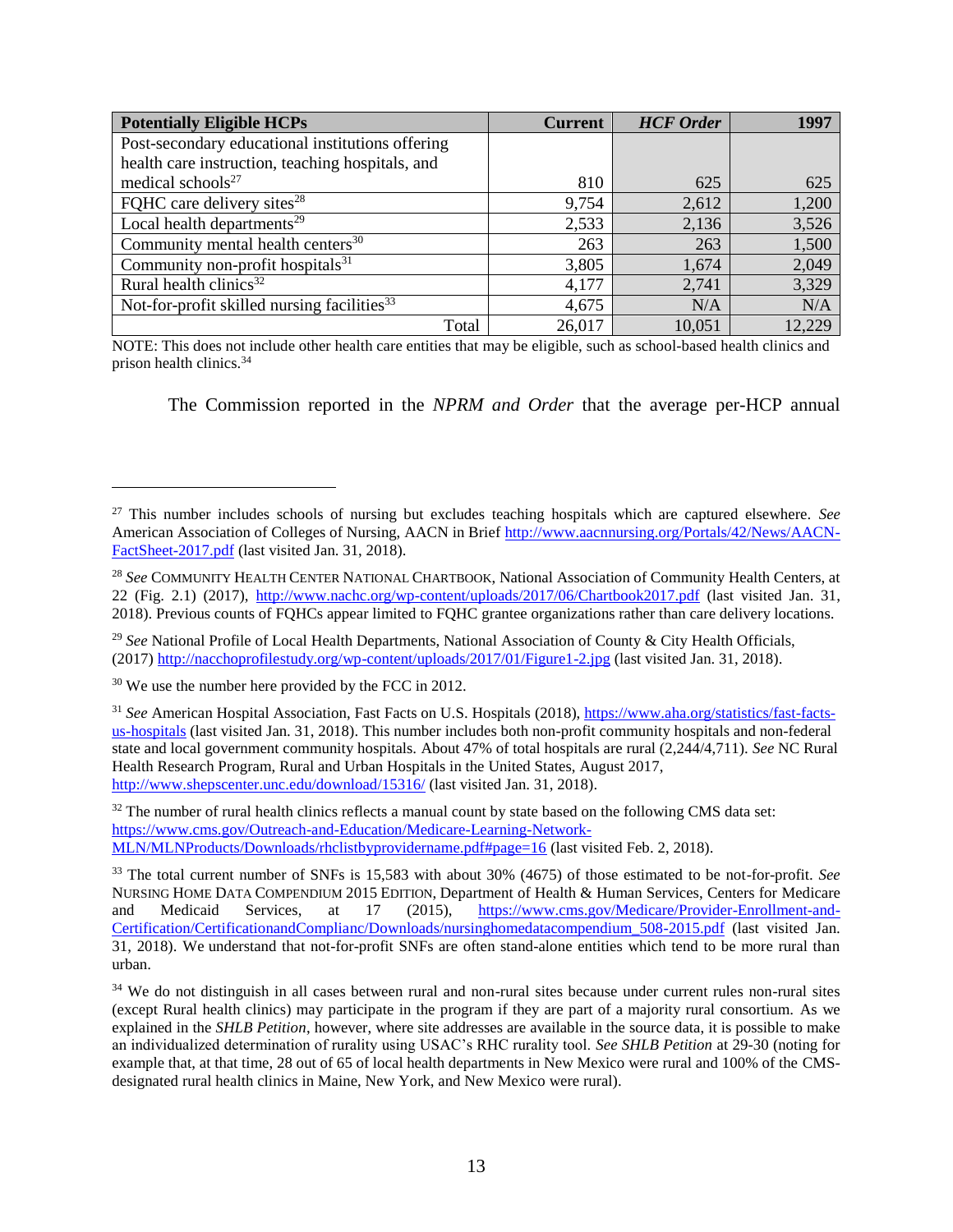commitment in the Telecom Program was \$32,000 in funding year (FY) 2013.<sup>35</sup> If all 26,017 sites received support at that level today, the total RHC funding would be \$833 million, more than double the current cap. While many sites will not need that much support (and some will need much more), this is a reasonable basis for sizing the cap today, *i.e.,* doubling the current cap to reflect more than double the number of potentially eligible sites when the program cap was first set. (We recognize that the \$32K average Telecom Program includes Alaska, but unless the Telecom Program is excluded from the cap, the cap must be sufficient to meet the needs of Alaskan providers.) Moreover, a program size of \$800 million (indexed to inflation) would be comparable to the Lifeline program and would be substantially smaller than either the E-rate program or the Connect America Fund program. This figure would be well within the bounds of reasonableness considering the statutory purposes of the program, the changes in the rural economy and medical technology, and the overall \$9 billion size of the USF.

#### 2. The Commission Could Give Priority to the Telecommunications Program by Placing the Program Outside of any Cap Calculations

<span id="page-18-0"></span>Although we address the question of priority more fully below, in this section we consider potential reforms to the Telecom Program and how these might achieve the objective of ensuring sufficient and predictable support for those areas "in greatest need of access to health care."<sup>36</sup> First, as proposed above, a substantial increase in program funding would, at least initially, eliminate the need for any prioritization scheme. But the Commission also asks whether the statutory language establishing the Telecom Program in fact gives it priority over the  $HCF<sup>37</sup>$ 

<sup>35</sup> *NPRM and Order* at ¶ 10.

<sup>36</sup> *NPRM and Order* at ¶ 27.

<sup>37</sup> *NPRM and Order* at ¶ 32 (citing, *e.g.,* Letter from Geoff Strommer, Counsel to Tribal Organizations in Alaska, to Chairman Ajit Pai and Commissioners, FCC, WC Docket No. 02-60, at 1 (filed Aug. 15, 2017) (arguing that section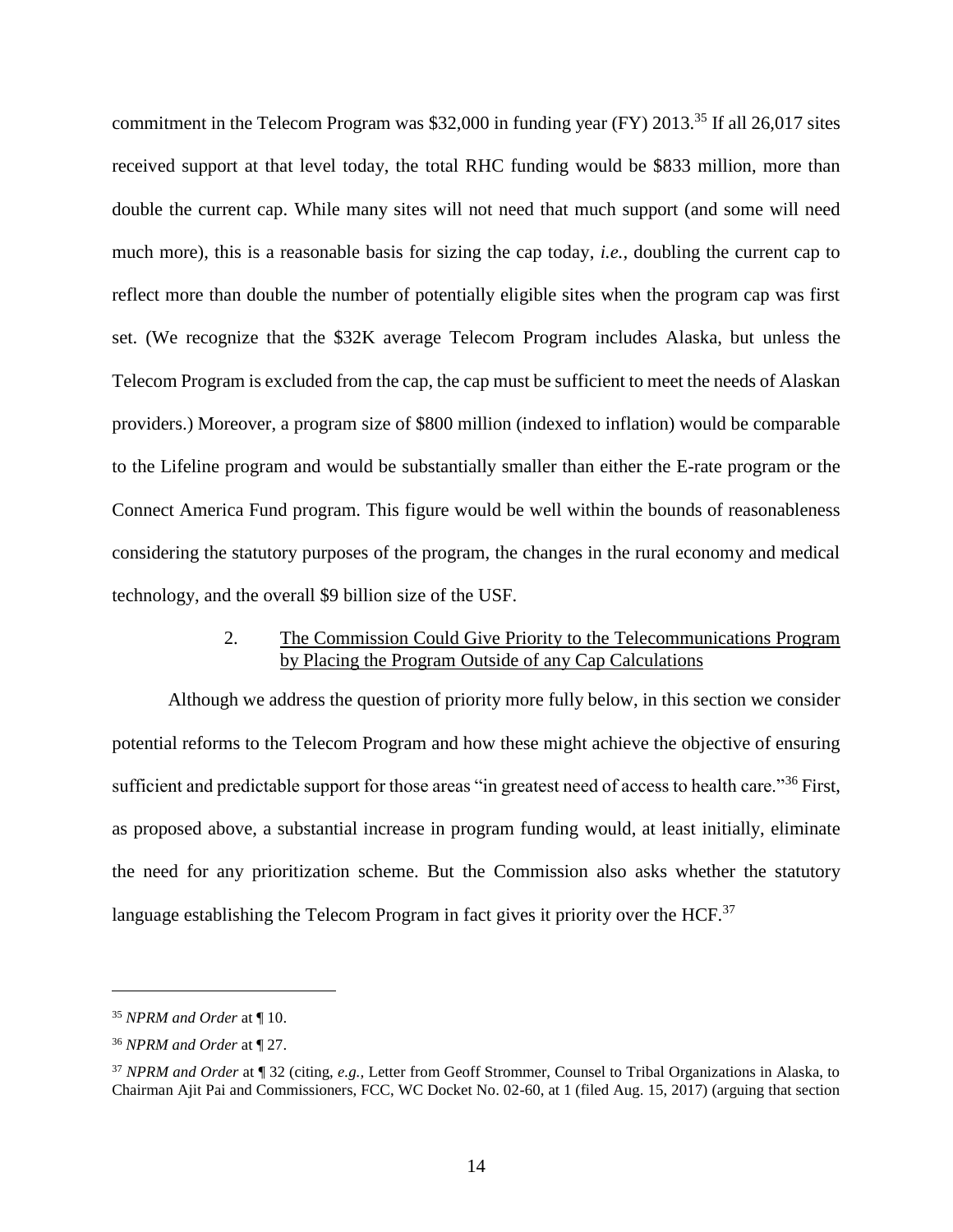We have already observed that the RHC statutory language does not *require* the Commission to establish a funding cap. However, the term "shall" in Section  $254(h)(1)(A)$ authorizing the Telecom Program represents a statutory directive that appears to preclude a hard  $cap -$  at least for that program.<sup>38</sup> If the Commission so concludes, it could maintain a cap for the HCF but place the Telecom Program outside of this cap. This would effectively give the Telecom Program priority and ensure sufficiency and predictability for the beneficiaries of that program. Placing the Telecom Program outside of the RHC cap would also resolve the issue of *pro rata* reductions having a disproportionate impact on those Telecom Program applicants with very high monthly-bandwidth costs.<sup>39</sup> SHLB and its health care participants would support this type of approach if the current \$400 million cap is not reduced (and thus is fully available for HCF applicants), and is then indexed to inflation.

#### 3. HCF Support Should Be Targeted with Variable Discount Levels Rather Than Exempting Any Service or Entity Type from *Pro-Rata* Reductions

<span id="page-19-0"></span>To better target HCF support to more remote areas that in most cases are "in greatest need of access to health care",<sup>40</sup> the Commission could adopt more categories of rural, such as "frontier rural", "extremely rural", and "rural", akin to the breakdown the Commission provided in the NPRM. <sup>41</sup> Below is an illustration:

<sup>254(</sup>h)(1)(A) of the Telecommunications Act of 1996 is an entitlement mandate and that a cap is not authorized by Congress).

<sup>&</sup>lt;sup>38</sup> To the best of our knowledge, the FCC has never ruled on whether the Telecom program funding is mandatory and not subject to a cap. Even though the Commission adopted a cap of \$400 million in 1997, the demand for the program was so far below the cap for so many years that the issue has not arisen until now.

<sup>39</sup> *See NPRM and Order* at ¶ 21; *Rural Health Care Support Mechanism*, WC Docket No. 02-60, Order, 32 FCC Rcd 5463, 5464, ¶ 5 (2017).

<sup>40</sup> *NPRM and Order* at 27.

<sup>41</sup> *See NPRM and Order* at ¶ 26. We understand in the NPRM the Commission used the following criteria to define these categories: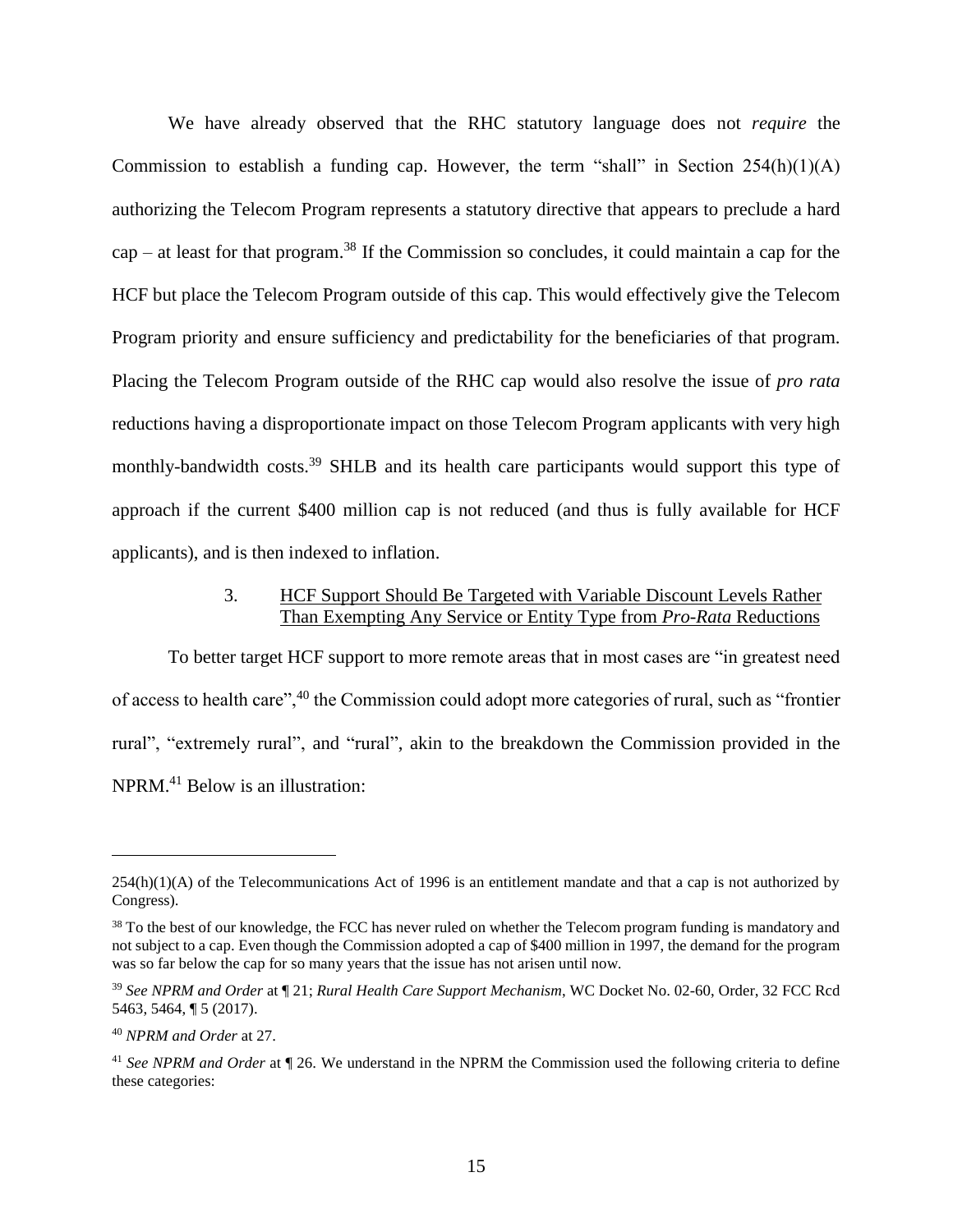| <b>Current</b>         |                    | <b>Proposed</b> |                        |                        |               |
|------------------------|--------------------|-----------------|------------------------|------------------------|---------------|
|                        | <b>Telecom</b>     | <b>HCF</b>      |                        | <b>Telecom Program</b> | <b>HCF</b>    |
|                        | Program            |                 |                        |                        |               |
| <b>Extremely Rural</b> | Eligible under the | 65% discount    | Frontier               |                        | 95% discount  |
| Rural                  | current definition | 65% discount    | <b>Extremely Rural</b> | Eligible               | 85% discount  |
| Less Rural             | of "rural"         | 65% discount    | Rural                  |                        | 65% discount  |
| Non-rural (in          | Ineligible         | 65% discount    | Urban (in              | Ineligible             | 60% discount  |
| mostly rural           |                    |                 | mostly rural           |                        |               |
| consortium)            |                    |                 | consortium)            |                        |               |
|                        | \$400 Million Cap  |                 |                        | No cap                 | Indexed \$400 |
|                        |                    |                 |                        |                        | Million Cap   |

In addition, while the current RHC definition of "rural" based on census categories is wellestablished, there are other federal definitions of rural the Commission could easily adopt that are more granular and more reflective of rurality as it is lived by rural residents. Greater granularity would avoid not-uncommon situations where HCPs that appear rural and that clearly serve rural residents<sup>42</sup> are considered non-rural because of their proximity to a town (or an aggregation of smaller towns) of 25,000 or greater.<sup>43</sup> Many experts recognize significant problems with the Census Bureau definitions.<sup>44</sup> More granular alternative measurements for rurality include the

 $\overline{a}$ 

We do not necessarily favor continued use of CBSAs, however, and we use these categories simply to illustrate the general structure of our proposed approach.

<sup>42</sup> *Cf.* Section 254(h)(1)(A) (applying to HCPs that "serve[] persons who reside in rural areas [of a] State").

<sup>44</sup> For example, the Federal Office of Rural Health Policy (FORHP), Health Resources and Services Administration (HRSA) provides a helpful overview of the two principal federal definitions of rural, acknowledging these limitations:

<sup>•</sup> Extremely Rural: In an area that is entirely outside of a Core Based Statistical Area;

<sup>•</sup> Rural: In an area within a Core Based Statistical Area that does not have any Urban Area with a population of 25,000 or greater;

<sup>•</sup> Less Rural: In a Core Based Statistical Area that contains an Urban Area with a population of 25,000 or greater, but is within a specific census tract that itself does not contain any part of a Place or Urban Area with a population of greater than 25,000.

<sup>43</sup> *See Rural Health Care Support Mechanism*, WC Docket No. 02-60, Order and Notice of Proposed Rulemaking, 26 FCC Rcd 9145, 9149-50, ¶¶ 13-15 (2011) (*Rural Grandfathering Order and NPRM*) ("The record demonstrates that grandfathered facilities, while not located themselves in a "rural area" under current Commission definitions, play a key role in providing health care services to 'fundamentally rural' areas. These providers are not located in large urbanized areas.") (footnotes omitted); *see also, e.g., Petition for Waiver on behalf of Tuolumne MeWuk Indian Health Center*, WC Docket 02-60 (Aug. 2, 2016) (clinic at foot of Sierra Nevada Mountains no longer rural after census bureau aggregated small cities in the area into a larger micropolitan entity that exceeded 25,0000, despite county population declining in 2015 to below 2000 levels), *denied,* Streamlined Resolution of Requests Related to Actions by the Universal Service Administrative Company, Public Notice, WC Docket Nos. 02-60, at 14 (Dec. 29, 2016).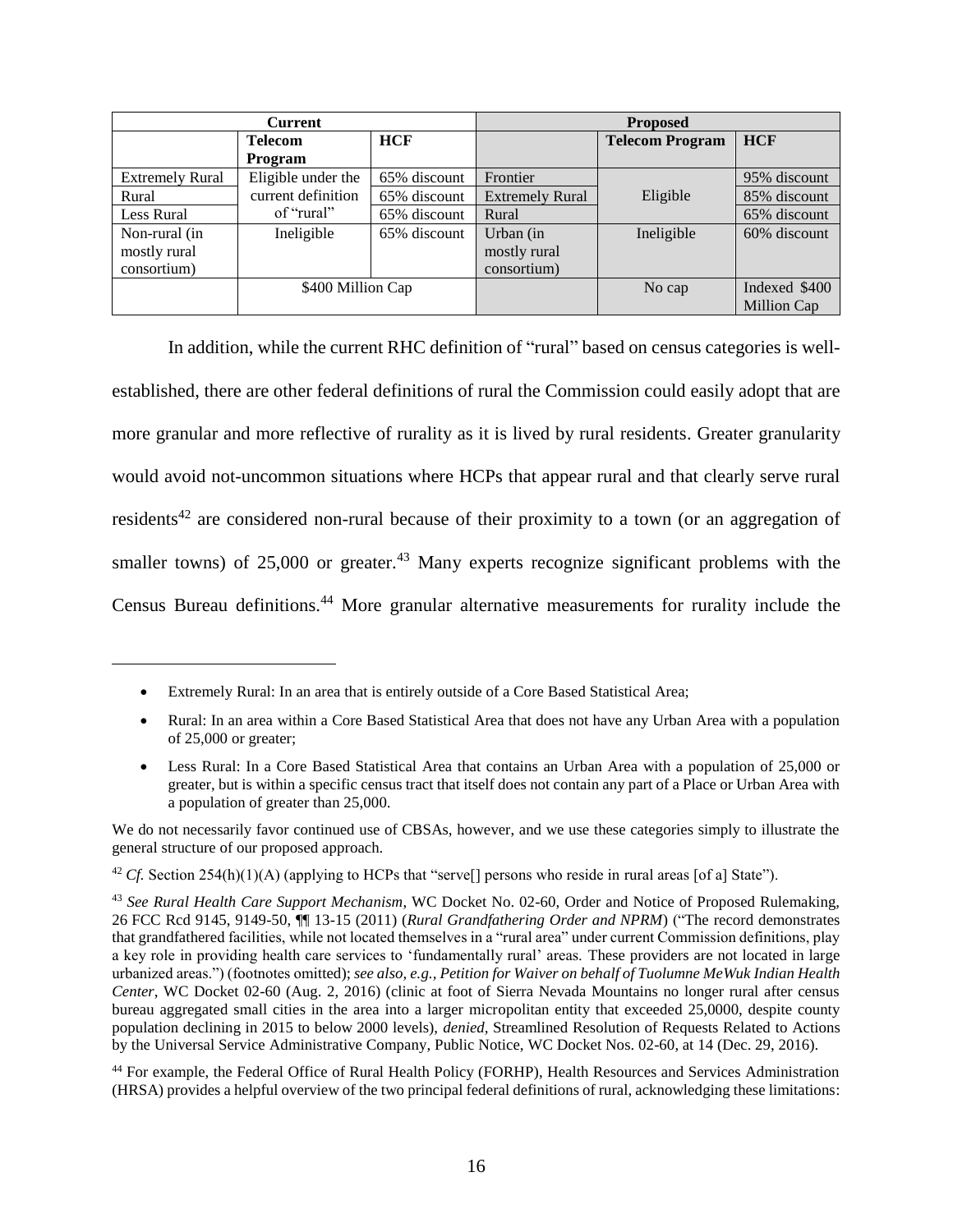USDA, Economic Research Service's (ERS) Frontier and Remote (FAR) Methodology, which is based on driving distances to the edges of nearby urban areas,<sup>45</sup> and the FORHP rurality criteria which utilize Rural-Urban Commuting Area (RUCA) codes.<sup>46</sup>

While SHLB and its health care participants would welcome an opportunity to consider in detail the potential effects of different definitions of rural and frontier on the RHC programs, ready access to current USAC RHC data sets would be needed. Notwithstanding, we generally support establishing "extremely rural" and "frontier rural" categories, however defined, that would provide 85% and 95% discounts, respectively, in the HCF program.

## <span id="page-21-0"></span>**C. Increased Spending in the RHC Programs will be Economically Beneficial to Rural Communities and Rural Residents**

Rural hospitals are typically anchor institutions for their rural communities, providing jobs and economic stability, not just health care. National Rural Health Association (NRHA) reports that as many as 20% of the employment and income in rural communities can be associated with the local hospital.<sup>47</sup> While rural hospitals face many different challenges today, Congress through

<sup>&</sup>quot;There are measurement challenges with both the Census and OMB definitions. Some policy experts note that the Census definition classifies quite a bit of suburban area as rural. The OMB definition includes rural areas in Metropolitan counties including, for example, the Grand Canyon which is located in a Metro county. Consequently, one could argue that the Census Bureau standard includes an overcount of the rural population whereas the OMB standard represents an undercount."),<https://www.hrsa.gov/rural-health/about-us/definition/index.html> (last visited Feb. 2, 2018). *See also* National Rural Health Association Policy Brief, *Definition of Frontier* (outlining a variety of governmental definitions used to define highly rural or frontier), [https://www.ruralhealthweb.org/getattachment/Advocate/Policy-](https://www.ruralhealthweb.org/getattachment/Advocate/Policy-Documents/NRHAFrontierDefPolicyPaperFeb2016.pdf.aspx?lang=en-US)

[Documents/NRHAFrontierDefPolicyPaperFeb2016.pdf.aspx?lang=en-US](https://www.ruralhealthweb.org/getattachment/Advocate/Policy-Documents/NRHAFrontierDefPolicyPaperFeb2016.pdf.aspx?lang=en-US) (last visited Feb. 2, 2018).

<sup>45</sup> *See* USDA, Economic Research Service, [https://www.ers.usda.gov/data-products/frontier-and-remote-area](https://www.ers.usda.gov/data-products/frontier-and-remote-area-codes.aspx)[codes.aspx;](https://www.ers.usda.gov/data-products/frontier-and-remote-area-codes.aspx) *id.* at [https://www.ers.usda.gov/webdocs/DataFiles/ 51020/52626\\_farcodesmaps.pdf?v=42109.](https://www.ers.usda.gov/webdocs/DataFiles/51020/52626_farcodesmaps.pdf?v=42109)

<sup>46</sup> *See* n.44, above. We recognize that the Commission previously declined to utilize RUCA codes when it last changed the definition of rural in 2004. *See Rural Health Care Support Mechanism*, WC Docket No. 02-60, Second Report and Order, Order on Reconsideration, and Further Notice of Proposed Rulemaking, 19 FCC Rcd 24613, ¶ 19-20 (2004). We believe experience with the current definition over the last 14 years warrants reconsideration of a rural definition that is more granular such as one using RUCA codes.

<sup>47</sup> *See* [https://www.ruralhealthweb.org/NRHA/media/Emerge\\_NRHA/Advocacy/Government%20affairs/2017/SRH-](https://www.ruralhealthweb.org/NRHA/media/Emerge_NRHA/Advocacy/Government%20affairs/2017/SRH-Act-Talking-Points-Economic-Impact-(2017).docx)[Act-Talking-Points-Economic-Impact-\(2017\).docx.](https://www.ruralhealthweb.org/NRHA/media/Emerge_NRHA/Advocacy/Government%20affairs/2017/SRH-Act-Talking-Points-Economic-Impact-(2017).docx)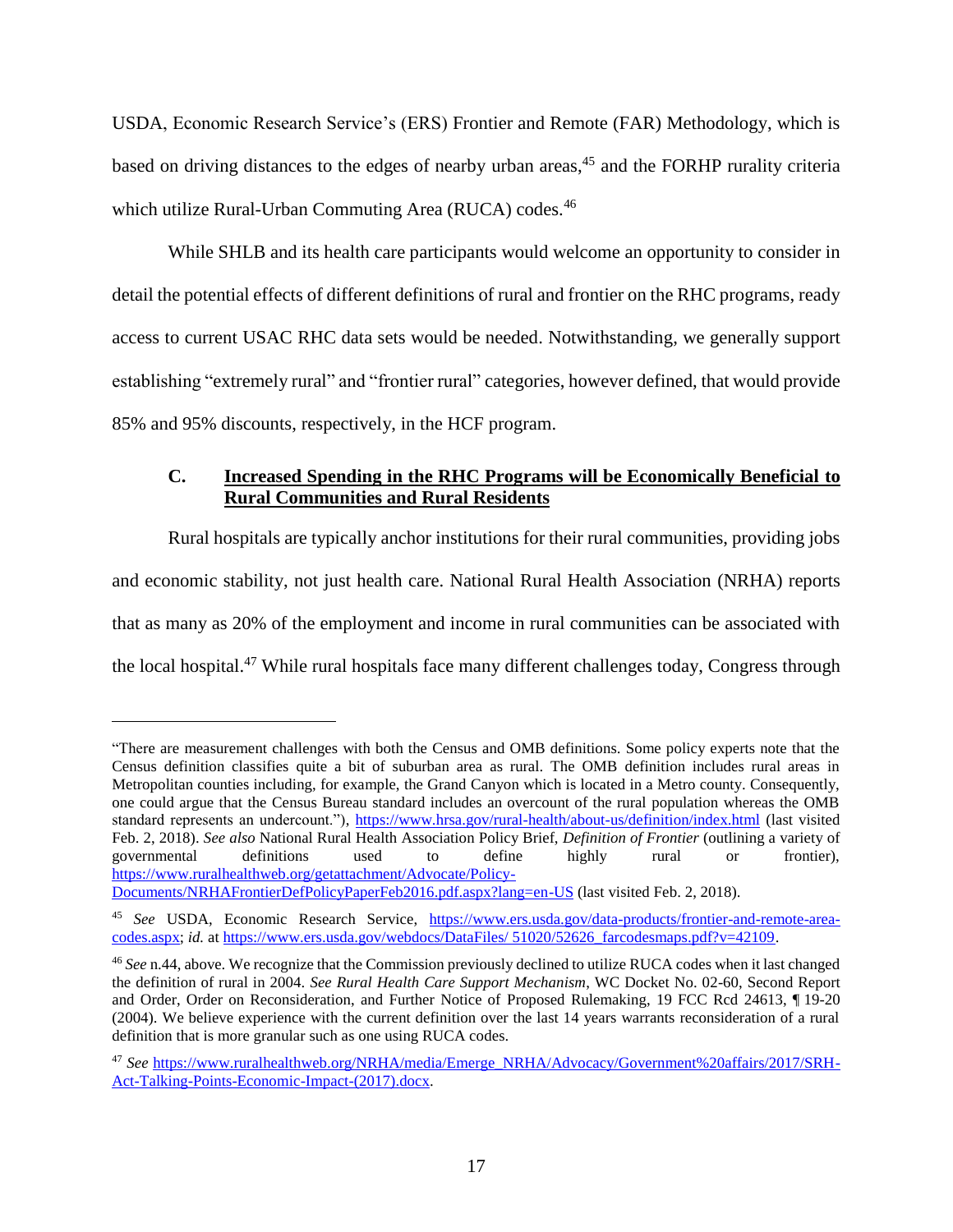the rural health care provisions of the Telecommunications Act of 1996 clearly intended the FCC to play a role ensuring these institutions have access to affordable telecommunications and advanced services. For the many reasons we have shown, the statutory purposes of these programs have never been more important.

Access to telehealth in rural communities also brings economic benefits. NTCA—The Rural Broadband Association recently identified the following economic benefits of rural telehealth, both quantifiable and nonquantifiable.<sup>48</sup> Quantifiable economic benefits included:

- Avoided transportation costs;
- Avoided lost wages due to avoided travel;
- Allowing rural hospitals to provide and more efficiently share expensive specialist resources that reside in distant urban hospitals;
- Keeping lab/pharmacy revenues in local communities.

Nonquantifiable benefits included:

 $\overline{a}$ 

- Access to medical specialists;
- Timelier diagnoses which can improve health outcomes and save lives;
- Increased comfort as rural patients can remain in their communities to receive care;
- Transportation (or lack thereof);
- Providers getting to work with distant specialists;
- Improved outcomes associated with greater access to care.

The report goes on to include summaries of case studies in Arkansas, Kansas, Oklahoma, and Texas, quantifying annual cost savings for rural facilities due to telehealth – with lost wages

<sup>48</sup> *See* Rick Schadelbauer, *Anticipating Economic Returns of Rural Telehealth,* NTCA—The Rural Broadband Association, 7-8 (March 2017), [https://www.ntca.org/sites/default/files/documents/2017-](https://www.ntca.org/sites/default/files/documents/2017-12/SRC_whitepaper_anticipatingeconomicreturns.pdf) [12/SRC\\_whitepaper\\_anticipatingeconomicreturns.pdf](https://www.ntca.org/sites/default/files/documents/2017-12/SRC_whitepaper_anticipatingeconomicreturns.pdf)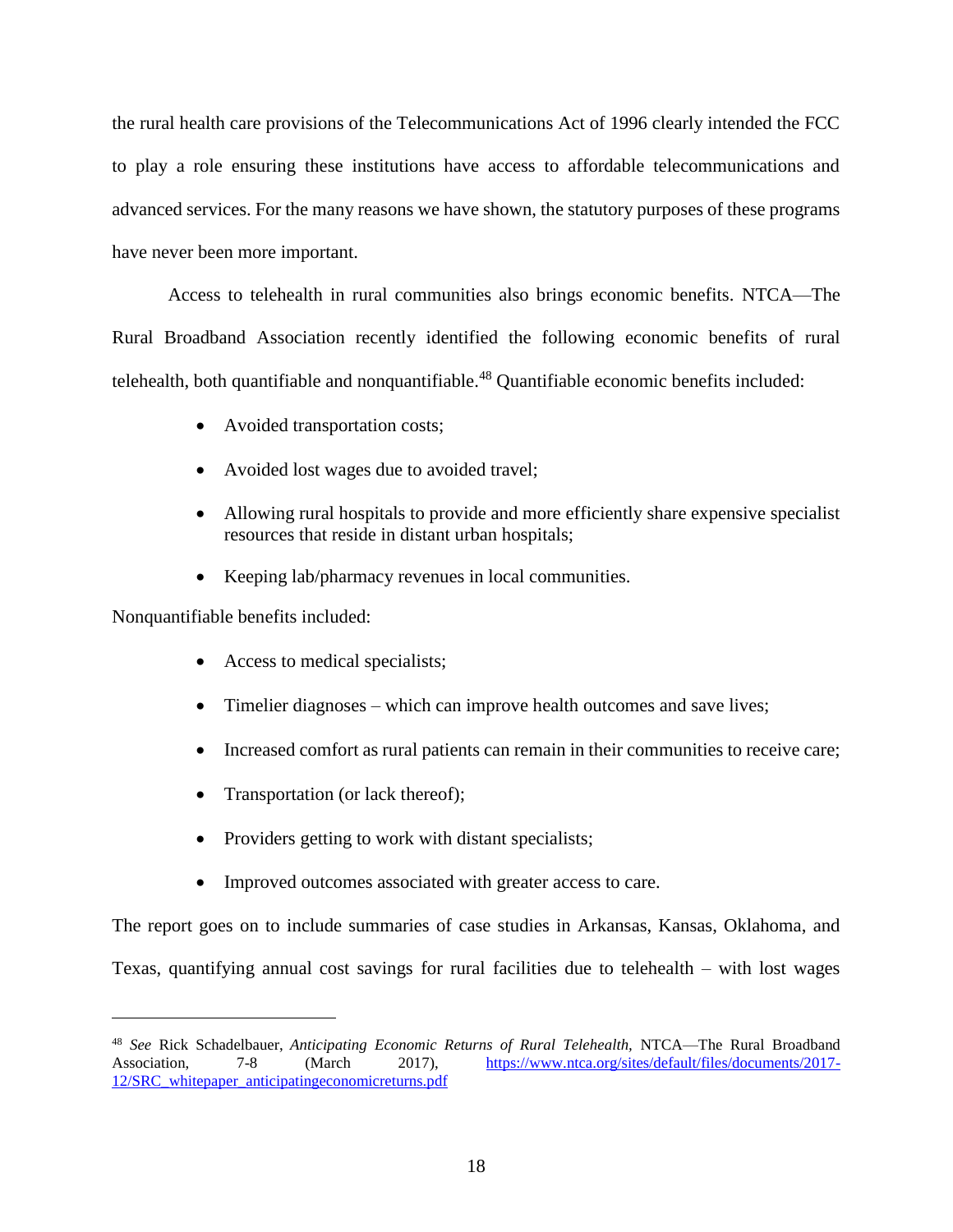avoided (for example) ranging from \$4,188 to \$68,269 and travel expenses avoided ranging from

\$2,303 to \$109,080.<sup>49</sup>

These findings are echoed in the recent report by the President's Task Force on Agricultural and Rural Prosperity:

> High-speed internet access can also address the gap in health services in rural communities. Telehealth and telemedicine allow rural residents to connect to distant healthcare professionals, conduct remote monitoring of chronic medical conditions, and access specialists that may not work in their local health facilities. Remote healthcare through telehealth and telemedicine also reduces the cost of care, improves patient outcomes, and reduces the burden on patients.<sup>50</sup>

Finally, USDA has acknowledged the economic benefits of telemedicine through its telemedicine and distance learning grant awards.<sup>51</sup> As Assistant to the Secretary for Rural Development Anne Hazlett explained: "Under Secretary Perdue's leadership, USDA is committed to being a strong partner in creating rural prosperity . . . Connecting rural Americans to quality education and health care services is an innovative and important tool in our efforts to facilitate economic growth, job creation and quality of life in rural America."<sup>52</sup>

<sup>49</sup> *Id.* at 9-10; *see also, e.g.,* Karen S. Rheuban, MD and Director of the University of Virginia Center for Telehealth*, Testimony before the Committee on Small Business Subcommittee on Health and Technology, United States House of Representatives*, at 5 (Jul. 31, 2014) ("Telehealth should be viewed as integral to rural development. More than 90% of patients seen through our UVA telemedicine program remain within their community healthcare environment, resulting in a reduction of unnecessary transfers, and thereby contributes to the economic viability of community hospitals.), https://smallbusiness.house.gov/uploadedfiles/7-31-2014 rheuban\_testimony\_final.pdf.

<sup>50</sup> *See Rural Prosperity Report* at 19, [https://www.usda.gov/sites/default/files/documents/rural-prosperity-report.pdf.](https://www.usda.gov/sites/default/files/documents/rural-prosperity-report.pdf)

<sup>51</sup> *See* USDA Invests in e-Connectivity to Restore Rural Prosperity by Providing Training and Health Care Services, USDA Press Release (Jan 19, 2018), [https://www.usda.gov/media/press-releases/2018/01/19/usda-invests-e](https://www.usda.gov/media/press-releases/2018/01/19/usda-invests-e-connectivity-restore-rural-prosperity-providing)[connectivity-restore-rural-prosperity-providing.](https://www.usda.gov/media/press-releases/2018/01/19/usda-invests-e-connectivity-restore-rural-prosperity-providing)

<sup>52</sup> *Id.*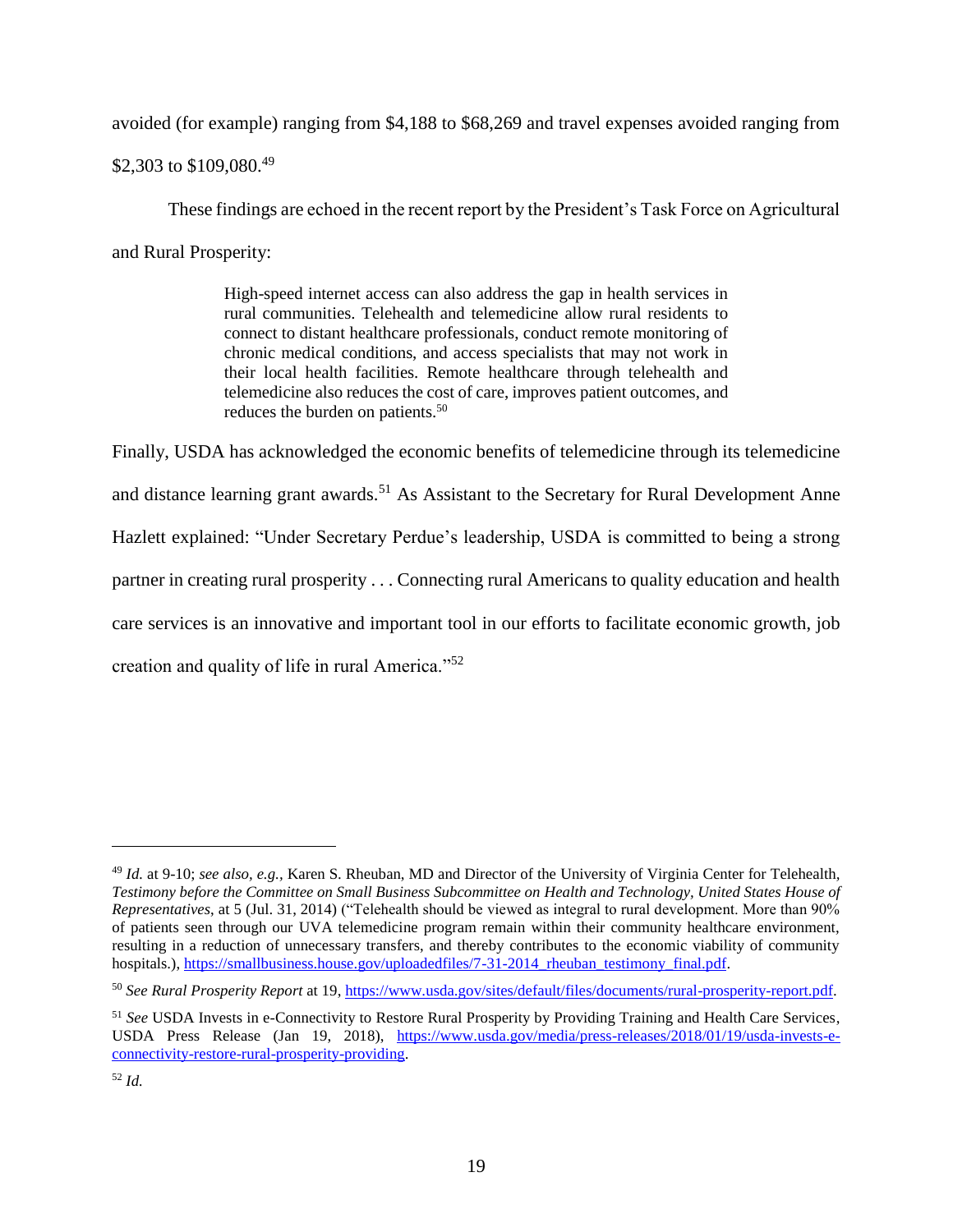<span id="page-24-0"></span>**D. The Commission Should Adopt Measures Against Waste, Fraud, or Abuse that Bring Parity between the Telecom Program, HCF, and E-rate Rules**

SHLB and its health care participants support the Commission's proposals to adopt rules in the Telecom Program and the HCF that establish a relatively uniform set of standards applicable to competitive bidding, including gift rules, and rules pertaining to outside consultants. There are good reasons to have clarity and uniformity of rules in these areas. We support the Commission's recent enforcement activity and observe that such activity may be more efficient in protecting the program from waste, fraud, and abuse than imposing burdensome new rules.<sup>53</sup> In addition, we generally see competition as the best and most efficient method to promote responsible purchasing decisions in the RHC programs, thereby ensuring that funding is used efficiently.

We have thoughts, however, regarding the proposed redefinition of "cost effectiveness." First, we support having a uniform cost effectiveness standard in both the Telecom Program and HCF. We also support changes that would require requests for service to include greater specificity than is currently required.<sup>54</sup> However, we caution against adopting a new definition of cost effectiveness that could unnecessarily limit an HCP's discretion to procure the services they need. We are concerned that creating a new and vague "cost-effectiveness" standard could give too much discretion to USAC staff to substitute their own judgment over those of the applicant. The process of applying for and receiving approval of funding applications is already quite slow and adding an uncertain cost-effectiveness analysis could make these delays even worse. Moreover, this Commission has previously recognized that because of the unique demands of health care,

<sup>53</sup> *See DataConnex, LLC*, Notice of Apparent Liability For Forfeiture And Order, FCC 18-19 (rel. Jan. 30, 2018) (*DataConnex NAL*); *Network Services Solutions, LLC, Scott Madison,* Amendment to Notice of Apparent Liability for Forfeiture and Order, 32 FCC Rcd 5169 (2017) (*NSS Amended NAL*)*.*

<sup>54</sup> *NPRM and Order* at ¶ 83.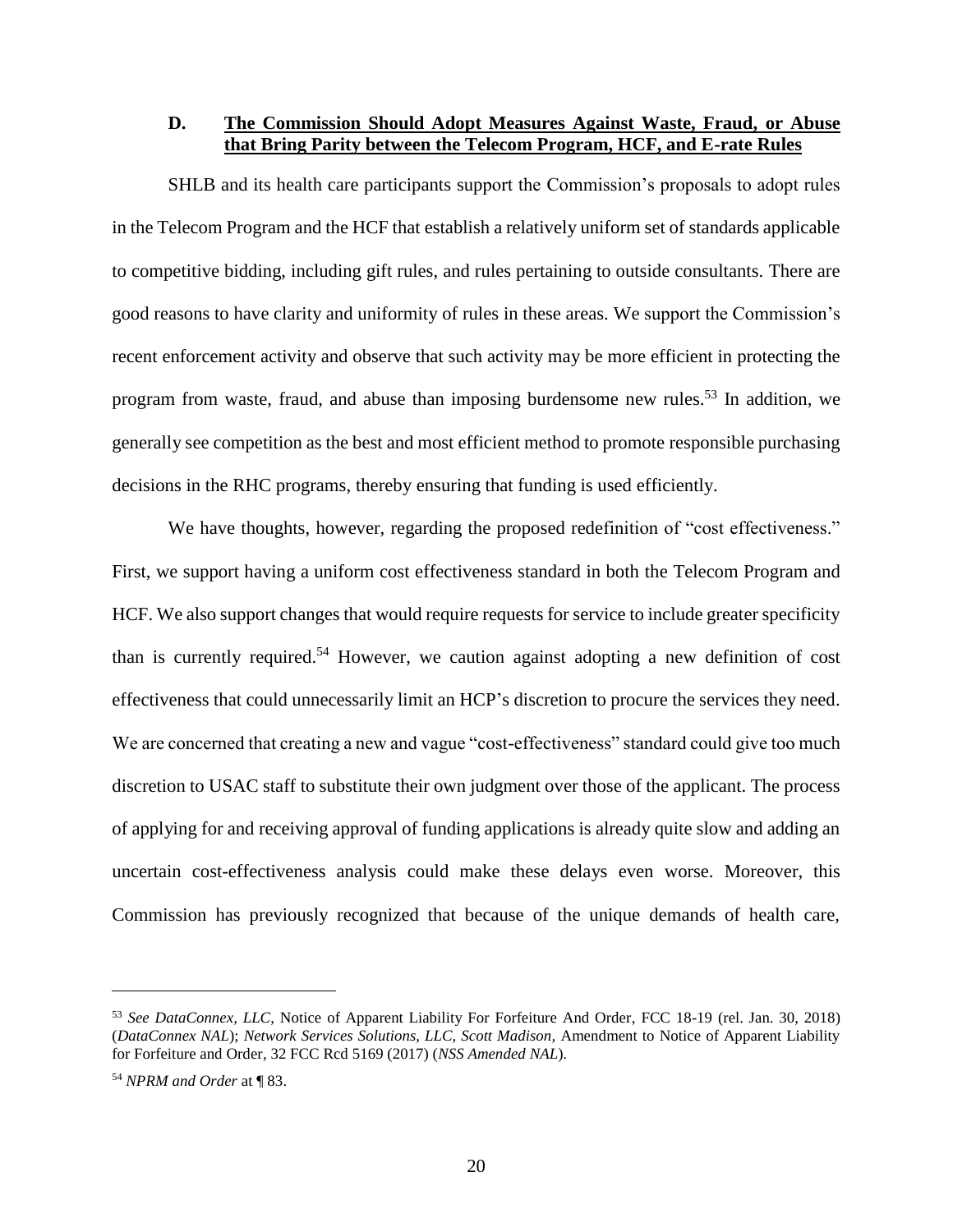applicants should not be forced to purchase the lowest cost solution.<sup>55</sup> We believe this remains true today and so strongly support maintaining this element of the current cost effectiveness standard.

In addition, we have concerns about a cost effectiveness standard that would limit services only to those "essential" to satisfy the communications needs of the applicant.<sup>56</sup> Again, HCPs are always going to be in the best position to make the determination about what is essential based not only on their current needs, but on their reasonable expectations of growth in demand for services based on their knowledge and understanding of the needs of their service area. We are particularly concerned that the "essential to satisfy the communications needs of the applicant" standard would invite USAC to second-guess HCP purchasing decisions well after they have been made – thus denying funding at a late stage in the process.

SHLB health participants strongly support implementing potential mechanisms that could protect competition in both the Telecom Program and the HCF. This could include a tool that would provide an optional independent cross-check when multiple bidders respond to a request for services – such as a bid registry through the RHC portal or an opportunity for vendors to copy USAC (if they choose) when submitting a bid to an applicant. Such a mechanism could easily improve fairness and openness in the competitive bidding process.

#### <span id="page-25-0"></span>**E. Growth in the USF Contribution Factor Increasingly Reflects Erosion of the USF Contribution Base**

The USF contribution factor represents the assessment against carrier interstate telecommunications revenues that is necessary to fully fund the four universal service programs, along with USAC's expenses to administer the four programs and the fund. If universal service

<sup>55</sup> *See 2003 Order and Further Notice*, 18 FCC Rcd 24546, ¶ 58 ("[We agree] that applicants should not be required to use the lowest-cost technology because factors other than cost, such as reliability and quality, may be relevant to fulfill their telemedical needs.").

<sup>56</sup> *NPRM and Order* at ¶ 84.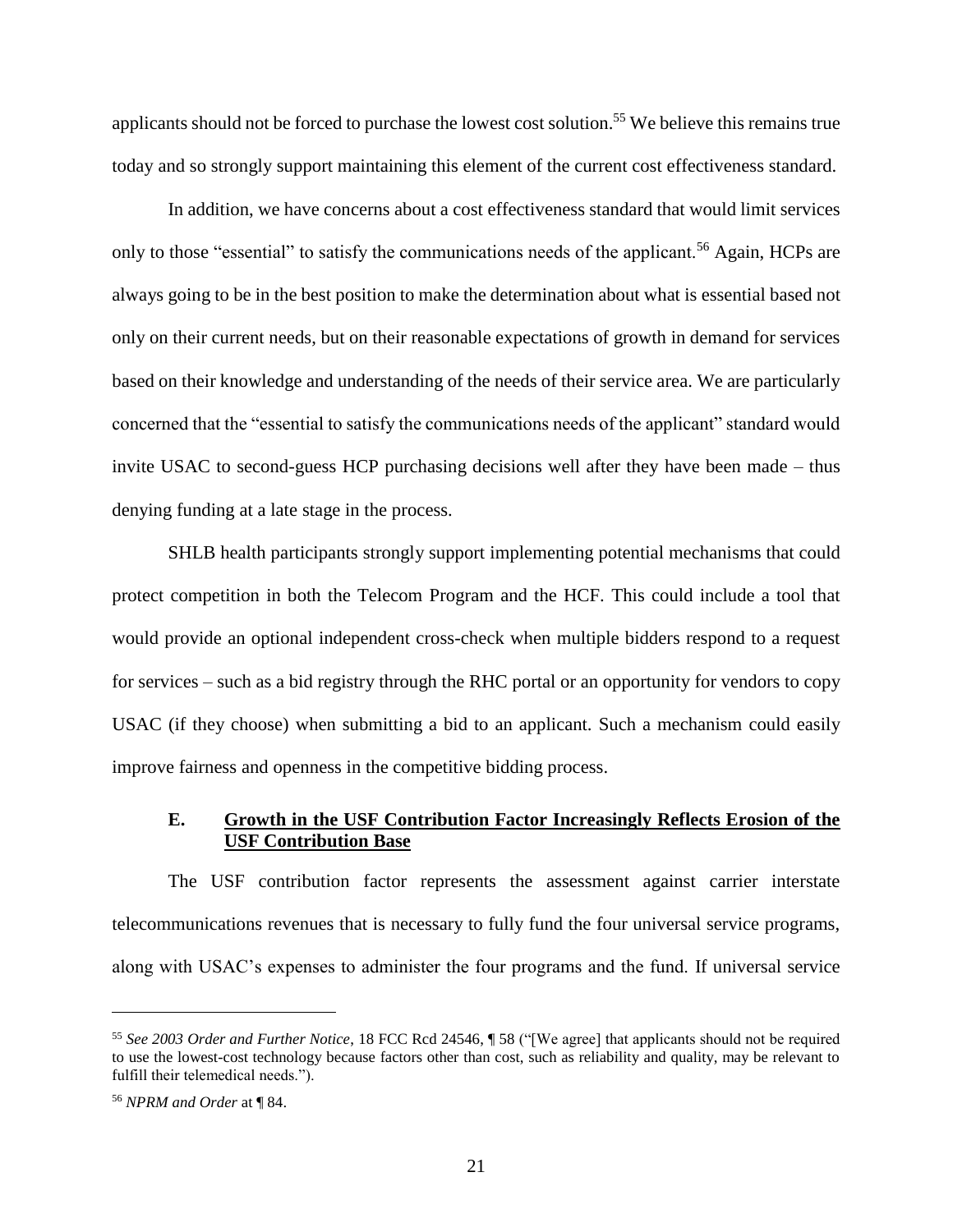programs grow, or if the contribution base decreases, the contribution factor will increase. The USF contribution factor is set each quarter by the Commission based on the contribution base and projected quarterly demand – with true-ups occurring periodically to reconcile actuals with the projections.

The USF contribution factor for 1Q 2018 stands at 19.5%, up almost three points from one year ago and representing a record high.<sup>57</sup> As noted previously, although multiple factors impact the contribution base, it is undeniable that the decline in the contribution base is having a substantial and alarming impact on contribution factor growth. As noted previously, since 1Q 2016 the contribution base has declined by \$2 billion; since 1Q 2013, the decline has been over \$3.5 billion, or over  $21\%$ .<sup>58</sup>

<sup>57</sup> *See* Contribution Factors, USAC, [http://www.usac.org/cont/tools/contribution-factors.aspx.](http://www.usac.org/cont/tools/contribution-factors.aspx)

| <b>Calendar Quarter</b> | <b>Contrib. Factor</b> | <b>Contribution Base</b> |
|-------------------------|------------------------|--------------------------|
| 2018_Q1                 | 19.5%                  | \$<br>12,871,991,125     |
| 2017_Q4                 | 18.8%                  | \$<br>13,025,590,609     |
| 2017_Q3                 | 17.1%                  | \$<br>13,110,461,173     |
| 2017_Q2                 | 17.4%                  | \$<br>13,615,143,917     |
| 2017_Q1                 | 16.7%                  | \$<br>13,971,514,032     |
| 2016_Q4                 | 17.4%                  | \$<br>14,218,125,939     |
| 2016_Q3                 | 17.9%                  | \$<br>14,556,193,831     |
| 2016_Q2                 | 17.9%                  | \$<br>14,737,051,873     |
| 2016_Q1                 | 18.2%                  | \$<br>14,928,528,139     |
| 2015_Q4                 | 16.7%                  | \$<br>15,000,900,630     |
| 2015_Q3                 | 17.1%                  | \$<br>15,046,095,311     |
| 2015_Q2                 | 17.4%                  | \$<br>15,148,440,571     |
| 2015_Q1                 | 16.8%                  | \$<br>15,305,298,526     |
| 2014_Q4                 | 16.1%                  | \$<br>15,708,767,485     |
| 2014_Q3                 | 15.7%                  | \$<br>16,024,105,838     |
| 2014_Q2                 | 16.6%                  | \$<br>15,984,853,000     |
| 2014_Q1                 | 16.4%                  | \$<br>16,175,085,355     |
| 2013_Q4                 | 15.6%                  | \$<br>16, 161, 841, 188  |
| 2013_Q3                 | 15.1%                  | \$<br>16,101,000,121     |
| 2013_Q2                 | 15.5%                  | \$<br>16, 151, 648, 734  |
| 2013_Q1                 | 16.1%                  | \$<br>16,436,870,626     |

 $\overline{a}$ 

<sup>58</sup> The table below shows the history of contribution factors and the contribution base since 1Q 2013.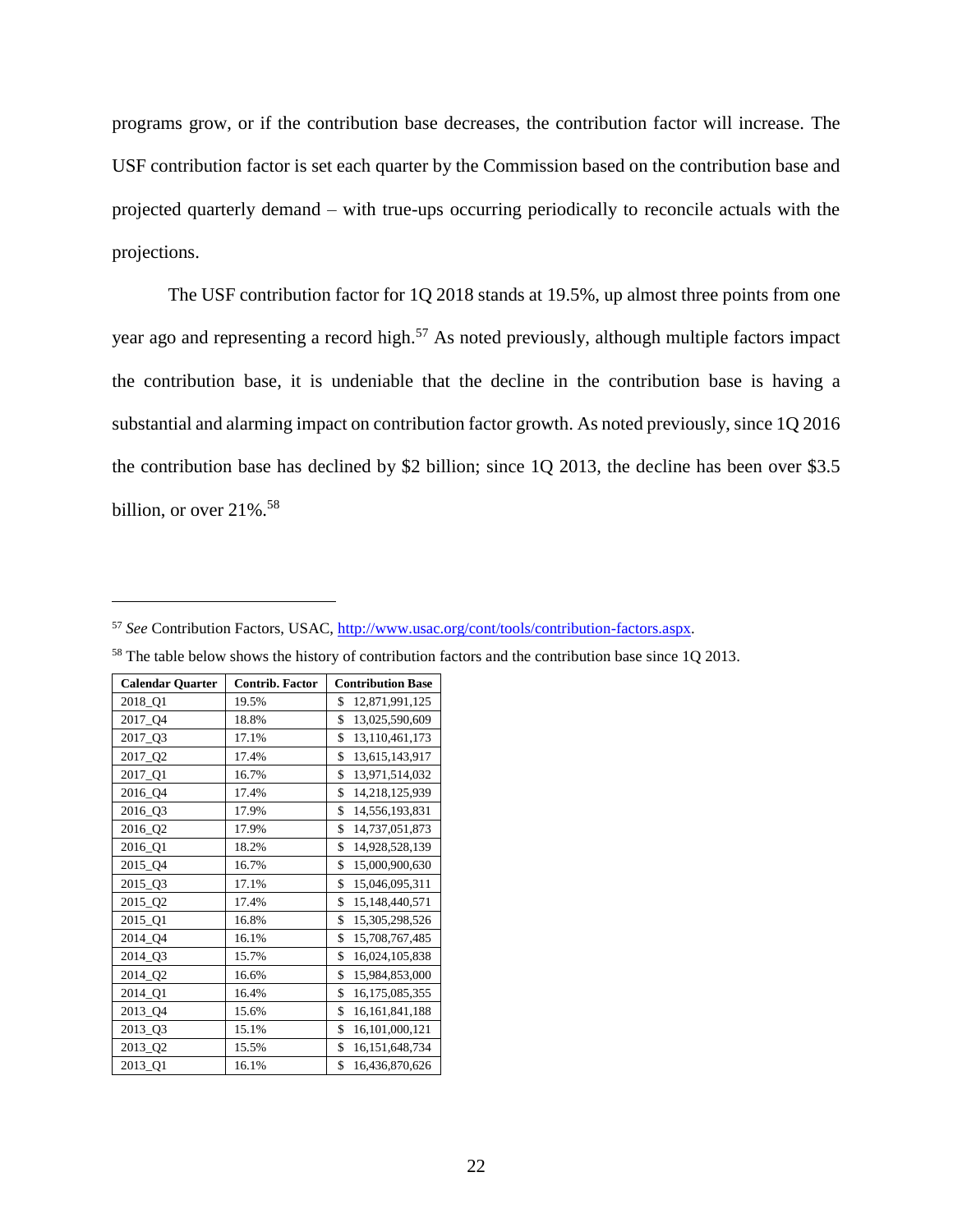As illustrated below, the impact of the contribution base decline on the USF contribution factor in just in the last two years far outstrips the impact that even a doubling of the RHC program – from \$400 million to \$800 million – would have.

|                                                                     | <b>Contribution Base</b> | <b>Projected Quarterly</b><br>Demand | <b>Adjusted Base</b> | Contribution<br>Factor |
|---------------------------------------------------------------------|--------------------------|--------------------------------------|----------------------|------------------------|
| Current (1Q 2018) <sup>59</sup>                                     | \$12,872 billion         | \$2.081 billion                      | \$10,683 billion     | 19.5%                  |
| (1) Current demand with<br>1Q 2016 base                             | \$14.929 billion         | \$2.081 billion                      | \$12.719 billion     | 16.4%                  |
| (2) RHC quarterly demand<br>plus \$100 million with<br>current base | \$12,872 billion         | \$2.181 billion                      | \$10.584 billion     | 20.6%                  |
| (3) RHC quarterly demand<br>plus \$100 million with 1Q<br>2016 base | \$14.929 billion         | \$2.181 billion                      | \$12.620 billion     | 17.3%                  |

The table above compares the impact on the contribution factor of (1) current demand but using the contribution base from 24 months ago; (2) doubling quarterly RHC demand (from \$100 million to \$200 million) using the current contribution base; and (3) doubling the quarterly RHC demand and using the contribution base from 24 months ago. We can see from table that doubling the RHC program increase the quarterly contribution factor by about one percentage point, substantially less than the three percentage point impact of the shrinking contribution base.

This alarming trend of a decreasing USF contribution base could well continue. While the Commission has a responsibility to ensure wise and effective use of USF expenditures, USF spending should be tailored to achieve statutory objectives, not to accommodate a shrinking contribution base.

<sup>59</sup> *See Proposed First Quarter 2018 Universal Service Contribution Factor*, CC Docket No. 96-45, Public Notice, DA 17-1203 (Dec. 14, 2017).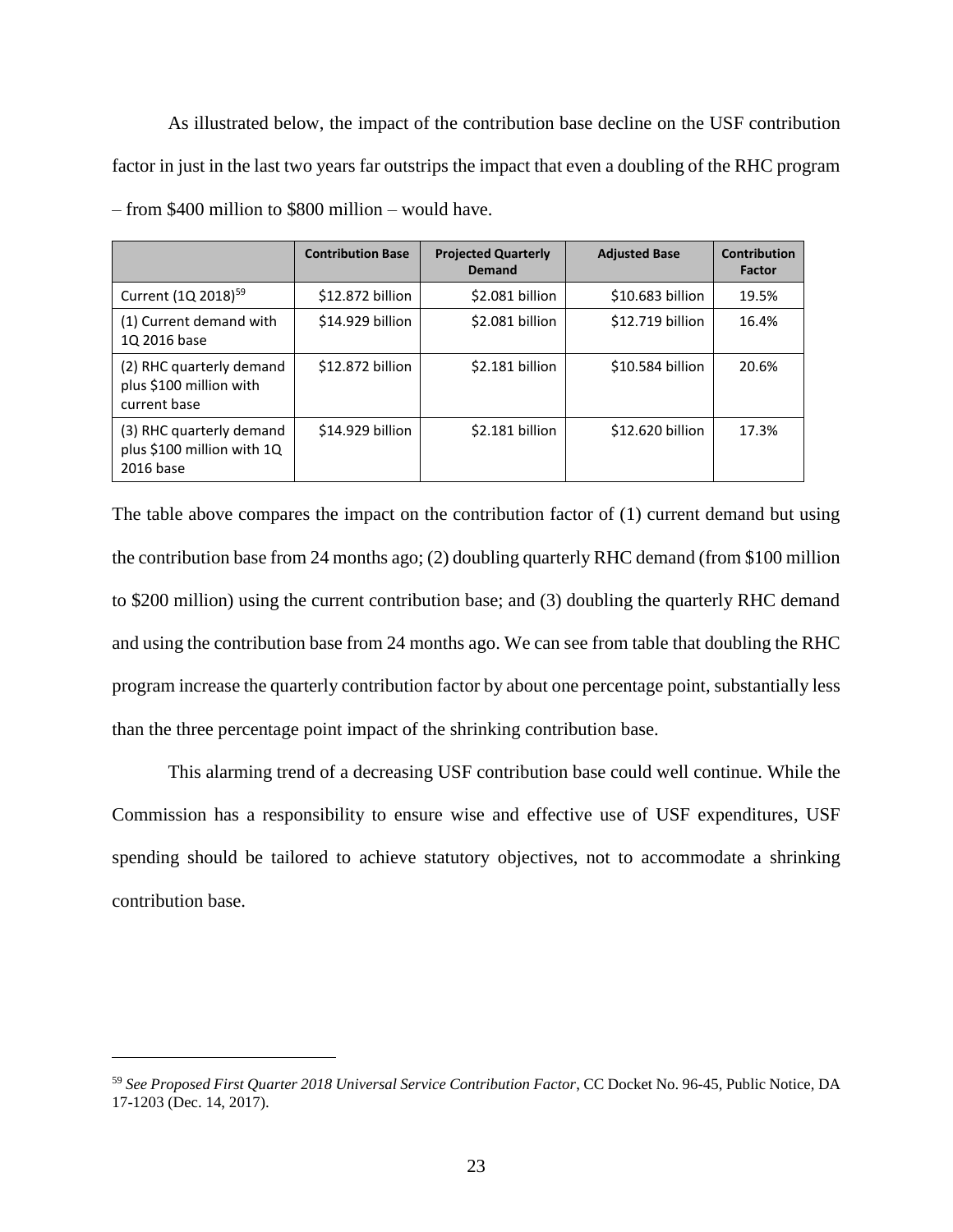## <span id="page-28-0"></span>**III. THE COMMISSION SHOULD ADOPT REFORMS TO BETTER TARGET SUPPORT TO RURAL PROVIDERS WHILE ENCOURAGING THE FORMATION OF CONSORTIA IN THE HEALTHCARE CONNECT FUND**

## <span id="page-28-1"></span>**A. The Commission Should Carefully Consider Any Priority System where Certain Classes of HCPs (or Services) are Exempted from Any** *Pro Rata* **Reductions**

The Commission rightly recognizes that limited RHC funding must be disbursed in a way that is fair, but consistent with the statutory purposes of the RHC programs. However, SHLB includes large regional statewide consortia that will be harmed by the limited prioritization scheme the Commission adopted for FY 2017 only  $-$  in which individual program applicants receive priority for any available rollover funding. If such a rule of priority were adopted for future funding years, it would harm the many safety net rural providers that join consortia because they lack the administrative resources to participate in the RHC programs as individual applicants. (Safety-net participation in consortia is discussed further in the next section.) It would also create a strong and lasting disincentive to participate in consortia, potentially creating a death spiral where consortium administrative expenses – which the record shows are significant – would be borne by a shrinking pool of HCP participants.

If certain classes of HCPs are given priority status, then HCPs without priority will bear greater uncertainty and financial hardship associated with funding shortfalls. And, if funding demand for the protected Priority 1 class continues to grow over time, then as with E-rate in the past, funding for the non-protected Priority 2 class would shrink each year, potentially reaching zero.

SHLB and its health care participants believe as a general principle that all program participants that are subject to the programmatic funding cap should share some of the pain if funding commitments exceed available funds. (This would not apply to a cap-exempted reformed Telecom Program consistent with the principles discussed above.) Notwithstanding the general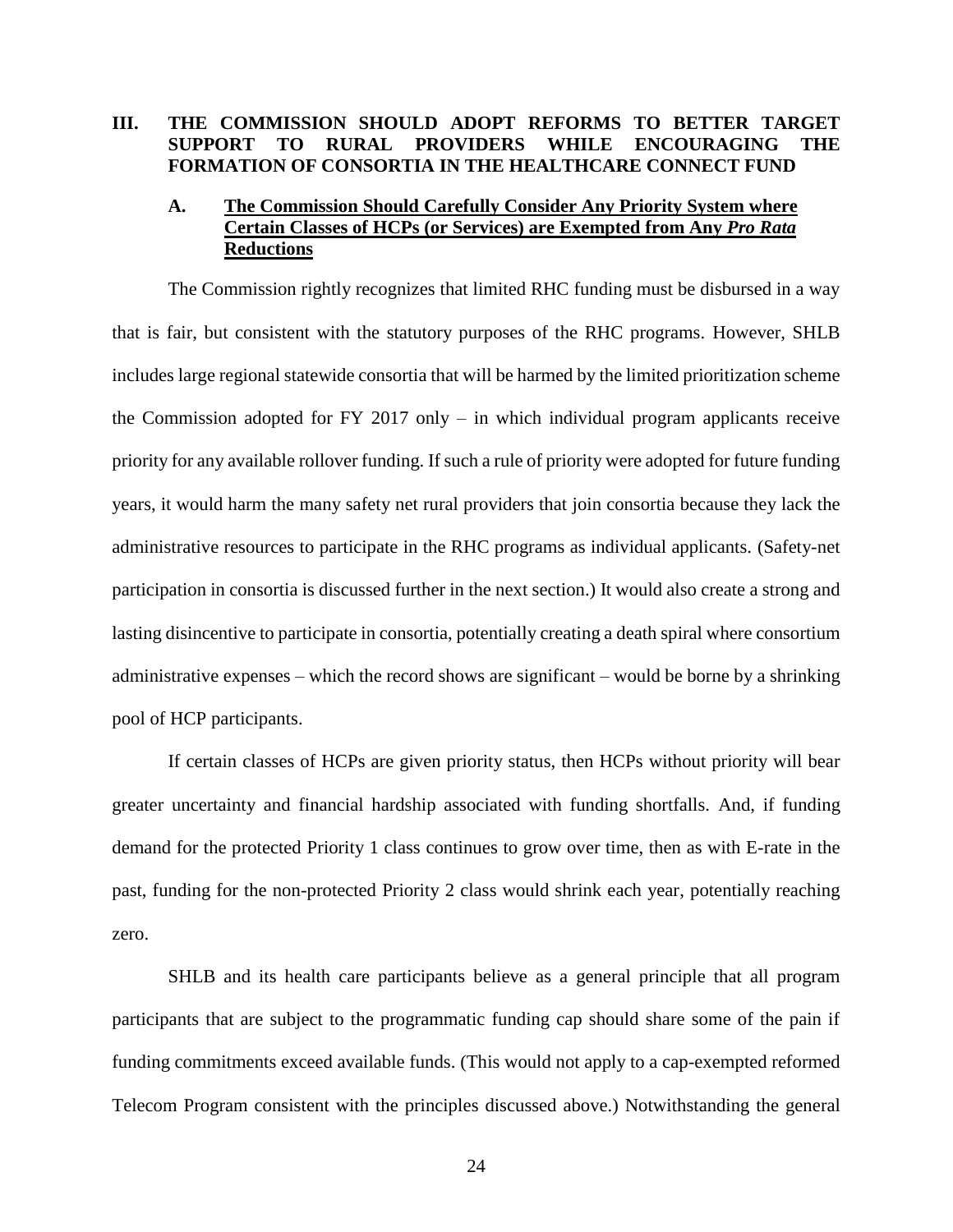principle of all program participants sharing the pain of cap reductions, we recognize those HCPs with the higher-cost connections face greater relative financial hardship absorbing *pro rata* reductions.<sup>60</sup> For that reason, we would support capping *pro rata* reductions for the most rural HCPs. We discuss this further in the following section.

#### <span id="page-29-0"></span>**B. The Commission Should Prioritize HCF Funding Using Variable Discounts, and Otherwise Maintain the Current** *Pro Rata* **System but with Some Protections for the Most Rural HCPs**

As an alternative to a priority system that would unfairly insulate certain program participants from the impact of funding limits, the Commission should instead rely on multiple discount tiers to ensure the program is delivering support where it is most needed. As we proposed in Section II.B.3. above, this would include reducing the discount percentage for non-rural HCPs (eligible as part of majority-rural consortia) from 65% to 60%, and increasing the discount levels for some of the most rural locations from 65% to 85% and 95%, respectively. To address the hardships faced by those applicants with extremely high service costs – in both the Telecom Program (if it is not excluded from the cap) and the HCF – SHLB and its health care participants would support implementing a maximum *pro rata* reduction such sites could face. This type of system, with different HCF discount tiers and limited protections for those with the highest connection costs, would more evenly distribute the hardship of cap reductions than a system that would create extreme winners and losers. Although the *pro rata* reduction system is inherently unpredictable, sharing such reductions more evenly is less unpredictable than a system where one class of non-prioritized HCPs faces dramatically greater reductions than the prioritized class.

 $\overline{a}$ 

.

<sup>60</sup> *See Alaska Waiver Order*, 32 FCC Rcd at 5464, ¶ 5 (noting greater financial impact of *pro rata* reductions on Alaska HCPs because of their higher cost connections and the potential resulting public health impacts).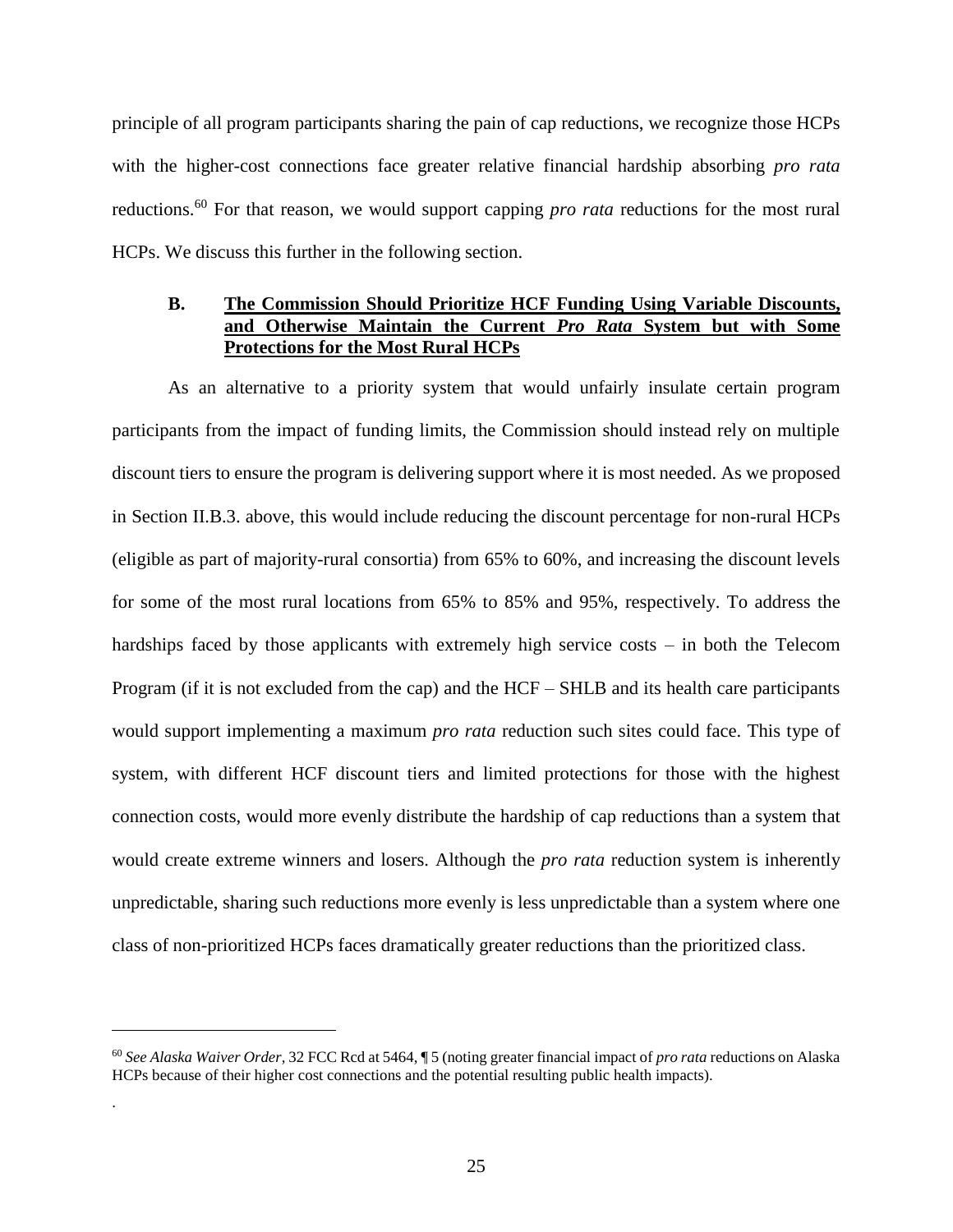### <span id="page-30-0"></span>**C. Consortia Provide Substantial Benefits to Rural HCPs and Current Rules Governing Non-Rural Consortium Participants Should Be Maintained**

Any policy that de-prioritizes consortia in the funding allocation process, or that makes it harder for consortia to form and flourish runs counter to prior Commission findings about the benefits and program cost savings created by consortia, and risks harming many HCPs that are most in need. The Commission recognized the specific and unique benefits of consortia as far back as 2006 when it created the Rural Health Care Pilot Program which was open to consortia applicants only.<sup>61</sup> In 2012, based on the experience with Pilot Program consortia, the Commission formally recognized the benefits of regional and statewide consortia to include:

- Providing greater rural access to medical specialists;
- Cost savings from bulk buying capability;
- Aggregation of administrative functions;
- More efficient network design; and

 $\overline{a}$ 

• The transfer of medical, technical, and financial resources from larger health systems to smaller HCPs.<sup>62</sup>

In addition to these benefits, SHLB and many health care consortia have previously explained how large, open consortia in the HCF offer safety-net HCPs<sup>63</sup> in rural areas, especially

<sup>61</sup> *See Rural Health Care Support Mechanism*, WC Docket No. 02-60, Report and Order, 22 FCC Rcd 20360, 20394, ¶ 69 (2007) (*Pilot Program Selection Order*). ("one of the purposes of the Pilot Program was to encourage health care providers to aggregate their connection needs to form a comprehensive statewide or regional dedicated health care network"); *Wireline Competition Bureau Interim Evaluation of Rural Health Care Pilot Program Staff Report*, WC Docket No. 02-60, Staff Report, 27 FCC Rcd 9387, ¶ 58 (2012) (*Pilot Evaluation*) ("the Pilot Program requires (and facilitates) consortium applications").

<sup>62</sup> *See Rural Health Care Support Mechanism*, WC Docket No. 02-60, Report and Order, 27 FCC Rcd 16678, 16699, ¶ 45 (2012) (*HCF Order*); *see also Pilot Evaluation*, at 4.

<sup>63</sup> The National Academy of Medicine defines "safety net providers" as follows: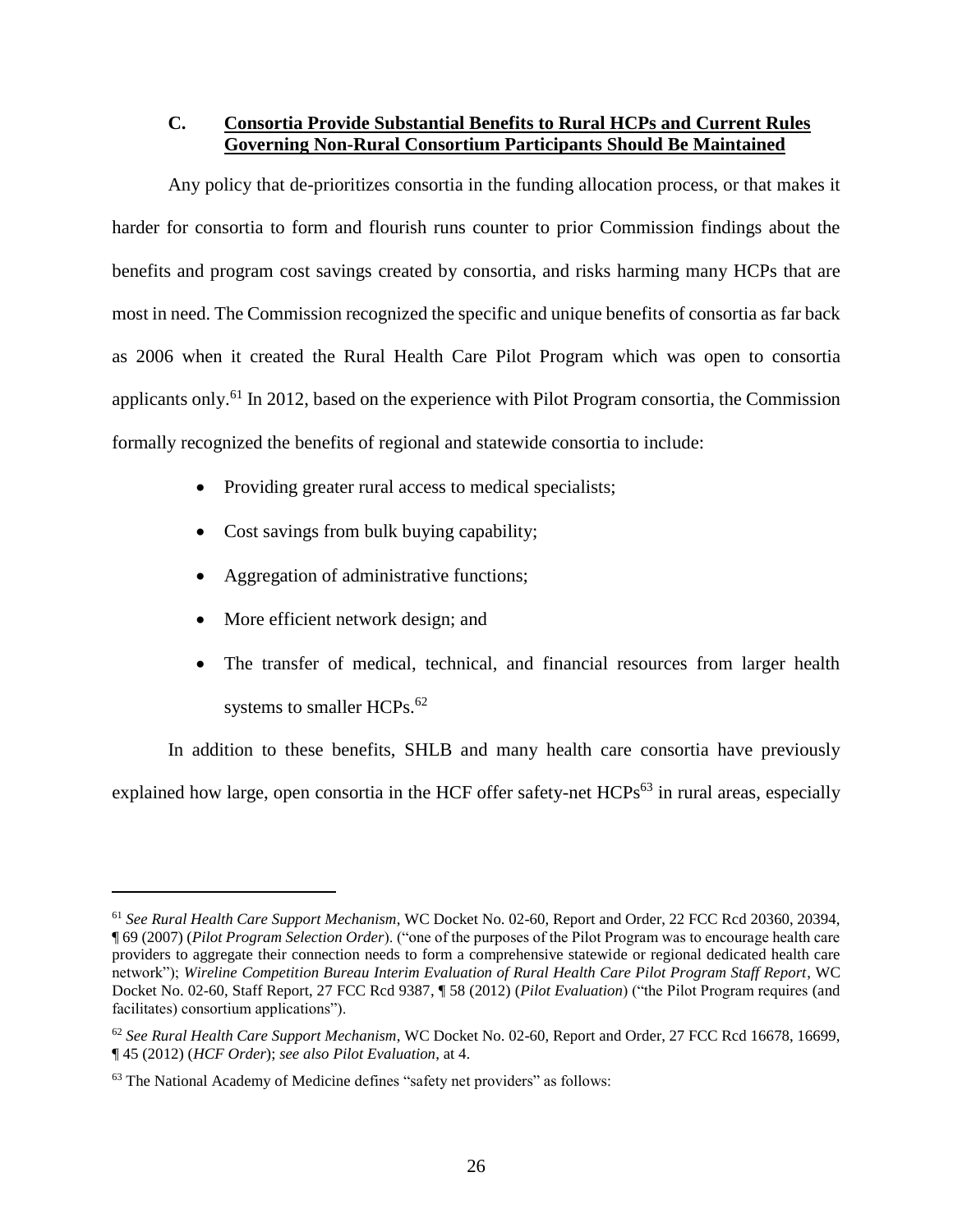those which are small and unaffiliated, the ability to participate in the RHC program.<sup>64</sup> Many of these small safety net providers do not have the administrative resources to participate in the RHC program without being part of a consortium.<sup>65</sup>

Considering these benefits, the Commission's decision in the *NPRM and Order* to prioritize individual applicants over consortium applicants to allocate rollover funding for funding year 2017 is not well-founded – with the benefits of consortia effectively used to justify their deprioritization. This action penalizes consortium participants and dis-incentivizes consortia formation and growth. If similar policies are adopted that dis-incentivize consortia in future funding years, it will harm the RHC program by decreasing the very benefits provided by consortia the Commission has recognized, including lower pricing and more efficient network design. This makes little sense and ignores considerable evidence that large open consortia not only cater to the

- 1. either by legal mandate or explicitly adopted mission, they offer care to patients regardless of their ability to pay for those services; and
- 2. a substantial share of their patient mix are uninsured, Medicaid, and other vulnerable patients.

<sup>64</sup> *See SHLB Petition* at 17-19 (Dec. 7, 2015). "Open" consortia refer to consortia that are not limited to HCPs under common ownership and so are open to the smallest HCPs that lack administrative staff to even consider participating in the RHC program. Many of these unaffiliated HCPs are safety net HCPs. For example, the UETN network includes the following percentages of safety net providers:

| <b>Number of Safety Net HCPs/Total Sites</b> | <b>Rural Safety Net HCPs</b> |
|----------------------------------------------|------------------------------|
| 57/82 (70%)                                  | 52/57 (91%)                  |

<sup>65</sup> *Id.*

Safety net providers are providers that deliver a significant level of health care to uninsured, Medicaid, and other vulnerable patients. In its report, the committee focuses on "core safety net providers." These providers have two distinguishing characteristics:

Core safety net providers typically include public hospitals, community health centers, and local health departments, as well as special service providers such as AIDS and school-based clinics. In some communities, teaching and community hospitals, private physicians, and ambulatory care sites fill the role of core safety net providers.

*See* AMERICA'S HEALTH CARE SAFETY NET: INTACT BUT ENDANGERED, The National Academies Press, at 1 (2000), *available at* [http://www.academyhealth.org/files/Listen\\_Project\\_Full\\_Report\\_2016\\_Final.pdf](http://www.academyhealth.org/files/Listen_Project_Full_Report_2016_Final.pdf) (last viewed Jan. 28, 2018).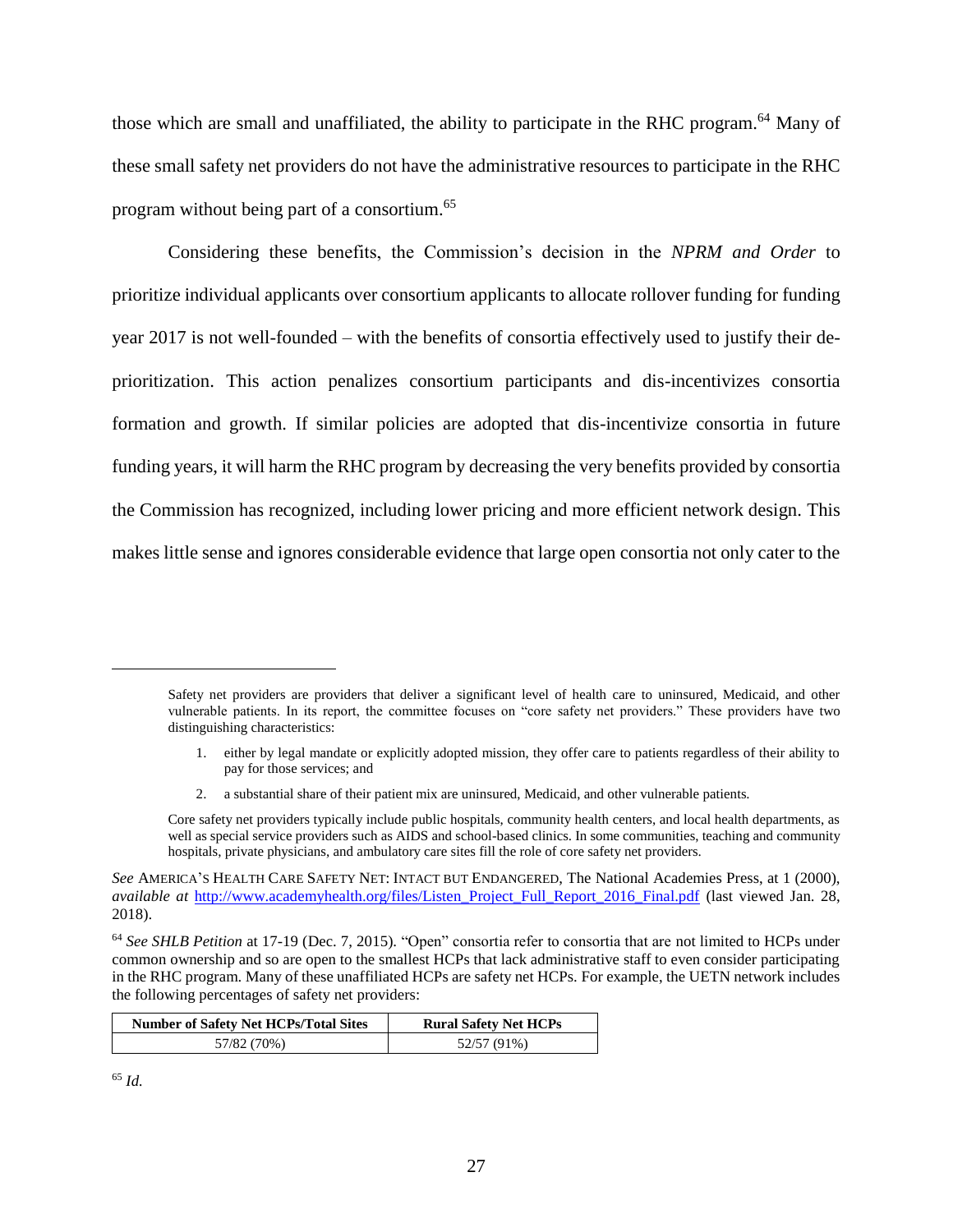most financially challenged HCPs, but face significant operational challenges, including lack of administrative resources. 66

For similar reasons, the Commission should be cautious before changing the "majority rural" requirement for consortia.<sup>67</sup> Understanding consortium network design helps illustrate why the Commission should be cautious about fixing something that is not necessarily broken. Consortium networks, particularly large open networks, are typically designed around a shared network ring. Network participants obtain a connection to the network ring which, in turn, provides access to all entities on the ring. With this design, last mile connection costs are minimized, while the middle-mile ring costs are shared. Allowing more entities to participate in such a network lowers the shared costs per participant. In this scenario, having non-rural HCPs share the ring costs provides a significant benefit to rural participants. Without this option, rural participants need a larger number of more expensive circuits to reach each of the hub hospitals where their specialists reside – effectively bearing both the middle- and last-mile costs for those connections.

While this is a simplified scenario, many existing large regional or statewide networks follow this basic design, including the Utah Education and Telehealth Network (UETN), NETC, North Carolina Telehealth Network (NCTN), Southern Ohio Health Care Network (SOHCN), Palmetto State Providers Network (PSPN), and the Health Information Exchange of Montana (HIEM). Lower connectivity costs for these networks reflect network design efficiencies, not just the benefits of bulk buying. As noted above, more efficient network design was one of the main

<sup>66</sup> *See, e.g., SHLB Petition* at 20 ("administrative and network management costs that remain a barrier to the robust development and growth of sustainable open consortia").

<sup>67</sup> *See NPRM and Order* at ¶¶ 37-38; 47 C.F.R. § 54.630(b).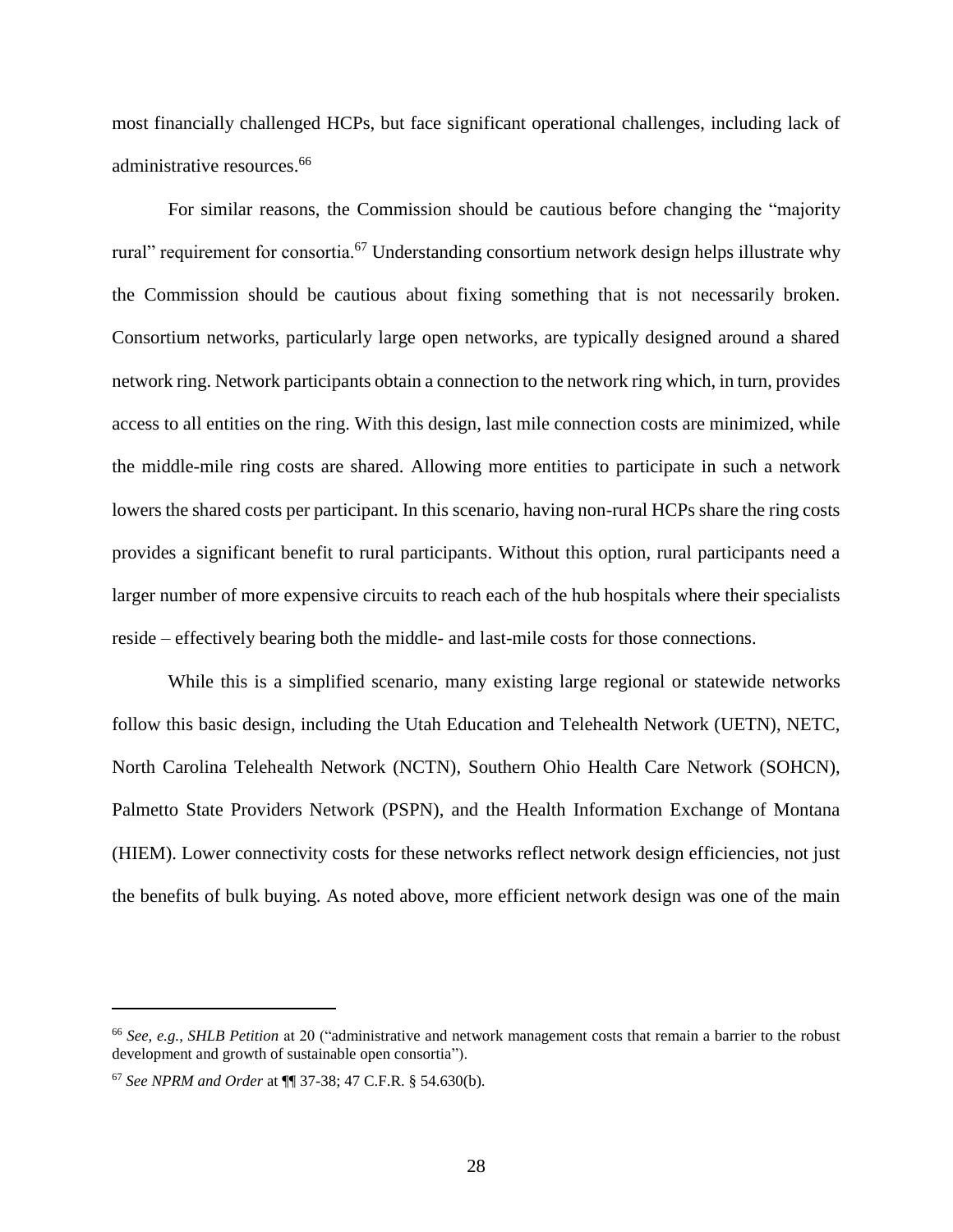rationales for the Pilot Program and the HCF,<sup>68</sup> and the effect has been borne out in practice. The Commission offers no evidence to suggest there is anything problematic or inefficient about this approach that requires a significant change.

In the *HCF Order*, the Commission indicated that if rural participation rates remained substantially higher than 51%, there would be no reason to revisit this issue. Indeed, the Commission noted the Pilot Program (which required only non-*de minimis* participation of rural providers<sup>69</sup>), produced a 66% rural participation rate and suggested that if rural participation dropped below that level, it could signal a problem in the HCF.<sup>70</sup> With USAC reporting current rural participation rates around 80%, the current policy seems to be operating well and fully as intended. Funding availability seems the apparent rationale for considering a change rather than a finding of any negative impact on rural HCPs.

Finally, it must be recognized that limiting RHC support to individual rural HCPs does not and will not prevent RHC funding from being used to fund connectivity to ineligible entities – whether urban or otherwise. Under longstanding rules for both the Telecom Program and the HCF, if a circuit is being used for eligible health care purposes, it is necessary only for one end of a point-to-point connection to be an eligible entity for the entire circuit to be supported in the program. For example, if a large ineligible urban hospital wants a connection to a rural location, so long as the entity at the rural end of the circuit is the applicant for funding purposes, the connection is eligible for support under program rules. There is nothing necessarily wrong with this, however, the Commission recognized this can create incentives for inefficient network design,

<sup>68</sup> *See also HCF Order* at ¶ 54, n.137 (recognizing that "it may be more efficient to design the middle-mile component of a regional or statewide network by using connections between non-rural sites, rather than routing traffic through a rural site.") (citation omitted).

<sup>69</sup> *Id.* at ¶ 57.

<sup>70</sup> *Id.* at ¶ 65.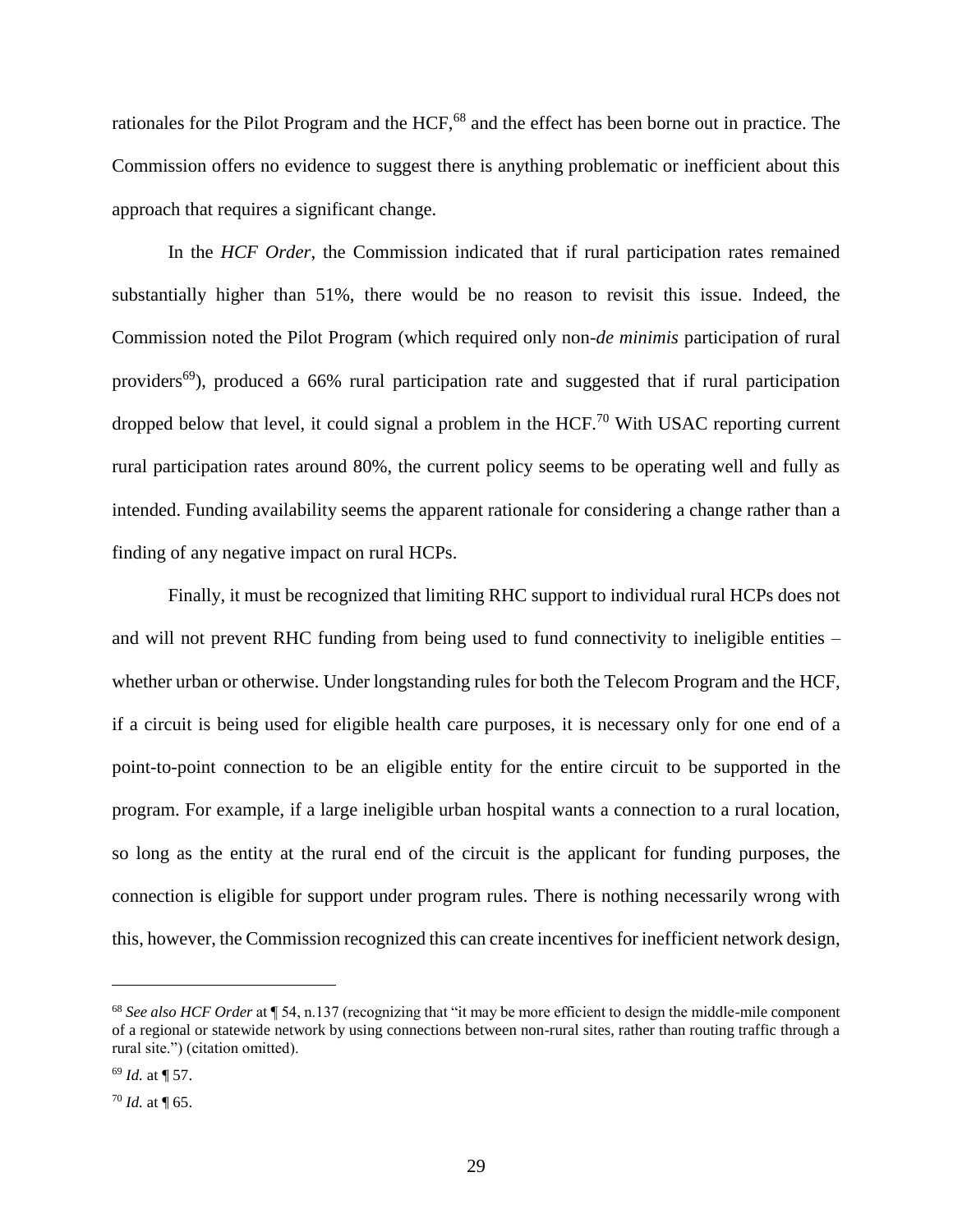which the consortium model can address. Thus, the RHC programs will always necessarily fund connections to urban locations – notwithstanding changes to the "majority rural" requirement for HCF consortia.

## <span id="page-34-0"></span>**IV. THE COMMISSION SHOULD ADOPT CHANGES TO INCREASE ADMINISTRATIVE EFFICIENCY**

#### <span id="page-34-1"></span>**A. HCF Requests for Services Should begin Before January 1, Allowing an Earlier Filing Window, and Earlier Funding Decisions**

Prior to implementation of the funding windows, funding applications could be submitted at any time, with funding decisions issued on a rolling basis, sometimes within 30 days. For large networks especially, this allowed new sites to be added (or dropped), and bandwidth requests to be upgraded – which is part of the normal ebb and flow of any large network. Now however, there is only a single opportunity each year to apply for RHC discounts. This problem exacerbates the extreme delays in USAC issuing final funding decisions (discussed further below) and processing site and service substitutions. Currently, if a rural HCP's broadband funding need coincides with an open funding window, it may be able to obtain RHC discounts within 13 months. If the filing window has just closed, however, it could take as long as 18 months. The overview calendar is as follows:

| Funding Period: July 1, 2018 thru June 30, 2019                                    |                                       |  |
|------------------------------------------------------------------------------------|---------------------------------------|--|
| HCP seeks services prior to service request period (fall of 2017)                  |                                       |  |
| January 1, 2018                                                                    | HCF request for services window opens |  |
| February $1 - May 31, 2018$                                                        | Funding requests may be submitted     |  |
| December 2018 or later                                                             | Funding decisions issued              |  |
| Period between funding need and issuance of funding decision $= 13$ months or more |                                       |  |
| HCP seeks services after service request period (spring 2018)                      |                                       |  |
| HCF request for services window opens<br>January 1, 2019                           |                                       |  |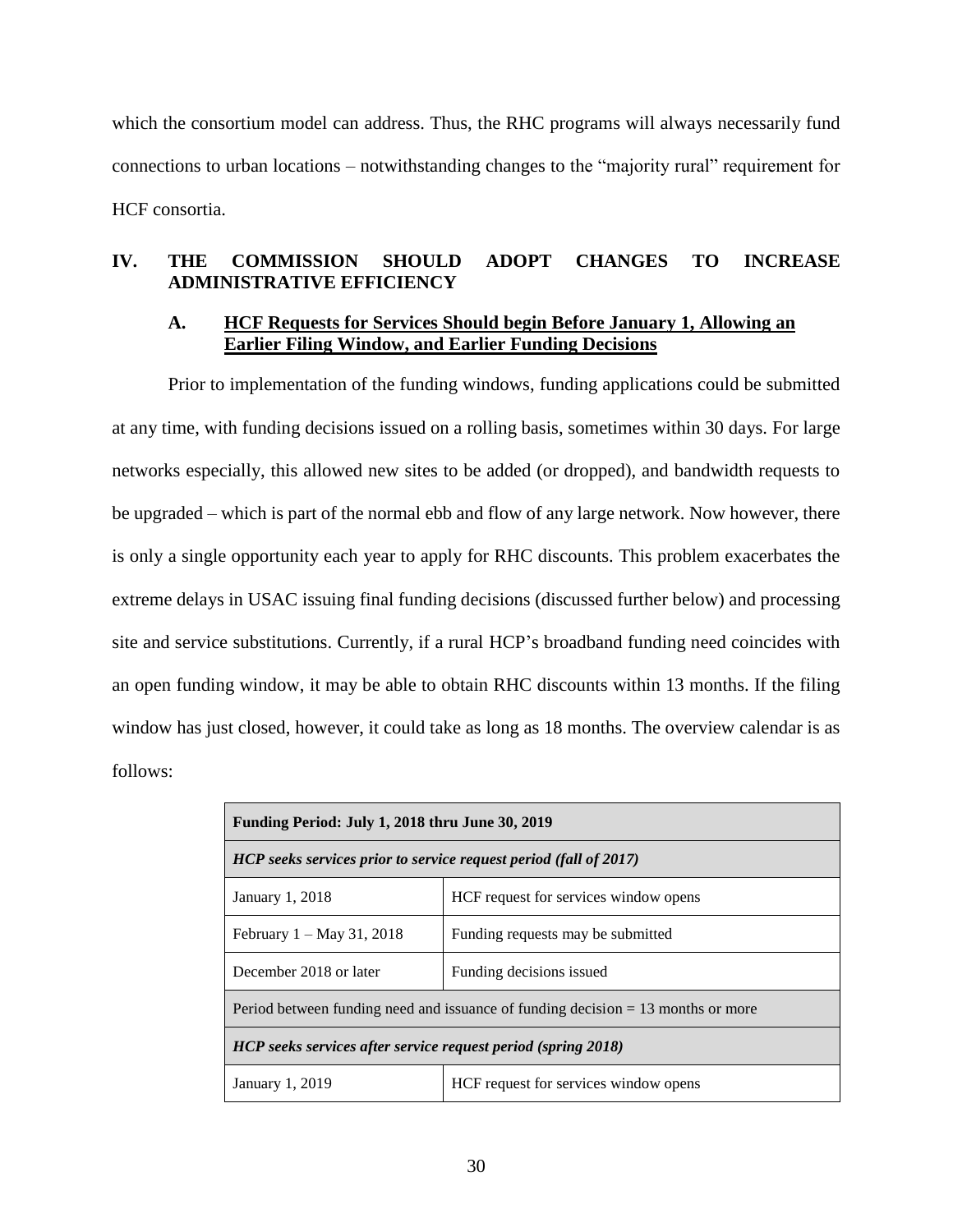| February $1 - May 31, 2019$                                                        | funding requests may be submitted |  |
|------------------------------------------------------------------------------------|-----------------------------------|--|
| December 2019 or later                                                             | funding decisions issued          |  |
| Period between funding need and issuance of funding decision $= 18$ months or more |                                   |  |

It's important to consider this timeline through the eyes of rural HCPs. Initially they are pleased to learn that they may receive as much as a 65% discount through the HCF program. However, they then find out that the discount may be reduced by an undetermined amount due to the cap. And they will not even know the final amount of the discount for 13 to 18 months, depending upon when they started the HCF eligibility and funding process. The HCP's budget uncertainty continues each time the funding needs to be extended. These constraints are very limiting to the rural HCPs that the HCF program is attempting to serve.

This also results in a situation where funding decisions routinely come months after the start of the funding year, which means sites are either losing months of potential funding (if they delay starting services until after the funding request is approved), or proceeding at risk if services start prior to USAC issuing funding decisions. The Commission could partly mitigate this gap by allowing the HCF request for services period to commence in the fall rather than waiting until January each year. In the next section, we suggest some additional changes, such as returning to issuing funding decisions on a rolling basis, subject to a future determination of the *pro rata*  reduction.

#### <span id="page-35-0"></span>**B. The Commission Should Improve Incentives for USAC to Administer the RHC Programs Effectively and Transparently**

RHC program participants, particularly consortia, continue to face application processing delays and other issues associated with USAC systems functionality. As a result, we urge the Commission to consider whether USAC has the necessary human and technical resources to properly administer the program. While operation of the funding cap has been the justification for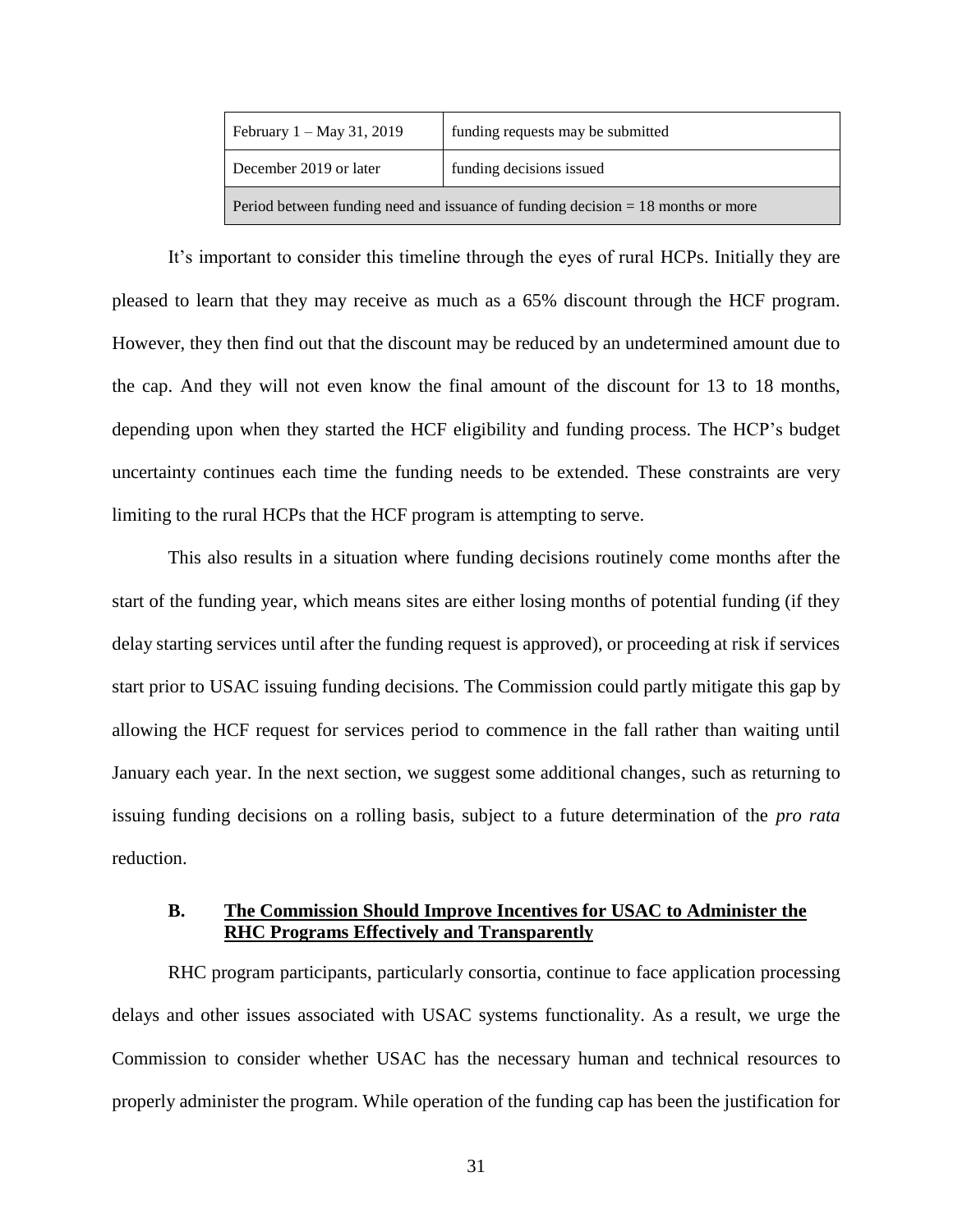unprecedented delays in issuing funding decisions – which, pre-cap, were issued on a rolling basis and are now being held until all funding decisions are final – SHLB health care participants are experiencing delays from USAC in administrative areas that are not related to cap operations, such as obtaining routine guidance and the issuance of appeals. We propose that USAC and the Commission increase focus on responsiveness, and transparency as appropriate measures of administrative efficiency and effectiveness.

Specifically, we propose the Commission codify deadlines for issuance of funding decisions and appeals, and that USAC be required to make public information related to RHC administration readily accessible through the USAC website. With respect to funding decision timeframes, even in a year in which funding requests are expected to exceed available funds, there is no reason to delay the issuance of in-window funding commitment decision letters (FCDL) until all decisions have been made and the *pro rata* factor determined. Instead, the Commission should direct USAC to issue funding decisions on a rolling basis, with funding amounts ultimately contingent upon a to-be-determined *pro rata* factor if one becomes necessary. In this way, applicants would have a funding decision including an evergreen contract determination (if applicable), which is critical to the funding application process for the subsequent funding year. For example, currently applicants are applying for FY 2018 support not having received funding decisions for FY 2017. In many cases, applicants must go through an RFP process they would not have to go through if the FY 2017 contract had already been determined to be evergreen. This is a waste of resources for applicants and for USAC, which now must unnecessarily review RFPs. The Commission should codify a hard deadline of 90 days for USAC to issue funding decisions from when they are received.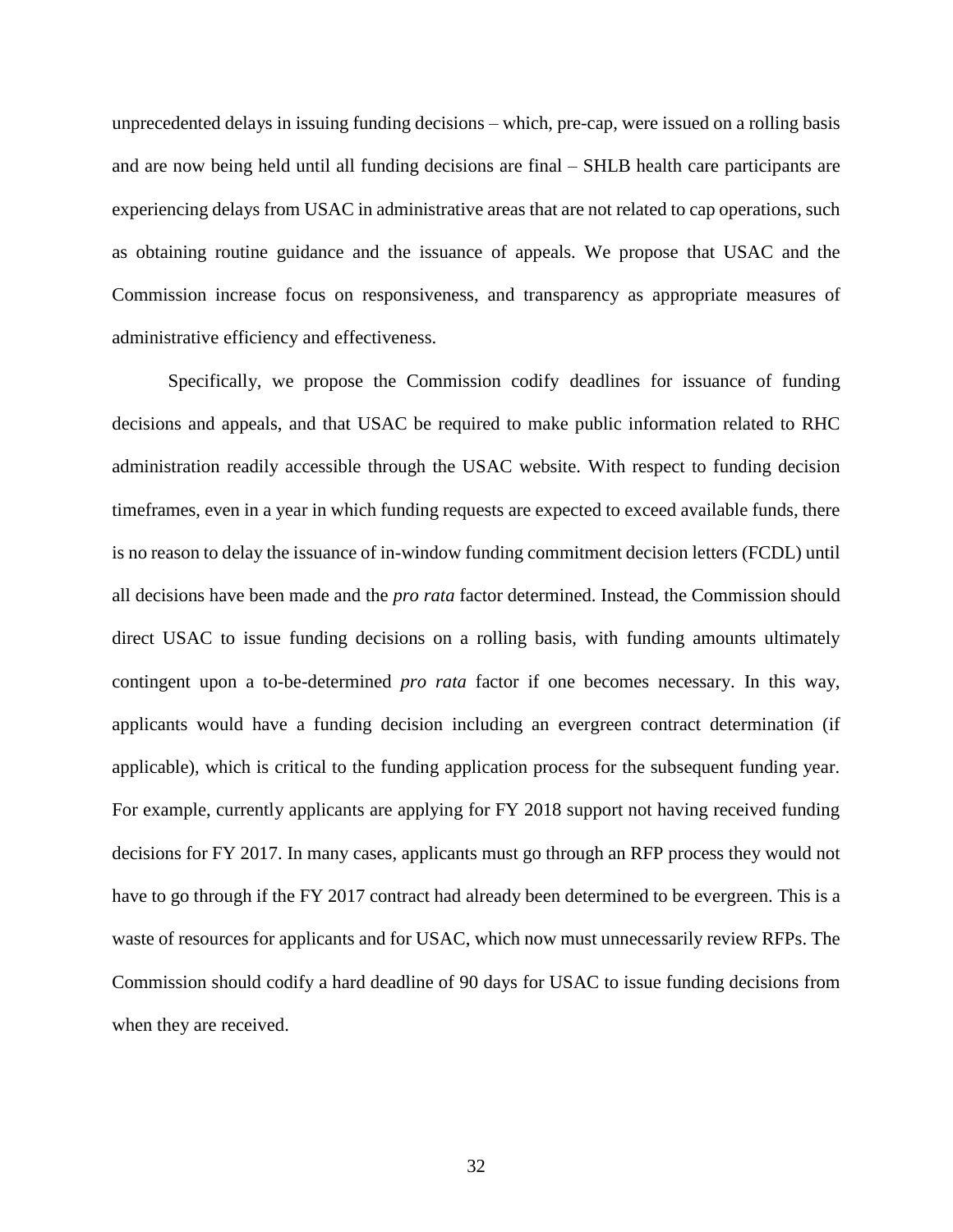USAC decisions on appeals appear to be experiencing unprecedented backlogs. This has a huge impact on applicants who need definitive resolution when there is a potential erroneous action by USAC. To illustrate, one SHLB health participant received several funding denials due to HCP ineligibility, where the eligibility of those participants is under an appeal pending with USAC for almost a year. Lack of a timely appeal decision has now created further appeals – and likely the reservation of funds to potentially fund these sites, thereby unnecessarily tying up needed funding. To address this problem, the Commission should (1) require USAC to maintain a public list of all appeals received and when they are expected to be decided, and (2) extend to USAC the 90-day decision period that applies to the Wireline Bureau and the Commission considering appeals of USAC decisions.<sup>71</sup> USAC should not be permitted to unilaterally extend that deadline. This is a reasonable measurement of USAC performance of its administrative duties.

In assessing whether USAC is devoting necessary resources to RHC administration, the Commission should consider whether USAC may be constrained by language in the *HCF Order* that may be limiting the resources USAC is permitted to devote to RHC program administration. Paragraph 42 of the *HCF Order* measures "administrative efficiency" by looking at USAC's costs to administer the program as a percent of funds disbursed (or possibly committed).<sup>72</sup> We agree USAC may benefit from incentives to timely process funding requests, however this provision may be preventing USAC from procuring and deploying the resources it needs to do so.<sup>73</sup>

<sup>71</sup> *See* 47 C.F.R. § 54.724 ("The Wireline Competition Bureau [and the Commission] shall, within ninety (90) days, take action in response to a request for review of an Administrator decision that is properly before it.")

<sup>72</sup> *See HCF Order*, 27 FCC Rcd at 16698 (noting "USAC's cost to administer the . . . RHC programs was nine percent of total funds disbursed in calendar year 2011, the highest of all four universal service programs.").

<sup>73</sup> USAC administrative costs for the RHC program were \$10.5 million in 2016 (down from \$12.3 million in 2014). *See USAC 2016 Annual Report* at 29, available at  $\frac{http://www.usac.org/res/documents/about/pdf/annual-reports/usac-  
annual-report-interactive-2016.pdf; *USAC* 2014 Annual Report at 21, available at$ [annual-report-interactive-2016.pdf;](http://www.usac.org/_res/documents/about/pdf/annual-reports/usac-annual-report-interactive-2016.pdf) *USAC 2014 Annual Report* at 21, available at [http://www.usac.org/\\_res/documents/about/pdf/annual-reports/usac-annual-report-2014.pdf.](http://www.usac.org/_res/documents/about/pdf/annual-reports/usac-annual-report-2014.pdf) This compares to 2016 USAC E-rate administrative costs of \$101.6 million for the E-rate program, \$37.3 million for High Cost, and \$20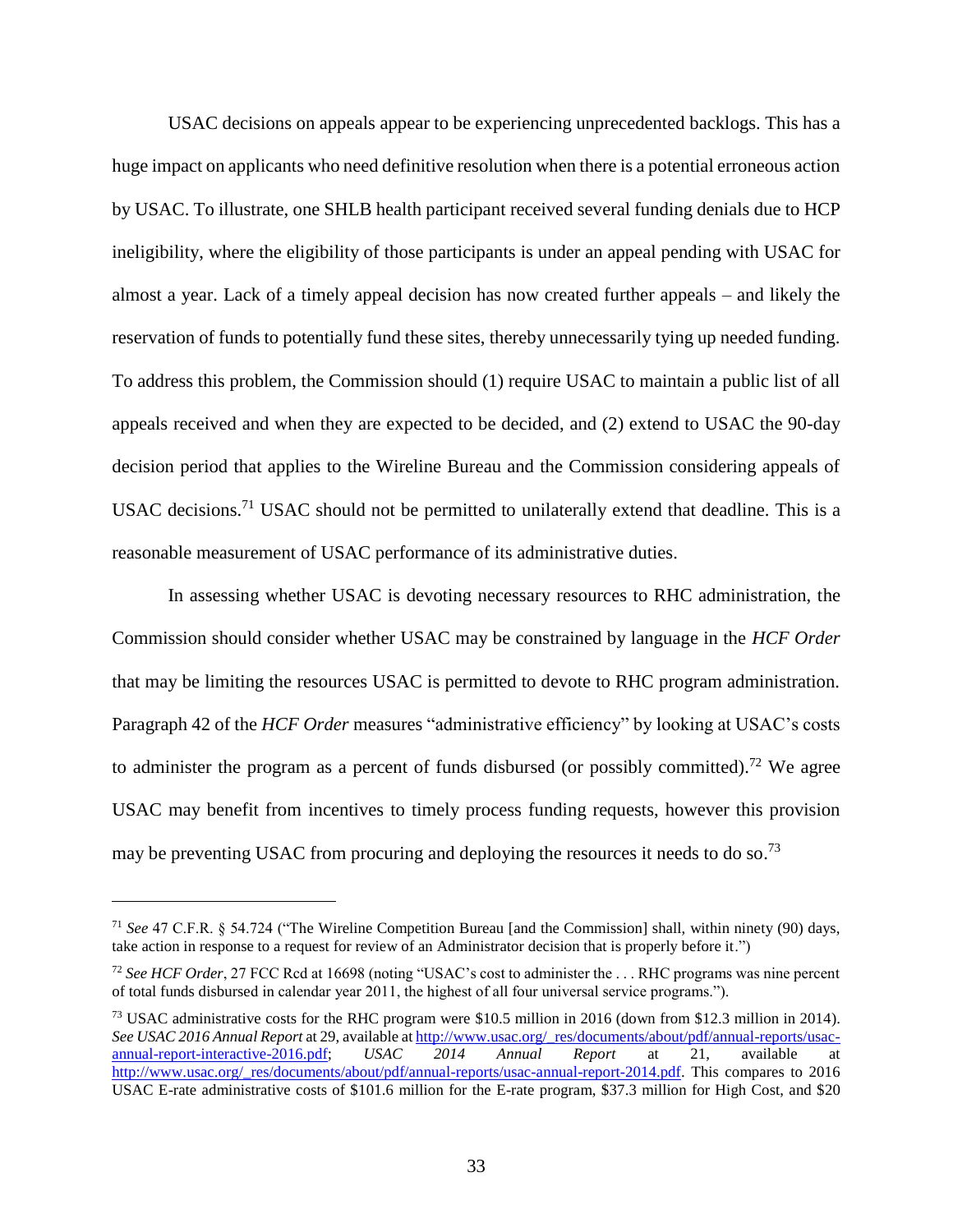We urge the Commission to eliminate any restrictions or disincentives for USAC to devote an appropriate level of resources to administering the RHC programs. USAC should be encouraged to devote whatever resources are reasonably needed to hire qualified staff or contractors and to create a robust, state-of-the-art IT system to support the RHC application processes. We also propose the Commission codify requirements for USAC to render funding and appeal decisions within a limited time frame. As suggested above, even in a cap-constrained environment when the final commitment amount cannot be known until all funding decisions have been finalized, it would be possible to notify applicants that their applications are approved, with only the *pro rata* calculation delayed until all decisions are final.

Finally, in addition to parity with E-rate on consultant and gift rules, the Commission should bring parity in the types of data that USAC routinely makes publicly available in the two programs. USAC should make data readily available on how RHC funds are used in both the Telecom Program and the HCF. This would include more granular information on how much HCF funding goes to one-time expenditures such as self-construction and special construction, and multi-year funding commitments. Notably all information submitted on the Forms 462 and 466 is public information and should be made available through the USAC website.<sup>74</sup>

million for Lifeline. Because RHC disbursements are so much lower than the other USF programs, administrative costs *as a proportion of disbursements* are higher for RHC.

<sup>74</sup> *See, e.g.,* FCC Form 466, Lines 33 and 40; FCC Form 466 Instructions at 11 ("Information requested by this form will be available for public inspection.").